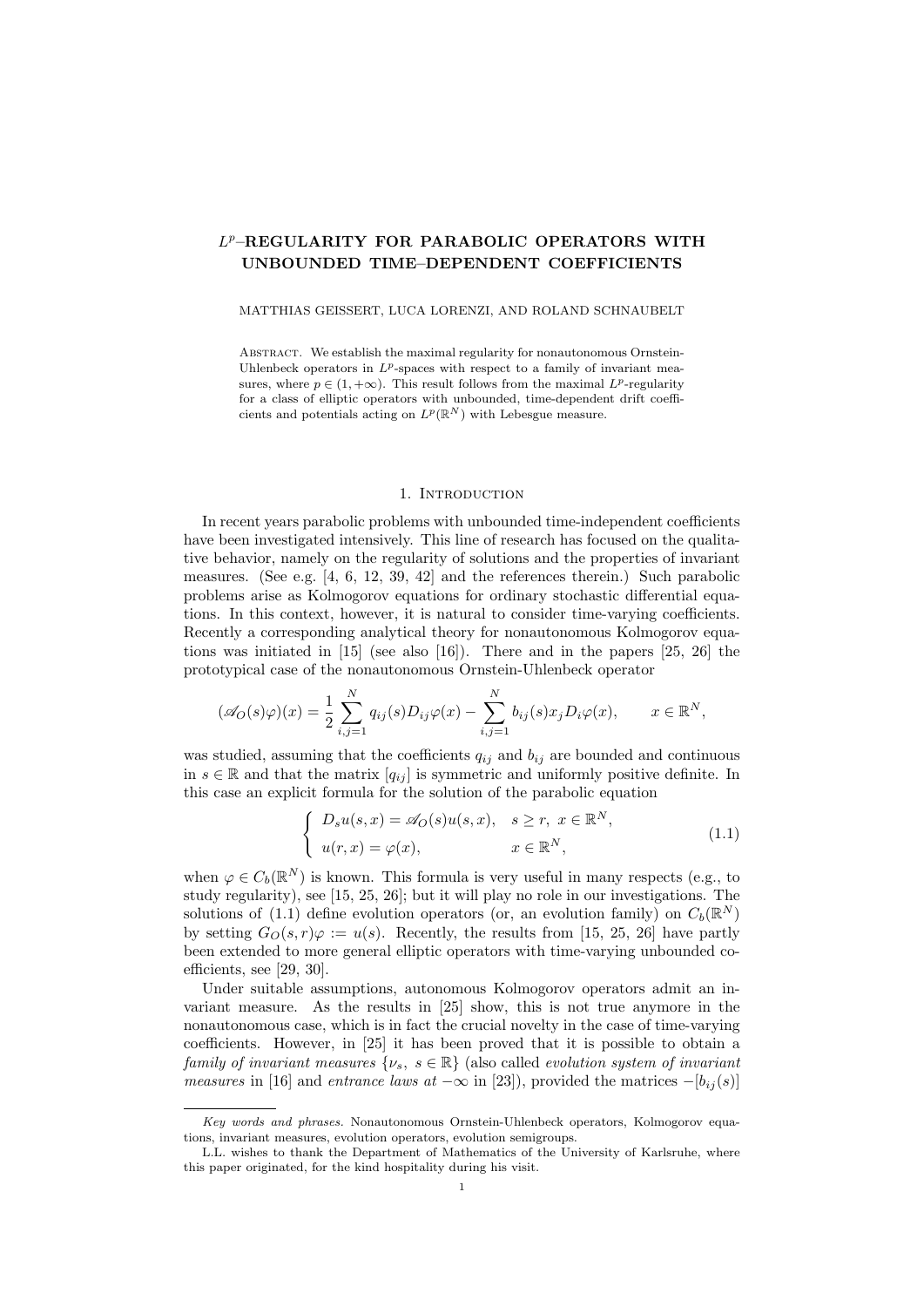generate an exponentially stable evolution family on  $\mathbb{R}^N$ . These measures are Borel probability measures on  $\mathbb{R}^N$  satisfying the equation

$$
\int_{\mathbb{R}^N} G_O(s, r) \varphi \, d\nu_s = \int_{\mathbb{R}^N} \varphi \, d\nu_r \tag{1.2}
$$

for all  $\varphi \in C_b(\mathbb{R}^N)$  and all  $r, s \in \mathbb{R}$  with  $r \leq s$ . The set of all such families of invariant measures has been described in [25], and it was shown that there exists exactly one family  $\{\mu_s, s \in \mathbb{R}\}\$  of Gaussian type which has finite moments of every order. In formula (2.1) we recall the explicit formula for  $\mu_s$ . The existence of families of invariant measures for more general nonautonomous operators has recently been proved in [29], see also [5, 7, 8] for related results.

The defining property (1.2) of invariant measures easily implies that one can extend the evolution operator associated with (1.1) to a contraction  $G_O(s,r)$ :  $L^p(\mathbb{R}^N,\mu_r) \to L^p(\mathbb{R}^N,\mu_s)$  for all  $s \geq r$ . As in the autonomous case one can expect good regularity properties of this extension. But in the nonautonomous case one has to pay the price that the evolution operators act on a family of spaces. In addition, it is well known that the asymptotic behavior of nonautonomous problems is much more difficult to treat than in the autonomous case. For an evolution family on a fixed Banach space an associated 'evolution semigroup' was introduced for the study of evolution families. For instance, this semigroup allows to derive spectral theoretic characterizations of certain asymptotic properties of the evolution family, see [13], [40]. It was observed by Da Prato and Lunardi in [15] that one can generalize this construction also to the case of  $L^p$ -spaces with time-varying measures, and the authors used the evolution semigroup in the study of longterm behavior of  $G_O$ , see also [25, 26, 29].

Following these papers, we define a measure  $\nu$  on Borel sets on  $\mathbb{R}^{1+N}$  by setting

$$
\nu(J \times B) = \int_{J} \mu_{s}(B) ds \qquad (1.3)
$$

for Borel sets  $B \subset \mathbb{R}^N$  and  $J \subset \mathbb{R}$ . Of course,  $\nu$  is not a probability measure anymore. One further introduces the *evolution semigroup*  $T(\cdot)$  on  $L^p(\mathbb{R}^{1+N}, \nu)$ corresponding to  $G_O$  defined by

$$
(T(t)f)(s,x) = (G_O(s, s-t)f(s-t, \cdot))(x), \qquad (s,x) \in \mathbb{R}^{1+N}, \ t \ge 0, \qquad (1.4)
$$
  
where  $f \in L^p(\mathbb{R}^{1+N}, \nu)$  and  $1 \le p < +\infty$ . It is straightforward to check that

equation (1.4) defines in fact a  $C_0$ -semigroup on  $L^p(\mathbb{R}^{1+N}, \nu)$  and that

$$
\int_{\mathbb{R}^{1+N}} T(t)f d\nu = \int_{\mathbb{R}^{1+N}} f d\nu, \qquad t > 0, \ f \in C_c(\mathbb{R}^{1+N}),
$$

see [15] or [25]. We denote the generator of  $T(\cdot)$  in  $L^p(\mathbb{R}^{1+N}, \nu)$  by  $G_p$ , where  $1 \leq p \leq +\infty$ . In [30] it has been proved that  $G_p$  is the closure the parabolic operator  $\mathscr G$  defined by

$$
(\mathscr{G}u)(s,x) = (\mathscr{A}_O(s)u(s,\cdot))(x) - D_s u(s,x), \qquad (s,x) \in \mathbb{R}^{1+N},
$$

for  $u \in C_c^{\infty}(\mathbb{R}^{1+N})$ . In this paper we want to show that  $G_p$  has the 'natural' domain

$$
D(G_p) = \{ u \in L^p(\mathbb{R}^{1+N}, \nu) : D_t, D_i u, D_{ij} u \in L^p(\mathbb{R}^{1+N}, \nu), \ \forall \ i, j = 1, ..., N \}
$$
  
=:  $W_p^{1,2}(\mathbb{R}^{1+N}, \nu),$  (1.5)

for  $1 \leq p \leq +\infty$ , see Theorem 3.11. This means that for each inhomogeneity  $f \in L^p(\mathbb{R}^{1+N}, \nu)$  and each  $\lambda > 0$ , the function  $u = (\lambda - G_p)^{-1} f$  is the only solution in  $W_p^{1,2}(\mathbb{R}^{1+N}, \nu)$  of the parabolic equation

$$
D_s u(s) = (\mathscr{A}_O(s) - \lambda)u(s) + f(s), \qquad s \in \mathbb{R}, \tag{1.6}
$$

on the line. In other words, the problem  $(1.6)$  possesses maximal  $L^p$ -regularity with respect to the measure  $\nu$ . Such results are known in the autonomous case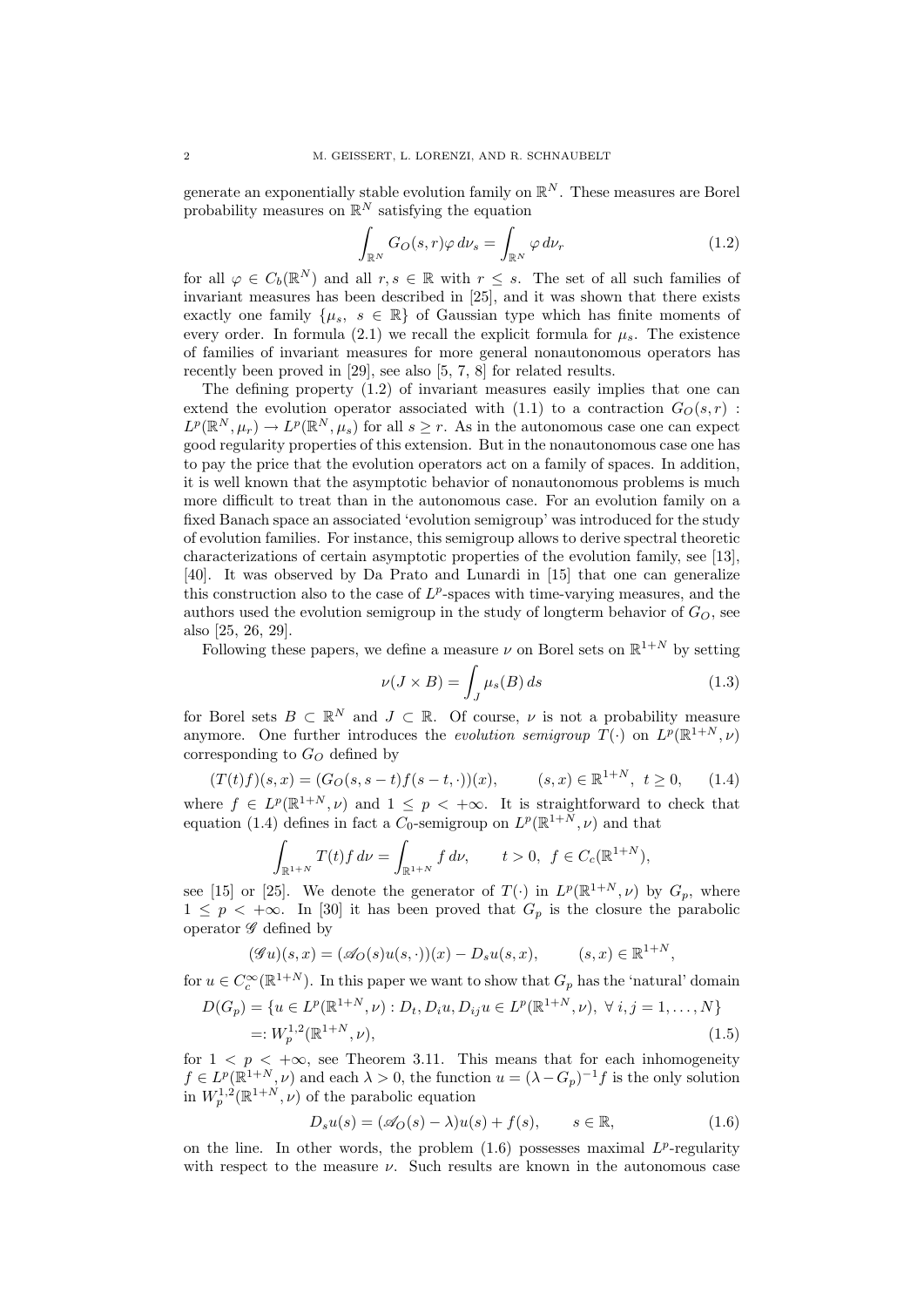even in much greater generality, see e.g. [14, 17, 32, 33, 34, 35] and the references therein, where a variety of methods was developed. In the case  $p = 2$ , the identity (1.5) was shown in [25] for the nonautonomous case using regularity properties of  $G_O(s,r)$  and tools from interpolation theory. However, the necessary results from interpolation theory do not hold for  $p \neq 2$ .

In this paper we establish (1.5) for all  $p \in (1, +\infty)$  using a completely different method, inspired by [17] and [35]. We transform the operator  $\mathscr G$  into an operator  $\mathscr L_O$ on the space  $L^p(\mathbb{R}^{1+N})$  with Lebesgue measure which has a dominating potential, see Section 2. The operator  $\mathscr{L}_O$  is a (simple) special case of a class of parabolic operators  $\mathscr{L} = \mathscr{A}(\cdot) - D_s$  on  $L^p(\mathbb{R}^{1+N})$  with time-varying coefficients, see (3.1). The uniformly elliptic operators  $\mathscr{A}(s)$  may have unbounded potential and drift coefficients. We require that the potential satisfies an oscillation condition and that it dominates the drift coefficients, as described in Section 3. In Theorem 3.8 it is shown that the realization  $L_p$  of  $\mathscr L$  in  $L^p(\mathbb{R}^{1+N})$ , where  $1 < p < +\infty$ , with the domain  $D(L_p) = W_p^{1,2}(\mathbb{R}^{1+N}) \cap D(V) =: \mathscr{D}_p$  generates a positive and contractive evolution semigroup  $S(\cdot)$ . Hence the parabolic equation

$$
D_s u(s) = (\mathscr{A}(s) - \lambda)u(s) + f(s), \qquad s \in \mathbb{R}, \tag{1.7}
$$

has the unique solution  $u = (\lambda - L_p)^{-1} f$  in  $\mathscr{D}_p$ , for every  $f \in L^p(\mathbb{R}^{1+N})$  and  $\lambda > 0$ ; i.e.,  $(1.7)$  has maximal  $L^p$ -regularity. Moreover, the evolution family associated with  $S(\cdot)$  solves the initial value problem corresponding to (1.7). In Section 4 we extend these results to the spaces  $L^1(\mathbb{R}^{1+N})$  and  $C_0(\mathbb{R}^{1+N})$ .

By means of Theorem 3.8 one could also treat generalized Ornstein-Uhlenbeck operators as in [17, 35]. For simplicity, we restrict ourselves to the basic and most prominent case of the classical Ornstein-Uhlenbeck operators.

Our main theorems are based on two crucial estimates and on semigroup theory. In Proposition 3.4 we show a weighted gradient estimate which allows to control the gradient term by the heat operator and the potential. Proposition 3.7 gives the main a priori estimate for the parabolic operator  $\mathscr L$  which implies that its realization  $L_p$  with domain  $\mathscr{D}_p$  is closed in  $L^p(\mathbb{R}^{1+N})$ . We then verify that  $L_p$  is maximally dissipative and employ the theory of evolution semigroups to establish Theorem 3.8. The proofs for the spaces  $L^1$  and  $C_0$  in the fourth section are similar, and the one for  $C_0$  uses the  $L^p$  result. Our approach is inspired by the paper [35] which was devoted to the autonomous case, but there are fundamental differences. So we cannot use the theory of analytic semigroups since the evolution semigroup  $S(\cdot)$  is not analytic. (The spectrum of its generator contains vertical lines, see [13, Theorem 3.13].) Further, the known results on parabolic evolution operators do not apply to the class of elliptic operators  $\mathscr{A}(s)$  studied here, see Remark 3.9. Moreover, the presence of the time derivative in  $\mathscr L$  leads to new difficulties in the proofs of Propositions 3.4 and 3.7. For instance, we need a parabolic version of the Besicovitch covering theorem established in the Appendix.

Besides [35] and the papers mentioned above, there are several works treating  $L^p$ regularity for autonomous problems with unbounded coefficients in  $L^p$ -spaces with respect to the Lebesgue measure, see e.g. [9, 10, 24, 37] and the references therein. We are only aware of one related paper for nonautonomous problems (except for [26]): in [11] operators without drift terms were studied with completely different methods and assumptions.

**Notations.** We denote by  $\|\cdot\|$  the Euclidean norm of vectors, whereas  $\|A\|$  is the operator norm of a matrix with respect to the Euclidean norm. The transpose of A is  $A^*$  and TrA is its trace. Open balls in  $\mathbb{R}^d$  are designated by  $B(x, r)$ . We write  $\langle \xi, \eta \rangle$  or  $\xi \cdot \eta$  for the scalar product in  $\mathbb{R}^d$  and I for the identity map.  $D_j$ ,  $\nabla$ ,  $D^2$ and div are the (distributional) partial derivatives, gradient, Hessian matrix and divergence, respectively, with respect to the space variable  $x \in \mathbb{R}^N$ . We also use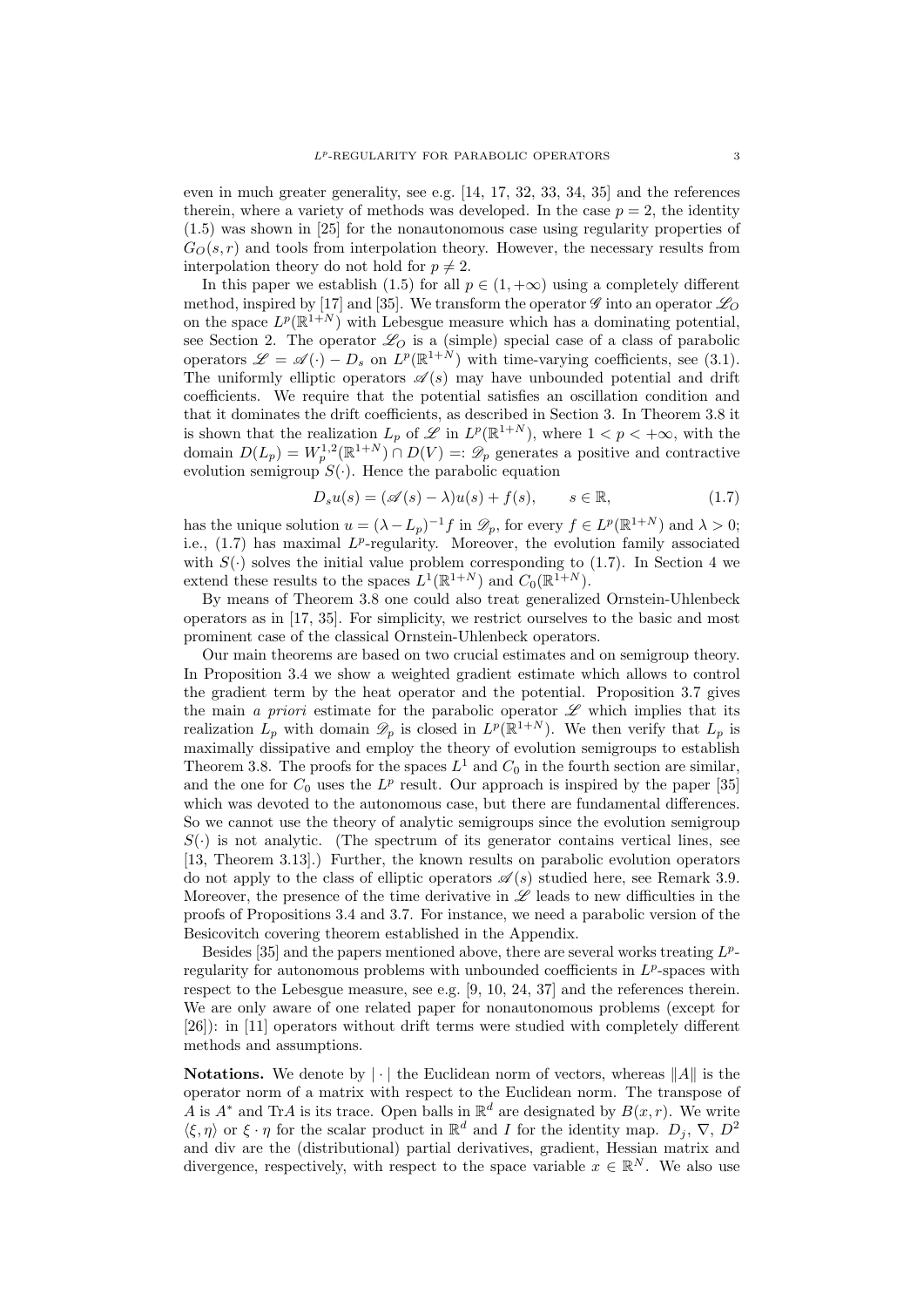the notations  $\nabla_x, D_x^2$  and div<sub>x</sub> if a function depends on both the time and space variables  $(s, x) \in \mathbb{R}^{1+N}$ . In this case  $D_s$  is the time derivative. We always denote the spatial Laplace operator by  $\Delta = D_1^2 + \cdots + D_N^2$ .

In this paper we only consider real function spaces. The symbol  $C<sup>k</sup>$  refers to spaces of k-times continuously differentiable functions, where  $k \in \mathbb{N} \cup \{0, +\infty\}$ . In such spaces the subscript c means 'with compact support', whereas the subscript  $b$ (resp. 0) means that the functions and the derivatives up to order  $k$  are bounded (resp. vanish at  $\infty$ ). The space of continuous functions  $f : \mathbb{R}^{1+N} \to \mathbb{R}^d$  such that also  $\nabla_x f$  is continuous on  $\mathbb{R}^{1+N}$  is denoted by  $C^{0,1}(\mathbb{R}^{1+N}, \mathbb{R}^d)$ . Let  $\mu$  be a  $\sigma$ -finite measure on  $\mathbb{R}^{1+N}$ . Then,  $W_p^{1,2}(\mathbb{R}^{1+N},\mu)$  is the space of functions  $f:\mathbb{R}^{1+N} \to \mathbb{R}$ such that f and the distributional derivatives  $D_s f$ ,  $D_j f$  and  $D_{ij} f$   $(i, j = 1, ..., N)$ belong to  $L^p(\mathbb{R}^{1+N}, \mu)$ . We endow it with the natural norm

$$
||f||_{W_p^{1,2}(\mathbb{R}^{1+N},\mu)}^p = \int_{\mathbb{R}^{1+N}} |f|^p d\mu + \int_{\mathbb{R}^{1+N}} |D_s f|^p d\mu + \sum_{j=1}^N \int_{\mathbb{R}^{1+N}} |D_j f|^p d\mu + \sum_{i,j=1}^N \int_{\mathbb{R}^{1+N}} |D_{ij} f|^p d\mu.
$$

We use analogous definitions for subsets of the form  $(a, b) \times \mathbb{R}^N$ . If  $\mu$  is the Lebesgue measure, we omit  $\mu$  in the notation. The usual isotropic Sobolev spaces on  $\mathbb{R}^d$  are denoted by  $W_p^k(\mathbb{R}^d)$ . The norm on  $L^p(\mathbb{R}^d)$  is designated by  $||f||_p$  for  $1 \leq p \leq +\infty$ . Finally, we write  $c = c(\alpha, \ldots)$  for a constant depending only on the quantities  $\alpha, \ldots$ Such constants may vary from line to line.

### 2. Transformation of the parabolic Ornstein–Uhlenbeck operator

For any continuous function  $s \mapsto B(s)$  from R into the set of  $N \times N$  matrices, we denote by  $U(s, r)$  the solution of the problem

$$
\begin{cases}\nD_s U(s,r) = B(s)U(s,r), & s \in \mathbb{R}, \\
U(r,r) = I,\n\end{cases}
$$

where  $r \in \mathbb{R}$ . We state our hypotheses on the coefficients  $Q(s) = [q_{ij}(s)]$  and  $B(s) = [b_{ij}(s)]$  of the Ornstein-Uhlenbeck operator  $\mathscr{A}_{\mathcal{O}}(s)$ .

**Hypothesis 2.1.** (i) The coefficients  $q_{ij}$  and  $b_i$  belong, respectively, to  $C_b^1(\mathbb{R})$ and  $C_b(\mathbb{R})$  for all  $i, j = 1, \ldots, N$ .

(ii) For every  $s \in \mathbb{R}$ , the matrix  $Q(s)$  is symmetric and there exists a constant  $\eta_0 > 0$  such that

$$
\langle Q(s)\xi,\xi\rangle \geq \eta_0|\xi|^2, \qquad \xi \in \mathbb{R}^N, \ s \in \mathbb{R}.
$$

(iii) There exist constants  $C_0, \omega > 0$  such that

$$
||U(r,s)|| \le C_0 e^{-\omega(s-r)}, \qquad s, r \in \mathbb{R} \text{ with } s \ge r.
$$

Under the above assumptions, there exists a family of invariant measures for  $\mathscr{A}_O(s)$  (see (1.2)) of Gaussian type given by

$$
\mu_s(dx) = (2\pi)^{-\frac{N}{2}} (\det Q_s)^{-\frac{1}{2}} e^{-\frac{1}{2} \langle Q_s^{-1} x, x \rangle}, \qquad s \in \mathbb{R}, \ x \in \mathbb{R}^N, \tag{2.1}
$$

$$
Q_s = \int_s^{\infty} U(s,\xi)Q(\xi)U^*(s,\xi)d\xi, \qquad s \in \mathbb{R},
$$
\n(2.2)

see [15] and [25]. Actually, the authors of the previous papers deal with backward nonautonomous parabolic problems, whereas we have preferred to consider forward problems in the present paper. But a straightforward change of variables allows to transform the problem (1.1) into a backward Cauchy problem. More precisely, for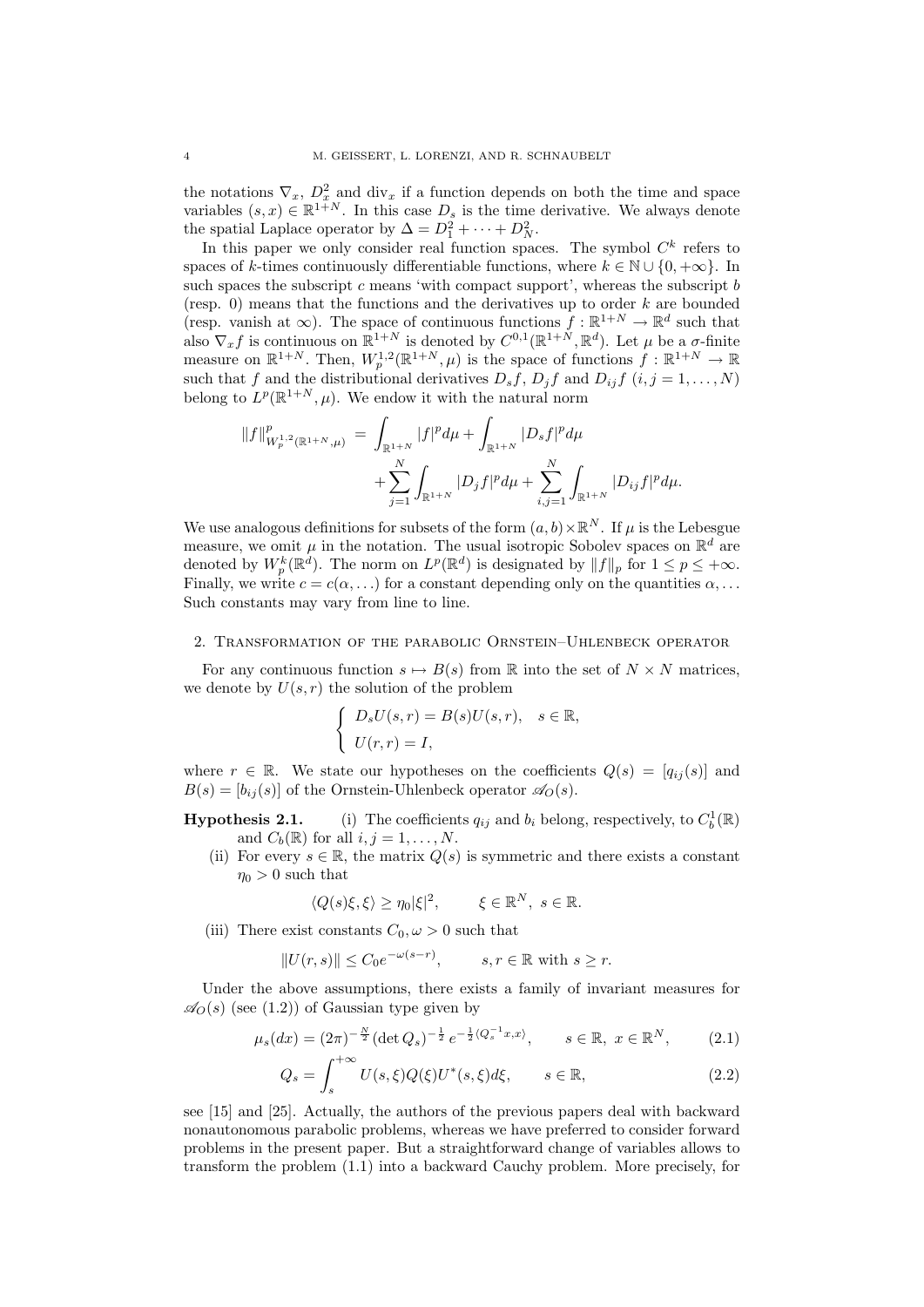any  $r \in \mathbb{R}$ , the function  $(s, x) \mapsto v(s, x) := (G_O(-s, -r)\varphi)(x)$  is a classical solution to the backward Cauchy problem

$$
\begin{cases}\nD_s v(s,x) + \hat{\mathscr{A}}_O(s) v(s,x) = 0, & s \le r, \ x \in \mathbb{R}^N, \\
v(r,x) = \varphi(x), & x \in \mathbb{R}^N,\n\end{cases}
$$
\n(2.3)

where

$$
\hat{\mathscr{A}}_O(s)\varphi = \frac{1}{2}\sum_{i,j=1}^N q_{ij}(-s)D_{ij}\varphi - \sum_{i=1}^N b_{ij}(-s)x_jD_i\varphi.
$$

Hence, the evolution operator  $G_O(s, r)$  associated with problem (1.1) and the evolution operator  $P(s, r)$  associated with problem (2.3) are related by the formula

$$
G_O(s,r)\varphi = P(-s,-r)\varphi, \qquad r \le s, \ \varphi \in C_b(\mathbb{R}^N).
$$

In the first lemma we collect some estimates concerning the densities of the invariant measures.

Lemma 2.2. Assume that Hypothesis 2.1 is satisfied. Then, there exist two constants  $C_1, C_2 > 0$  such that the inequalities

$$
C_1|x|^2 \le \langle Q_rx, x \rangle \le C_2|x|^2,\tag{2.4}
$$

$$
C_2^{-1} |x| \le |Q_r^{-1} x| \le C_1^{-1} |x|,\tag{2.5}
$$

$$
C_1^N \le \det Q_r \le C_2^N,\tag{2.6}
$$

hold for all  $r \in \mathbb{R}$  and  $x \in \mathbb{R}^N$ .

*Proof.* Let  $x \in \mathbb{R}^N$  and  $r \in \mathbb{R}$ . Formula (2.2) and Hypothesis 2.1 yield that

$$
\langle Q_r x, x \rangle = \int_r^{+\infty} \langle Q(\xi) U^*(r, \xi) x, U(r, \xi)^* x \rangle d\xi
$$
\n
$$
\leq C_0^2 \|Q\|_{\infty} |x|^2 \int_r^{+\infty} e^{-2\omega(\xi - r)} d\xi = \frac{C_0^2}{2\omega} \|Q\|_{\infty} |x|^2,
$$
\n(2.7)

for any  $x \in \mathbb{R}^N$ , which accomplishes the proof of the second inequality in (2.4) with  $C_2 = \frac{C_0^2}{2\omega} ||Q||_{\infty}$ . We further recall that  $U(r, s)^{-1} = U(s, r)$  for all  $r, s \in \mathbb{R}$  and that  $||U(r, s)|| \leq M_0 e^{\varpi(r-s)}$  for constants  $\varpi \in \mathbb{R}_+$  and  $M_0 \geq 1$  and all  $r \geq s$ . It thus holds

$$
|x| = |U^*(\xi, r)U^*(r, \xi)x| \le ||U(\xi, r)|| \ |U^*(r, \xi)x| \le M_0 e^{\varpi(\xi - r)} \ |U^*(r, \xi)x|,
$$

for all  $r, \xi \in \mathbb{R}$  with  $r \leq \xi$  and all  $x \in \mathbb{R}^N$ . Using (2.7) and Hypothesis 2.1(ii), we then deduce

$$
\langle Q_r x, x \rangle \ge \eta_0 \int_r^{+\infty} |U^*(r,\xi)x|^2 \, d\xi \ge \frac{\eta_0 |x|^2}{M_0^2} \int_r^{+\infty} e^{-2\varpi(\xi - r)} \, d\xi = \frac{\eta_0}{2M_0^2 \varpi} |x|^2,
$$

which gives the first estimate in (2.4) with  $C_1 = \eta_0 (2M_0^2 \omega)^{-1}$ . The assertion (2.4) is equivalent to

$$
\sqrt{C_1} |x| \le |Q_r^{1/2} x| \le \sqrt{C_2} |x|.
$$
\n(2.8)

The first inequality in (2.5) now follows noting that

$$
|x| = |Q_r^{1/2} Q_r^{1/2} Q_r^{-1} x| \le ||Q_r^{1/2}||^2 |Q_r^{-1} x| \le C_2 |Q_r^{-1} x|.
$$

On the other hand, (2.8) implies  $||Q_r^{-1/2}|| \leq C_1^{-1/2}$  and, hence, the second part of (2.5). The final assertion (2.6) is a consequence of the fact that the eigenvalues of  $Q_r$  belong to the interval  $[C_1, C_2]$  due to (2.4).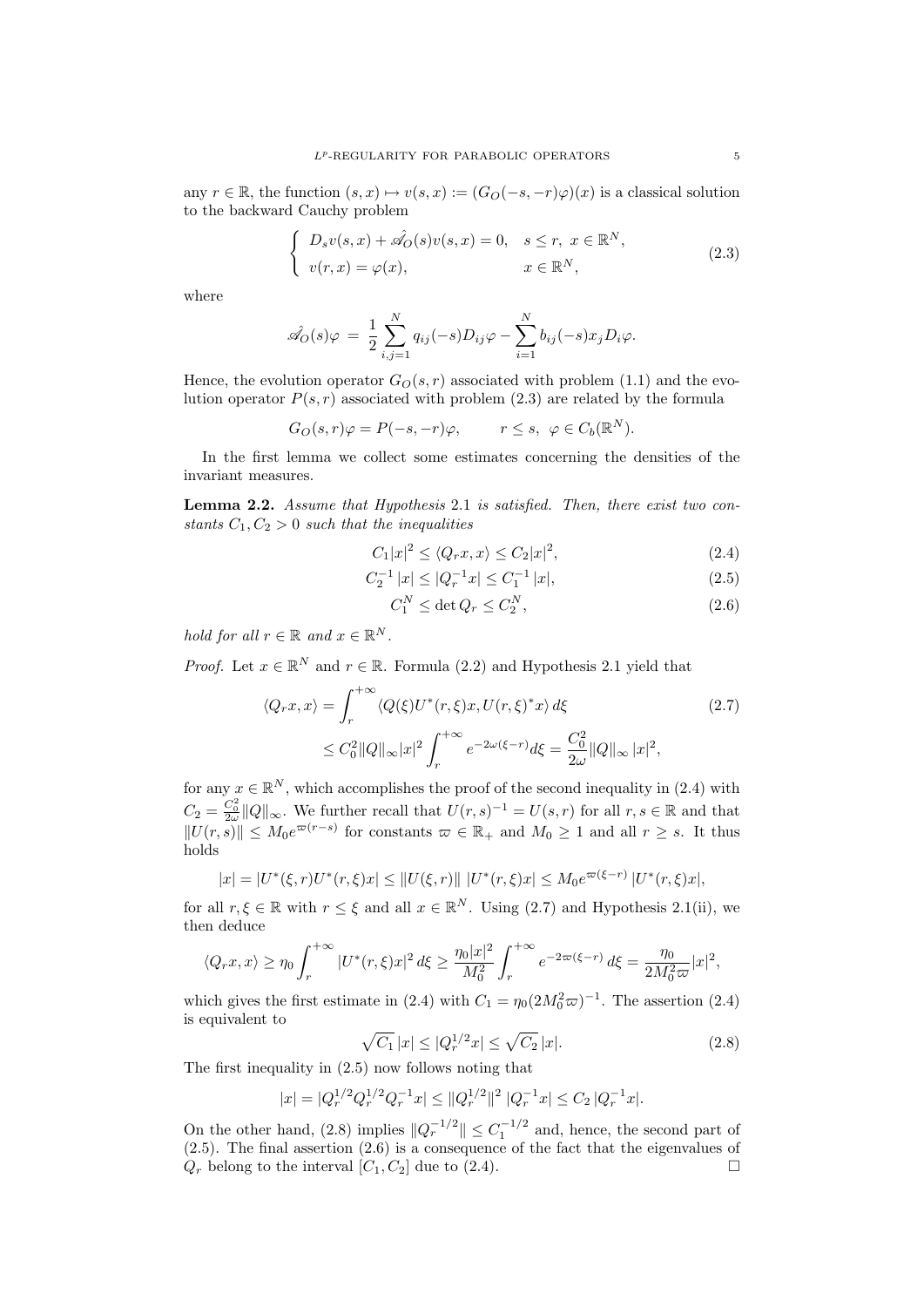Let  $p \in (1, +\infty)$ . We now transform the differential operator  $\mathscr{G} = \mathscr{A}_O(\cdot) - D_s$ acting on  $L^p(\mathbb{R}^{1+N},\nu)$  into a differential operator  $\mathscr{L}_O$  acting on  $L^p(\mathbb{R}^{1+N})$ . To this purpose, we set  $\Phi(s, x) = \frac{1}{2} \langle Q_s^{-1} x, x \rangle$  for  $(s, x) \in \mathbb{R}^{1+N}$ . Observe that (1.3), (2.1) and (2.6) yield

$$
\int_{\mathbb{R}^{1+N}} |e^{\frac{1}{p}\Phi} f|^p \, d\nu = (2\pi)^{-\frac{N}{2}} \int_{\mathbb{R}^{1+N}} (\det Q_s)^{-\frac{1}{2}} |f|^p \, ds \, dx \le (2\pi C_1)^{-\frac{N}{2}} \int_{\mathbb{R}^{1+N}} |f|^p ds \, dx,
$$
  

$$
\int_{\mathbb{R}^{1+N}} |e^{-\frac{1}{p}\Phi} g|^p \, ds \, dx = (2\pi)^{\frac{N}{2}} \int_{\mathbb{R}^{1+N}} (\det Q_s)^{\frac{1}{2}} |g|^p \, d\nu \le (2\pi C_2)^{\frac{N}{2}} \int_{\mathbb{R}^{1+N}} |g|^p \, d\nu,
$$

for every  $f \in L^p(\mathbb{R}^{1+N})$  and  $g \in L^p(\mathbb{R}^{1+N}, \nu)$ . Therefore the operator  $M_p$ :  $L^p(\mathbb{R}^{1+N}) \to L^p(\mathbb{R}^{1+N}, \nu)$ , defined by

$$
(M_p f)(s, x) = e^{\frac{1}{2p} \langle Q_s^{-1} x, x \rangle} f(s, x) = e^{\frac{1}{p} \Phi(s, x)} f(s, x), \tag{2.9}
$$

is an isomorphism with the inverse  $M_p^{-1}g = e^{-\frac{1}{p}\Phi}g$ . On test functions we now define the differential operator

$$
\mathcal{L}_O := M_p^{-1} (\mathcal{A}_O(\cdot) - D_s) M_p. \tag{2.10}
$$

Let  $u$  be smooth. A straightforward computation shows that the equalities

$$
D_s M_p u = \frac{1}{p} (M_p u) D_s \Phi + M_p (D_s u),
$$
  
\n
$$
D_i M_p u = \frac{1}{p} e^{\frac{1}{p} \Phi} u D_i \Phi + e^{\frac{1}{p} \Phi} D_i u = \frac{1}{p} (M_p u) D_i \Phi + M_p (D_i u),
$$
  
\n
$$
D_{ij} M_p u = \frac{1}{p} (M_p u) D_{ij} \Phi + \frac{1}{p^2} (M_p u) (D_i \Phi) D_j \Phi + \frac{1}{p} (D_i \Phi) M_p (D_j u)
$$
  
\n
$$
+ \frac{1}{p} (D_j \Phi) M_p (D_i u) + M_p (D_{ij} u)
$$
\n(2.11)

hold on  $\mathbb{R}^{1+N}$  for all  $i, j = 1, ..., N$ . For  $(s, x) \in \mathbb{R}^{1+N}$  we thus obtain

$$
\begin{split}\n(\mathscr{L}_{O}u)(s,x) &= -D_s u(s,x) + \frac{1}{2} \text{Tr}(Q(s)D_x^2 u(s,x)) - \langle B(s)x, \nabla_x u(s,x) \rangle \\
&\quad + \frac{1}{p} \langle Q(s) \nabla_x \Phi(s,x), \nabla_x u(s,x) \rangle + \frac{1}{2p} \text{Tr}(Q(s)D_x^2 \Phi(s,x))u(s,x) \\
&\quad + \frac{1}{2p^2} \langle Q(s) \nabla_x \Phi(s,x), \nabla_x \Phi(s,x) \rangle u(s,x) - \frac{1}{p} u(s,x)D_s \Phi(s,x) \\
&\quad - \frac{1}{p} \langle B(s)x, \nabla_x \Phi(s,x) \rangle u(s,x) \\
&=: -D_s u(s,x) + \frac{1}{2} \text{Tr}\left(Q(s)D_x^2 u(x)\right) + \langle F_O(s,x), \nabla_x u(s,x) \rangle - V_O(s,x)u(s,x).\n\end{split}
$$

To write  $F_O$  and  $V_O$  more conveniently, we observe that

$$
\nabla_x \Phi(s, x) = Q_s^{-1} x
$$
 and  $D_x^2 \Phi(s, x) = Q_s^{-1}$ . (2.12)

As a consequence,

$$
F_O(s,x) = \frac{1}{p}Q(s)Q_s^{-1}x - B(s)x.
$$
\n(2.13)

We further have

$$
D_s \Phi(s, x) = \frac{1}{2} \langle D_s Q_s^{-1} x, x \rangle = -\frac{1}{2} \langle Q_s^{-1} (D_s Q_s) Q_s^{-1} x, x \rangle
$$
  
=  $-\frac{1}{2} \langle Q_s^{-1} (D_s \int_s^{+\infty} U(s, r) Q(r) U^*(s, r) dr) Q_s^{-1} x, x \rangle$   
=  $-\frac{1}{2} \langle Q_s^{-1} (-Q(s) + B(s) Q_s + Q_s B^*(s)) Q_s^{-1} x, x \rangle$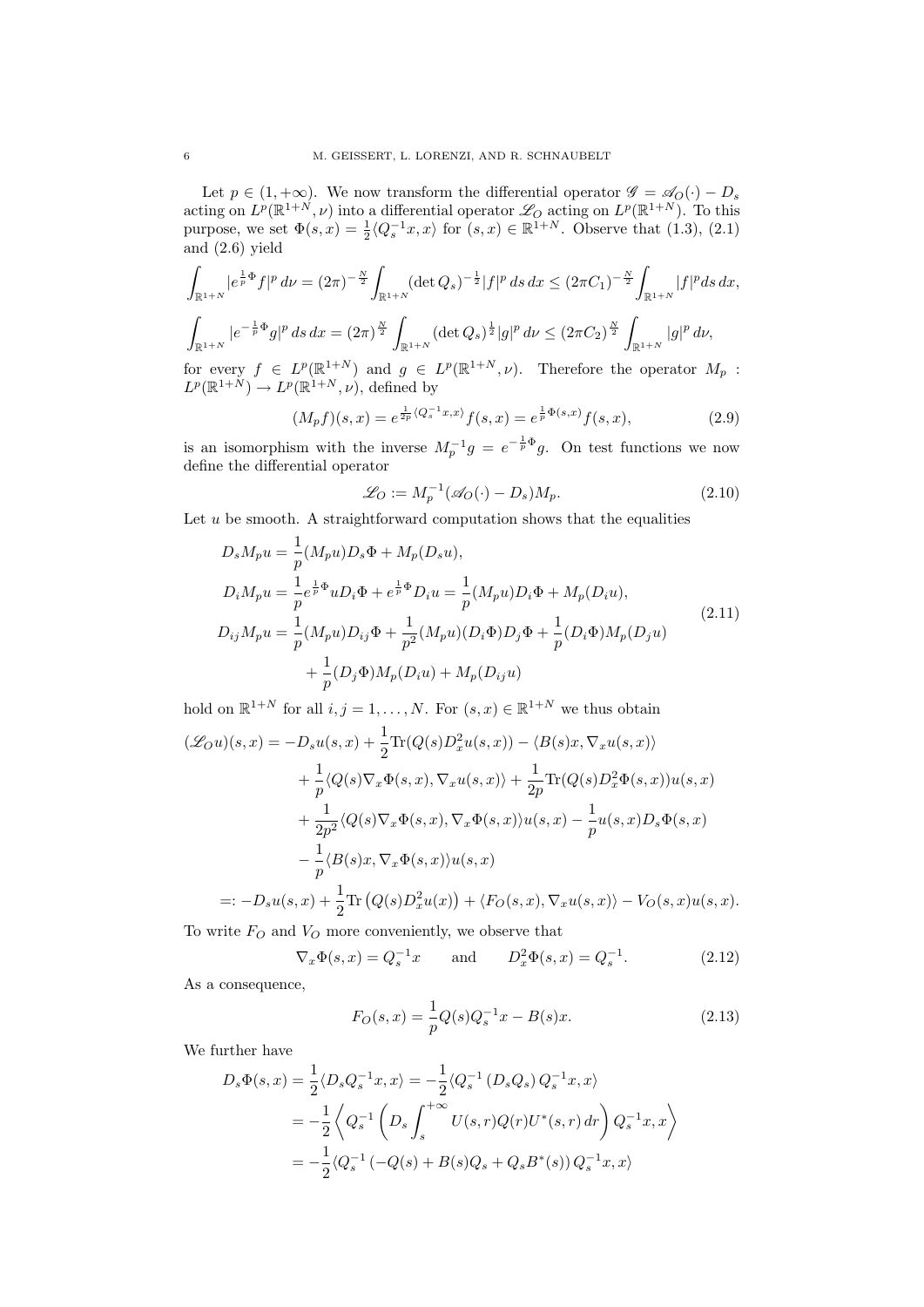$L^p$ -REGULARITY FOR PARABOLIC OPERATORS  $7$ 

$$
= \frac{1}{2} \left( \langle Q(s) Q_s^{-1} x, Q_s^{-1} x \rangle - \langle Q_s^{-1} B(s) x, x \rangle - \langle B^*(s) Q_s^{-1} x, x \rangle \right)
$$
  

$$
= \frac{1}{2} \langle Q(s) Q_s^{-1} x, Q_s^{-1} x \rangle - \langle Q_s^{-1} B(s) x, x \rangle.
$$
 (2.14)

It follows that

$$
V_O(s,x) = -\frac{1}{2p} \text{Tr}(Q(s)Q_s^{-1}) - \frac{1}{2p^2} \langle Q(s)Q_s^{-1}x, Q_s^{-1}x \rangle + \frac{1}{p} \langle B(s)x, Q_s^{-1}x \rangle + \frac{1}{p} \left( \frac{1}{2} \langle Q(s)Q_s^{-1}x, Q_s^{-1}x \rangle - \langle Q_s^{-1}B(s)x, x \rangle \right) = \frac{1}{2p} \left( 1 - \frac{1}{p} \right) \langle Q(s)Q_s^{-1}x, Q_s^{-1}x \rangle - \frac{1}{2p} \text{Tr}(Q(s)Q_s^{-1}),
$$
(2.15)

for all  $(s, x) \in \mathbb{R}^{1+N}$ . Now, let  $p \in (1, +\infty)$ . Hypothesis 2.1 and Lemma 2.2 then imply that  $V_O(s, x) \geq k_1 |x|^2 - k_0$  for constants  $k_1 = k_1(p) > 0$  and  $k_0 \geq 0$  and all  $(s, x) \in \mathbb{R}^{1+N}$ . We fix the number  $c_0 = 2||\text{div}_x F_O||_{\infty}$  (which is possible because of Hypothesis 2.1, Lemma 2.2 and (2.13)) and set

$$
W_O(s, x) = c_0 + k_1 |x|^2,
$$

for all  $(s, x) \in \mathbb{R}^{1+N}$ . In view of Lemma 2.2 and formulas  $(2.13)$  and  $(2.15)$ , there exist constants  $\lambda = k_0 + c_0 \geq 0$ ,  $c_1 = c_1(p) \geq 1$ ,  $\kappa = \kappa(p) > 0$ , and  $\theta = 2/3$  with

 $W_O \le \lambda + V_O \le c_1 W_O, \qquad |F_O| \le \kappa W_O^{1/2}, \qquad \theta W_O + \text{div}_x F_O \ge 0$  (2.16) on  $\mathbb{R}^{1+N}$ .

## 3. OPERATORS WITH DOMINATING POTENTIAL FOR  $1 < p < +\infty$ .

In this section we mainly consider elliptic operators of the form

$$
\mathscr{A}(s)\varphi = \text{div}_x(a(s)\nabla_x \varphi) + F(s) \cdot \nabla_x \varphi - V(s)\varphi, \tag{3.1}
$$

at first defined for  $\varphi \in C_c^{\infty}(\mathbb{R}^N)$ , and their parabolic counterpart

$$
\mathscr{L}u = (\mathscr{A}(\cdot) - D_s)u,
$$

at first defined for  $u \in C_c^{\infty}(\mathbb{R}^{1+N})$ . We assume the following conditions on the coefficients  $a = [a_{ij}], F$  and V.

(A1)  $a_{ij} \in C_b^1(\mathbb{R}^{1+N})$  satisfy  $a_{ij} = a_{ji}$  and

$$
\sum_{i,j=1}^{N} a_{ij}(s,x)\xi_i\xi_j \ge \eta_0 |\xi|^2,
$$

for all  $x, \xi \in \mathbb{R}^N$ ,  $s \in \mathbb{R}$ ,  $i, j \in \{1, ..., N\}$  and some constant  $\eta_0 > 0$ .

(A2)  $W \in C^1(\mathbb{R}^{1+N})$  is a function such that  $W \ge c_0 > 0$ ,  $|D_s W| \le \beta W^2 + K_\beta$ and  $|\nabla_x W| \le \gamma W^{\frac{3}{2}} + K'_{\gamma}$  for some constants  $c_0, \beta, \gamma > 0$  and  $K_{\beta}, K'_{\gamma} \ge 0$ .

(A3)  $V : \mathbb{R}^{1+N} \to \mathbb{R}$  is measurable and  $W \leq V \leq c_1W$  for some constant  $c_1 \geq 1$ . (A4)  $F \in C(\mathbb{R}^{1+N}, \mathbb{R}^N)$  satisfies  $|F| \leq \kappa W^{\frac{1}{2}}$  for some constant  $\kappa \geq 0$ .

(A5)  $F \in C^{0,1}(\mathbb{R}^{1+N}, \mathbb{R}^{N})$  and there exists a constant  $\theta \in [0, p)$  such that  $\theta W$  +  $\text{div}_x F \geq 0$ , where  $p \in [1, +\infty)$  is given.

Later on we will impose additional restrictions on the size of  $\beta$  and  $\gamma$ , see (3.7). Due to (2.16) the functions  $Q, F<sub>O</sub>, \lambda + V<sub>O</sub>$  and  $W<sub>O</sub>$  from the previous section satisfy (A1)–(A5) with  $\beta = K_{\beta} = 0$  and arbitrarily small  $\gamma > 0$ , for each  $p \in (1, +\infty)$ . Except for the estimate on  $D_sW$ , the hypotheses  $(A1)$ – $(A5)$  were already used in [35] in the autonomous case. We want to discuss them shortly, referring the reader to [35] for more details and further references. Of course, (A1) gives uniform ellipticity. Assumption (A4) allows us to control the drift term by the potential. (But note that the drift term is not a small perturbation, cf. [35, Remark 3.6].) The inequality in (A5) is a slightly strengthened dissipativity condition for  $\mathscr{L}$ . The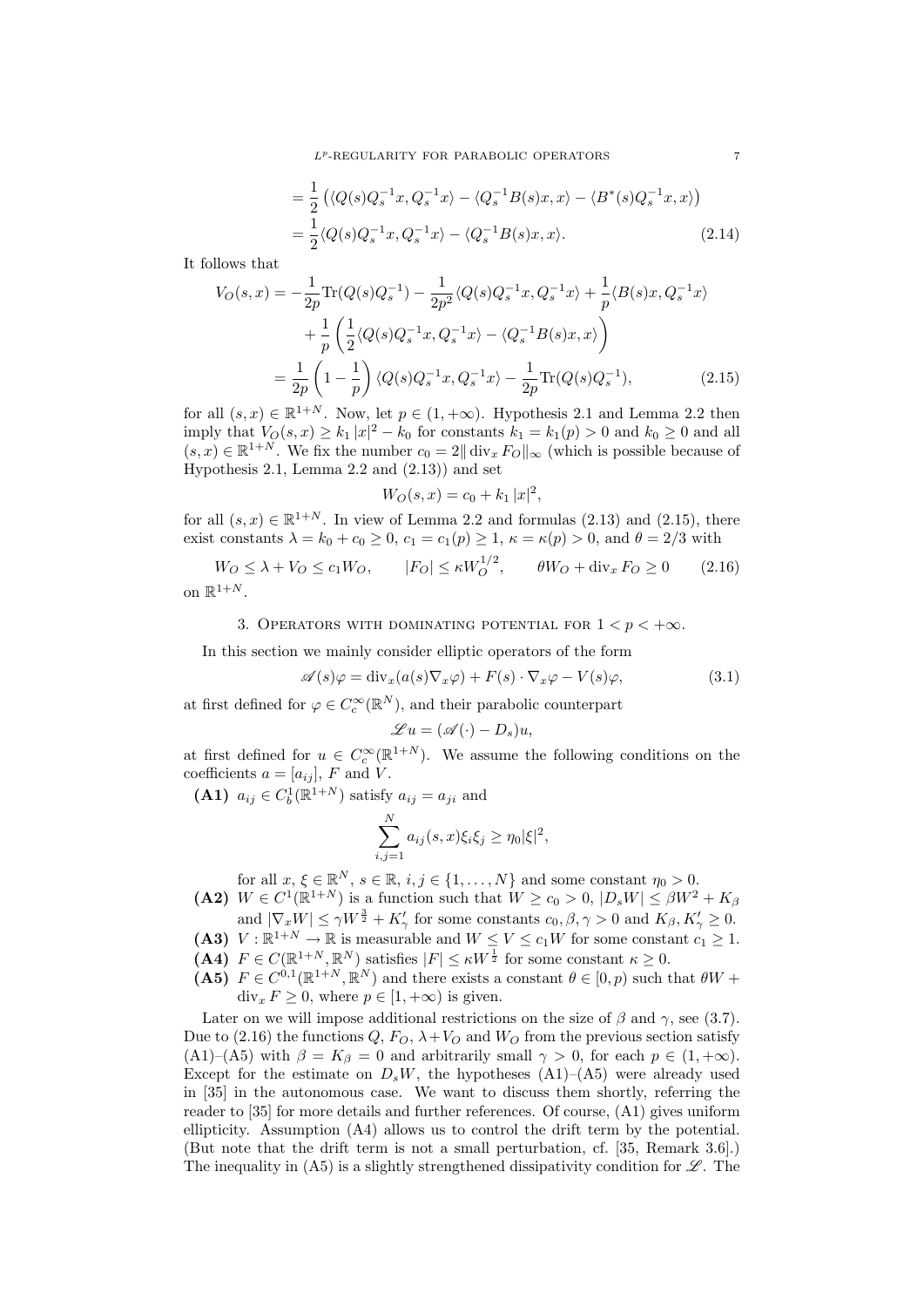crucial hypothesis is (A2) which restricts the oscillation of the auxiliary potential W, whereas  $(A3)$  allows to compare V and W. The use of W gives some more flexibility in the applications (as already exploited in [35, Section 7]). Example 3.7 in [35] shows that one cannot omit  $(A2)$  and that even the restriction in  $(3.7)$  is almost sharp in certain cases.

In this section we want to show that  $\mathscr{L}$ , endowed with the domain

$$
\mathscr{D}_p := \{ u \in W_p^{1,2}(\mathbb{R}^{1+N}) : W u \in L^p(\mathbb{R}^{1+N}) \},
$$

generates a  $C_0$ -semigroup on  $L^p(\mathbb{R}^{1+N})$  and we want to exploit this fact in the study of (1.6) and its variant (3.13) for  $\mathscr{A}(\cdot)$ . In the next section we also use the domains

$$
\mathcal{D}_1 := \{ u \in L^1(\mathbb{R}^{1+N}) : (\Delta - D_s)u, Wu \in L^1(\mathbb{R}^{1+N}) \},
$$
  

$$
\mathcal{D}_{\infty} := \{ u \in C_0(\mathbb{R}^{1+N}) : (\Delta - D_s)u, Wu \in C_0(\mathbb{R}^{1+N}) \}
$$
  

$$
= \{ u \in C_0(\mathbb{R}^{1+N}) \cap W_{q,\text{loc}}^{1,2}(\mathbb{R}^{1+N}) \ \forall \ q < +\infty : (\Delta - D_s)u, Wu \in C_0(\mathbb{R}^{1+N}) \},
$$

where the last equality follows from standard local parabolic regularity. The spaces  $\mathscr{D}_p$ ,  $1 \leq p \leq +\infty$ , are endowed with their natural norms given by

$$
||u||_{\mathcal{D}_p}^p = ||u||_{W_p^{1,2}(\mathbb{R}^{1+N})}^p + ||Wu||_p^p, \qquad 1 < p < +\infty,
$$
  

$$
||u||_1 = ||(\Delta - D_s)u||_1 + ||Wu||_1,
$$
  

$$
||u||_{\infty} = \max{\{||(\Delta - D_s)u||_{\infty}, ||Wu||_{\infty}\}}.
$$

Note that in the definitions of the spaces  $\mathscr{D}_p$  and their norms, one could replace everywhere  $W$  by  $V$  getting the same sets and equivalent norms (where  $V$  is assumed to be continuous if  $p = \infty$ ). We recall that the norm on  $W_p^{1,2}(\mathbb{R}^{1+N})$  is equivalent to the graph norm of  $\Delta - D_s$  on  $L^p(\mathbb{R}^{1+N})$  if  $p \in (1, +\infty)$ . At first, we prove three more or less standard facts for every  $p \in [1, +\infty]$ ,

Lemma 3.1. Assume that hypothesis (A1) is satisfied. Then, the following assertions hold.

- (a) If  $F \in C^{0,1}(\mathbb{R}^{1+N}, \mathbb{R}^N)$ ,  $V \in L^p_{loc}(\mathbb{R}^{1+N})$ , and  $V + \frac{1}{p} \operatorname{div}_x F \geq 0$  for some  $1 \leq p < +\infty$ , then  $(\mathscr{L}, C_c^{\infty}(\mathbb{R}^{1+N}))$  is dissipative in  $L^p(\mathbb{R}^{1+N})$ .
- (b) If  $F \in C(\mathbb{R}^{1+N}, \mathbb{R}^N)$ ,  $V \in C(\mathbb{R}^{1+N})$  and  $V \geq 0$ , then  $(\mathscr{L}, C_c^{\infty}(\mathbb{R}^{1+N}))$  is dissipative in  $C_0(\mathbb{R}^{1+N})$ .

*Proof.* Let  $1 \leq p < +\infty$ . It is known that

$$
\int_{\mathbb{R}^N} (\mathscr{A}(s)\varphi) \, \varphi |\varphi|^{p-2} \, dx \leq 0,
$$

for all  $\varphi \in C_c^{\infty}(\mathbb{R}^N)$  and  $s \in \mathbb{R}$ , see e.g., [35, Lemma 2.6]. For  $u \in C_c^{\infty}(\mathbb{R}^{1+N})$  we thus obtain

$$
\int_{\mathbb{R}^{1+N}} (\mathscr{A}(\cdot)u - D_s u) u|u|^{p-2} ds dx \le -\frac{1}{p} \int_{\mathbb{R}^{1+N}} D_s |u|^p ds dx = 0.
$$

This shows assertion (a). The dissipativity of  $\mathscr L$  in  $C_0(\mathbb R^{1+N})$  is a standard consequence of the maximum principle.  $\Box$ 

**Lemma 3.2.** For every  $u \in C_c^{\infty}(\mathbb{R}^{1+N})$  and  $1 \leq p \leq +\infty$ , we have

$$
\|\nabla_x u\|_p \leq C \, \|(\Delta - D_s)u\|_p^{\frac{1}{2}} \, \|u\|_p^{\frac{1}{2}},
$$

with a constant  $C > 0$  depending only on N.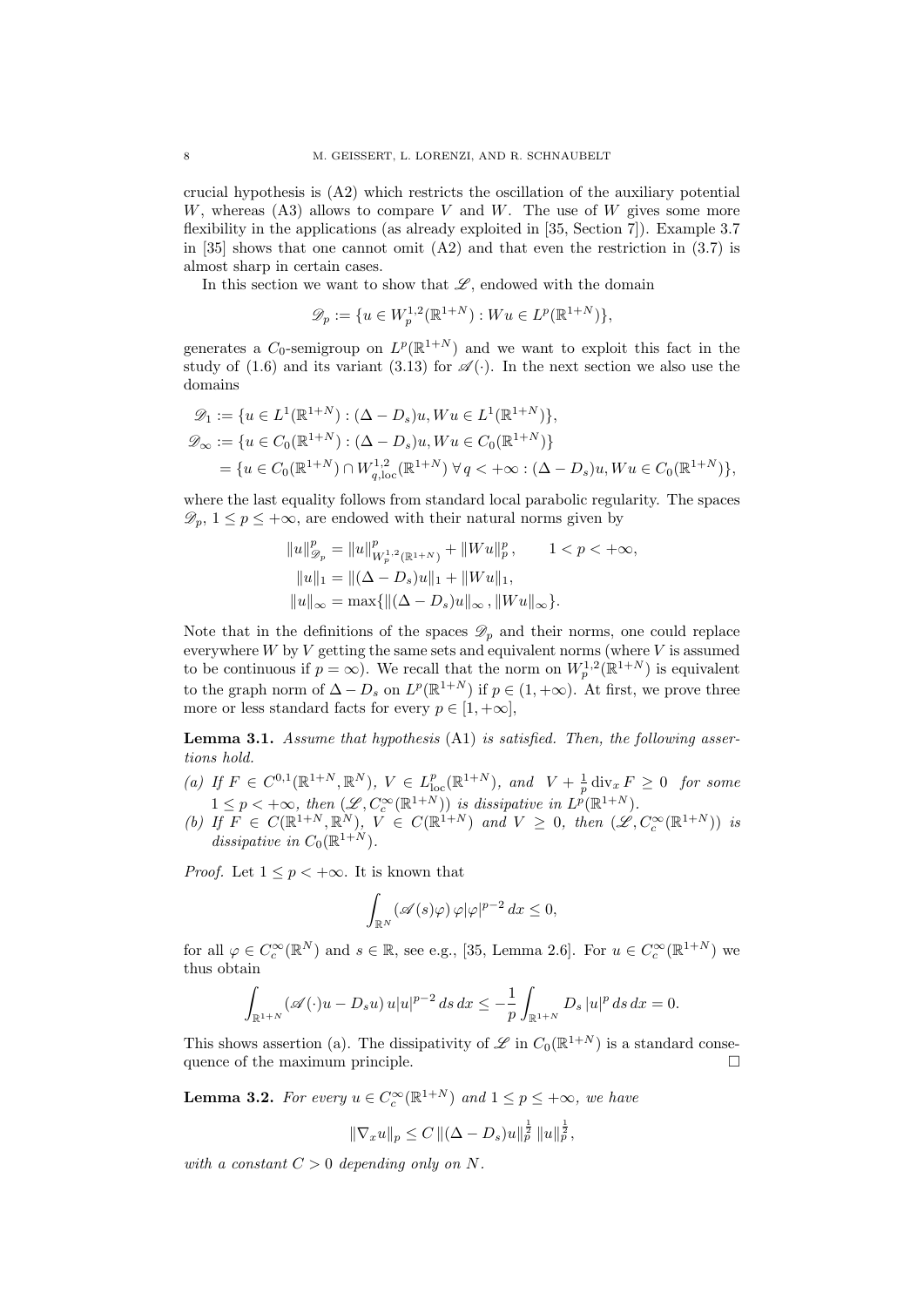*Proof.* For a given  $\lambda > 0$  and  $u \in C_c^{\infty}(\mathbb{R}^{1+N})$ , we set  $f = \lambda u - (\Delta - D_s)u$ . Let  $G_p(\cdot)$  be the heat semigroup generated by  $\Delta$  on  $L^p(\mathbb{R}^N)$  for  $1 \leq p < +\infty$ , and on  $\widehat{C}_0(\mathbb{R}^N)$  for  $p = +\infty$ , respectively. The variation of constants formula yields

$$
u(t) = \int_{-\infty}^{t} e^{-\lambda(t-s)} G_p(t-s) f(s) ds,
$$

for all  $t \in \mathbb{R}$ . Using the well known estimate  $\sqrt{s} \|\nabla_x G_p(s)\varphi\|_p \leq c \|\varphi\|_p$  valid for every  $s > 0$  and  $\varphi \in L^p(\mathbb{R}^N)$  or  $\varphi \in C_0(\mathbb{R}^N)$ , respectively (where  $c = c(N)$  is a constant), we deduce that

$$
\|\nabla_x u(t)\|_p \le \int_{-\infty}^t \frac{ce^{-\lambda(t-s)}}{\sqrt{t-s}} \|f(s)\|_p ds,
$$

for all  $t \in \mathbb{R}$ . Young's inequality then implies

$$
\|\nabla_x u\|_p \leq \frac{c\sqrt{\pi}}{\sqrt{\lambda}} \|f\|_p \leq \frac{c\sqrt{\pi}}{\sqrt{\lambda}} (\lambda \|u\|_p + \|(\Delta - D_s)u\|_p),
$$

for each  $\lambda > 0$ . The assertion follows if we take  $\lambda = ||(\Delta - D_s)u||_p ||u||_p^{-1}$  $\Box$ 

**Lemma 3.3.** Assume that  $W \in C(\mathbb{R}^{1+N})$  satisfies  $W \ge c_0 > 0$ . Then,  $C_c^{\infty}(\mathbb{R}^{1+N})$ is dense in  $\mathscr{D}_p$  for  $1 \leq p \leq +\infty$ .

*Proof.* Let  $\eta$  be a cutoff function on  $\mathbb{R}^{1+N}$  such that  $\mathbb{1}_{B(0,1)} \leq \eta \leq \mathbb{1}_{B(0,2)}$ . Define  $\eta_n(t,x) = \eta(t/n, x/n)$  for all  $(t,x) \in \mathbb{R}^{1+N}$  and  $n \in \mathbb{N}$ . Let  $u \in \mathscr{D}_p$ . Then,  $\eta_n u \to u$ and  $W\eta_n u \to Wu$  as  $n \to +\infty$  in  $L^p(\mathbb{R}^{1+N})$ . Moreover,

$$
(D_s - \Delta)(\eta_n u) = \eta_n (D_s - \Delta) u + u (D_s - \Delta) \eta_n - 2 \langle \nabla_x u, \nabla_x \eta_n \rangle.
$$

Since the derivatives of  $\eta_n$  tend to 0 in the sup-norm as  $n \to +\infty$ , the functions  $(D_s - \Delta)(\eta_n u)$  converge to  $(D_s - \Delta)u$  in  $L^p(\mathbb{R}^{1+N})$ . Hence, the set of all functions in  $\mathscr{D}_p$  having compact support is dense in  $\mathscr{D}_p$ . On the other hand, if  $u \in \mathscr{D}_p$ has compact support, a standard convolution argument shows the existence of a sequence of smooth functions with compact support converging to u in  $\mathscr{D}_p$ , since W is bounded in each neighborhood of the support of  $u$ .

The next result is again proved for all  $p \in [1, +\infty]$ . It will allow us to control the drift term by the heat operator and the potential.

**Proposition 3.4.** Let W be a function satisfying  $(A2)$ . Then, there exists a constant  $\alpha > 0$  (depending only on N,  $\beta$ ,  $\gamma$ ,  $K_{\beta}$ ,  $K'_{\gamma}$ ,  $c_0$ ) such that

$$
||W^{\frac{1}{2}}\nabla_x u||_p \le \varepsilon ||(\Delta - D_s)u||_p + \frac{\alpha}{\varepsilon} ||Wu||_p,
$$
\n(3.2)

for all  $\varepsilon \in (0,1], 1 \le p \le +\infty$ , and  $u \in \mathscr{D}_p$ .

*Proof.* It suffices to show the proposition for test functions  $u$ . Lemma 3.3 then allows us to extend the result to all  $u \in \mathcal{D}_p$  by approximation. We further can replace W by  $W + \lambda$  for some  $\lambda \geq 0$  such that (A2) holds for  $W + \lambda$  with  $K_{\beta} =$  $K'_{\gamma} = 0$ . Since  $W \ge c_0 > 0$ , the estimate (3.2) for  $W + \lambda$  implies (3.2) for W (with a different  $\alpha$ ). So, we may and will assume that  $K_{\beta} = K'_{\gamma} = 0$  in (A2). Hence,

$$
|D_s W^{-1}| \le \beta \quad \text{and} \quad |\nabla_x W^{-\frac{1}{2}}| \le \frac{\gamma}{2} \qquad \text{in} \quad \mathbb{R}^{1+N}.\tag{3.3}
$$

In what follows we write  $\nabla$  instead of  $\nabla_x$ . Our arguments rely on a localization procedure in space and time. We set  $\tau := \tau(s_0, x_0) = (4\beta \ell_1 W(s_0, x_0))^{-1}$  for every given  $(s_0, x_0) \in \mathbb{R}^{1+N}$  and a number  $\ell_1 \geq 1$  to be fixed later. Since  $\tau \leq (4\beta W(s_0, x_0))^{-1}$ , from (3.3) it follows that

$$
\frac{4}{5}W(s, x_0)^{-1} \le W(s_0, x_0)^{-1} \le \frac{4}{3}W(s, x_0)^{-1},
$$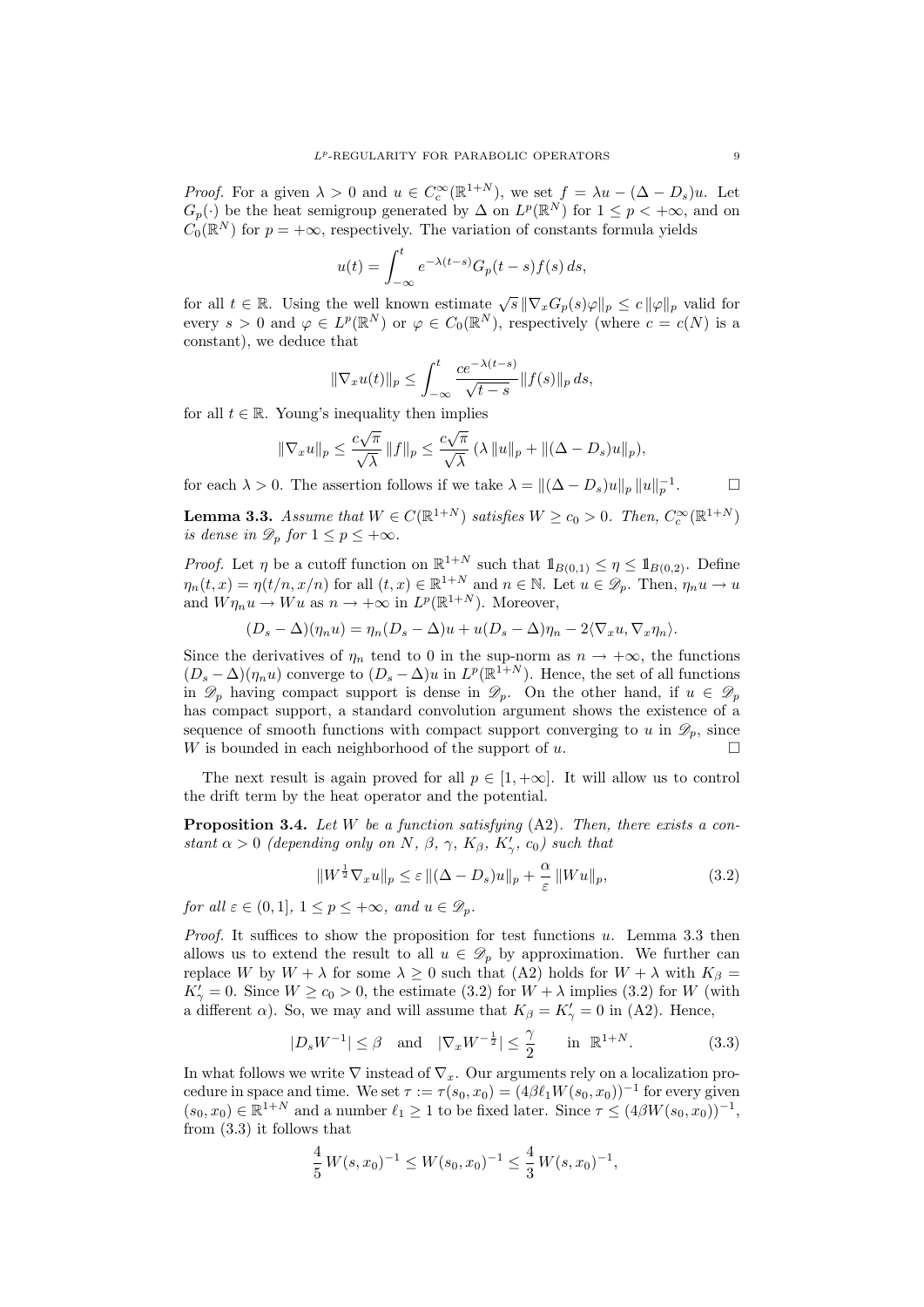10 M. GEISSERT, L. LORENZI, AND R. SCHNAUBELT

$$
\frac{\sqrt{3}}{2} W(s, x_0)^{\frac{1}{2}} \le W(s_0, x_0)^{\frac{1}{2}} \le \frac{\sqrt{5}}{2} W(s, x_0)^{\frac{1}{2}},
$$

for all  $t \in \mathbb{R}$  with  $|t - s_0| \leq \tau$ . We next set  $r := r(s_0, x_0) = \sqrt{3}(2\ell_2\gamma W(s_0, x_0)^{\frac{1}{2}})^{-1}$ for a number  $\ell_2 \geq 1$  to be chosen later. Note that  $r \leq (\ell_2 \gamma)^{-1} W(s, x_0)^{-\frac{1}{2}}$  for every  $t \in (s_0 - \tau, s_0 + \tau)$ . Estimate (3.3) then implies

$$
\frac{2\ell_2 - 1}{2\ell_2} W(s, x)^{\frac{1}{2}} \le W(s, x_0)^{\frac{1}{2}} \le \frac{2\ell_2 + 1}{2\ell_2} W(s, x)^{\frac{1}{2}},
$$

for all  $x \in B(x_0, r)$  and  $s \in (s_0 - \tau, s_0 + \tau)$ . We thus obtain

$$
\frac{(2\ell_2 - 1)\sqrt{3}}{4\ell_2} W(s, x)^{\frac{1}{2}} \le W(s_0, x_0)^{\frac{1}{2}} \le \frac{(2\ell_2 + 1)\sqrt{5}}{4\ell_2} W(s, x)^{\frac{1}{2}},\tag{3.4}
$$

for all  $(s, x)$  in the parabolic cylinder  $Q = Q(s_0, x_0) := (s_0 - \tau, s_0 + \tau) \times B(x_0, r)$ . We now choose functions  $\eta \in C_c^{\infty}(\mathbb{R}^N)$  and  $\zeta \in C_c^{\infty}(\mathbb{R})$  such that  $1\!\!1_{B(x_0,r/2)} \leq \eta \leq$  $1\!\!1_{B(x_0,r)}, 1\!\!1_{(s_0-\tau/2,s_0+\tau/2)} \leq \zeta \leq 1\!\!1_{(s_0-\tau,s_0+\tau)}, |\nabla \eta| \leq c/r, |D^2 \eta| \leq c/r^2$  and  $|D_s \zeta| \leq$  $c/\tau$  for a constant c independent of  $s_0, x_0, \tau$  and r. We set  $Q' = Q'(s_0, x_0) :=$  $(s_0 - \tau/2, s_0 + \tau/2) \times B(x_0, r/2)$  and denote the p-norms on Q' and Q by the additional indexes Q' and Q, respectively, for  $1 \le p \le +\infty$ . Using (3.4), Lemma 3.2, the definitions of  $r, \tau$  and Young's inequality, we compute

$$
\|W^{\frac{1}{2}}\nabla u\|_{p,Q'} \le c W(s_0, x_0)^{\frac{1}{2}} \|\nabla u\|_{p,Q'} \le c W(s_0, x_0)^{\frac{1}{2}} \|\nabla (\zeta \eta u)\|_{p}
$$
  
\n
$$
\le c \|(\Delta - D_s)(\zeta \eta u)\|_p^{\frac{1}{2}} \|W(s_0, x_0)\zeta \eta u\|_p^{\frac{1}{2}}
$$
  
\n
$$
\le c \|Wu\|_{p,Q}^{\frac{1}{2}} \left(\|(\Delta - D_s)u\|_{p,Q} + \frac{1}{r} \|\nabla u\|_{p,Q} + \left(\frac{1}{\tau} + \frac{1}{r^2}\right) \|u\|_{p,Q}\right)^{\frac{1}{2}}
$$
  
\n
$$
\le c \|Wu\|_{p,Q}^{\frac{1}{2}} \|(\Delta - D_s)u\|_{p,Q}^{\frac{1}{2}} + c\gamma \|Wu\|_{p,Q}^{\frac{1}{2}} \|W^{\frac{1}{2}}\nabla u\|_{p,Q}^{\frac{1}{2}} + c(\beta + \gamma^2) \|Wu\|_{p,Q}
$$
  
\n
$$
\le \delta \|W^{\frac{1}{2}}\nabla u\|_{p,Q} + \varepsilon \|(\Delta - D_s)u\|_{p,Q} + \frac{c(\delta)}{\varepsilon} \|Wu\|_{p,Q}, \qquad (3.5)
$$

for each  $\delta, \varepsilon \in (0, 1]$ , where the constants c only depend on N, b,  $\ell_1, \ell_2$ , and the last one also on  $\delta$ , where b is any number such that  $0 < \beta, \gamma \leq b$ .

In the case  $p = +\infty$ , we fix  $\ell_1 = \ell_2 = 1$  and note that inequality (3.5) trivially yields

$$
W^{\frac{1}{2}}(s_0,x_0) |\nabla u(s_0,x_0)| \leq \delta ||W^{\frac{1}{2}} \nabla u||_{\infty} + \varepsilon ||(\Delta - D_s)u||_{\infty} + \frac{c(\delta)}{\varepsilon} ||Wu||_{\infty}.
$$

We now fix  $\delta = 1/2$  and take the supremum over  $(s_0, x_0) \in \mathbb{R}^{1+N}$  of the left hand side. The assertion then follows.

For  $p \in [1, +\infty)$ , we take advantage of Proposition A.1. For this purpose, we fix the parameters  $\ell_1$  and  $\ell_2$  in the following way:

$$
\ell_1 = \frac{2\ell_2^2 \gamma^2}{3\beta}, \qquad \ell_2 = \max\left\{\sqrt{3}\left(\frac{1}{2} + \frac{\sqrt{\beta}}{\gamma}\right), 1\right\}.
$$

Clearly,  $\ell_1, \ell_2 \geq 1$ . Moreover, since  $\sqrt{\frac{\tau(s_0, x_0)}{2}} = \frac{\tau(s_0, x_0)}{2}$  for any  $(s_0, x_0) \in \mathbb{R}^{1+N}$ , the cylinder  $Q'(s_0, x_0)$  coincides with the ball  $B_d((s_0, x_0), \varrho(s_0, x_0))$  centered at the cynnaer  $Q(s_0, x_0)$  coincides with the ban  $D_d((s_0, x_0), \varrho(s_0, x_0))$  centered at  $(s_0, x_0)$  and with radius  $\varrho(s_0, x_0) := \sqrt{3}(4\ell_2\gamma W(s_0, x_0)^{\frac{1}{2}})^{-1} = \frac{1}{2}r(s_0, x_0)$ , in the metric d (see (A.1) and (A.2)), whereas  $Q(s_0, x_0)$  is properly contained in  $B_d((s_0, x_0), 2\rho(s_0, x_0))$ . Further, using (3.3) we can easily estimate

$$
|W(s,x)^{-\frac{1}{2}} - W(s_0, x_0)^{-\frac{1}{2}}|
$$
  
\n
$$
\leq |W(s,x)^{-\frac{1}{2}} - W(s,x_0)^{-\frac{1}{2}}| + |W(s,x_0)^{-\frac{1}{2}} - W(s_0, x_0)^{-\frac{1}{2}}|
$$
  
\n
$$
\leq |W(s,x)^{-\frac{1}{2}} - W(s,x_0)^{-\frac{1}{2}}| + |W(s,x_0)^{-1} - W(s_0, x_0)^{-1}|^{\frac{1}{2}}
$$
  
\n
$$
\leq \frac{\gamma}{2}|x - x_0| + \sqrt{\beta}|s - s_0|^{1/2} \leq \left(\frac{\gamma}{2} + \sqrt{\beta}\right)d((s, x), (s_0, x_0)),
$$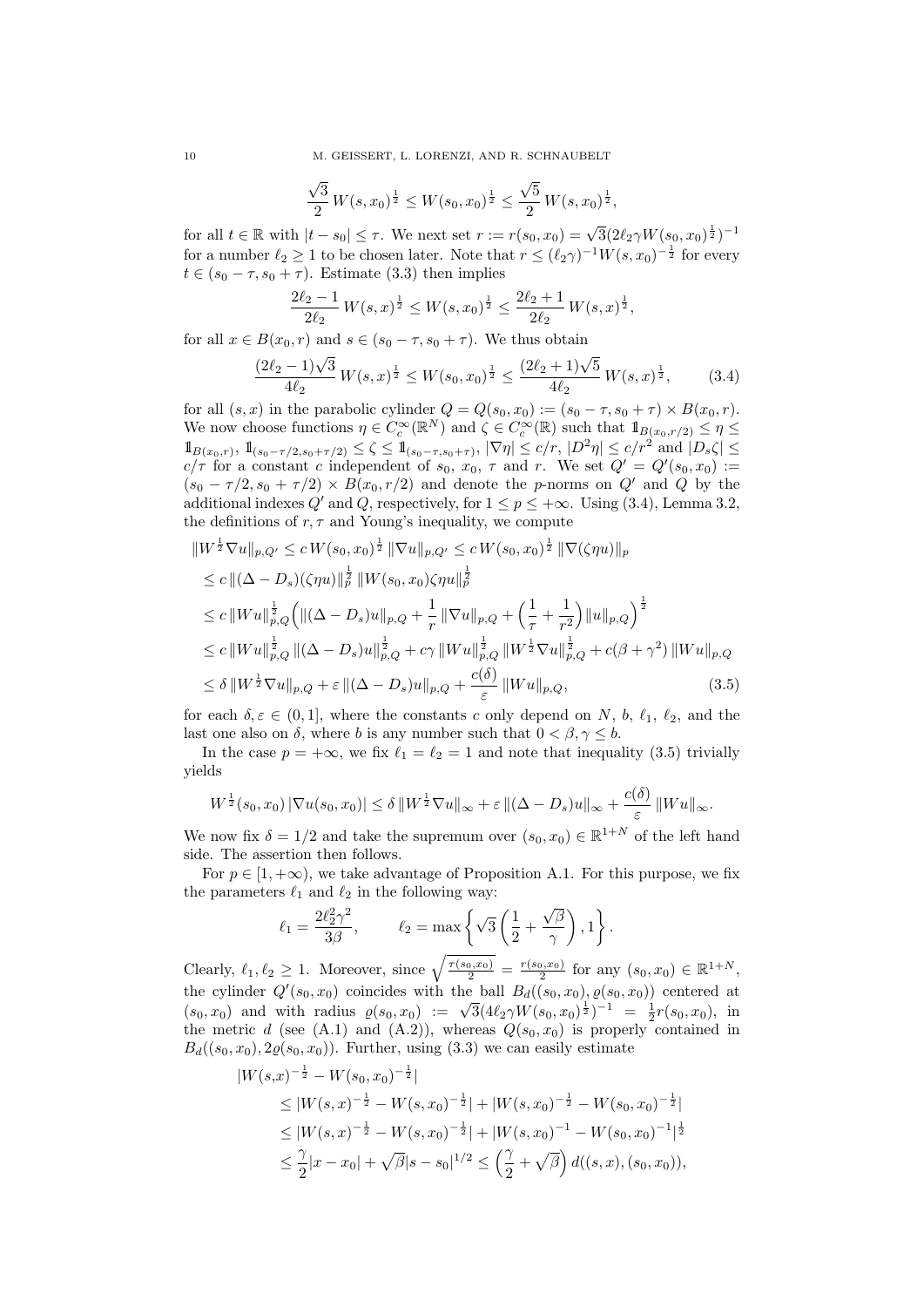for any  $(s, x), (s_0, x_0) \in \mathbb{R}^{1+N}$ . The choice of  $\ell_2$  implies that the function  $\varrho$  is Lipschitz continuous in  $\mathbb{R}^{1+N}$  with Lipschitz constant not greater than 1/4. Hence, Proposition A.1 guarantees the existence of a countable covering  $Q'_k = Q'(s_k, x_k)$ of  $\mathbb{R}^{1+N}$  such each  $(s, x) \in \mathbb{R}^{1+N}$  is contained in at most  $K(N)$  of the cylinders  $Q_k = Q(s_k, x_k)$ , for some integer  $K(N)$ . Inequality (3.5) now implies that

$$
\|W^{\frac{1}{2}}\nabla u\|_{p}^{p} \leq \sum_{k=1}^{+\infty} \|W^{\frac{1}{2}}\nabla u\|_{p,Q_{k}}^{p}
$$
  
\n
$$
\leq 3^{p-1} \sum_{k=1}^{+\infty} \left(\delta^{p} \|W^{\frac{1}{2}}\nabla u\|_{p,Q_{k}}^{p} + \varepsilon^{p} \|(\Delta - D_{s})u\|_{p,Q_{k}}^{p} + \frac{c(\delta)^{p}}{\varepsilon^{p}} \|Wu\|_{p,Q_{k}}^{p}\right)
$$
  
\n
$$
\leq 3^{p-1} K(N) \left(\delta^{p} \|W^{\frac{1}{2}}\nabla u\|_{p}^{p} + \varepsilon^{p} \|(\Delta - D_{s})u\|_{p}^{p} + \frac{c(\delta)^{p}}{\varepsilon^{p}} \|Wu\|_{p}^{p}\right).
$$
  
\nFiving  $\delta = (2 K(N))^{-1}$  are set the description also for  $p \in [1, +\infty)$ .

Fixing  $\delta = (3K(N))^{-1}$ , we get the assertion also for  $p \in [1, +\infty)$ .

Remark 3.5. The above proof shows the following fact (cf. the remarks after (3.5)). Assume that (A2) holds for some  $\beta, \gamma \in (0, b]$  with  $K_{\beta} = K'_{\gamma} = 0$ . Let  $p = +\infty$ . Then the constant  $\alpha$  in Proposition 3.4 only depends on N and b.

Assume that (A1) holds and fix  $p \in (1, +\infty)$ . It is known that the realization in  $L^p(\mathbb{R}^{1+N})$  of the operator  $\text{div}_x(a\nabla_x) - D_s$  with domain  $W_p^{1,2}(\mathbb{R}^{1+N})$  has a nonempty resolvent set, cf. [20, Corollary 2.6]. This fact easily implies that there exists a constant  $C_p^0 > 0$  with

$$
\frac{1}{C_p^0} \left( \| (\Delta - D_s)u \|_p + \| u \|_p \right) \le \| (\text{div}_x(a\nabla_x) - D_s)u \|_p + \| u \|_p
$$
\n
$$
\le C_p^0 \left( \| (\Delta - D_s)u \|_p + \| u \|_p \right) \tag{3.6}
$$

for all  $u \in W^{1,2}_p(\mathbb{R}^{1+N}).$ 

Corollary 3.6. Let  $1 < p < +\infty$  and assume that  $(A1)$ – $(A4)$  hold. We then have  $||W^{\frac{1}{2}}\nabla_x u||_p \leq \varepsilon ||\mathcal{L}u||_p + \frac{c}{2}$  $\frac{\varepsilon}{\varepsilon}||Wu||_p,$ 

for every  $\varepsilon \in (0,\varepsilon_0], u \in \mathscr{D}_p$  and some constants  $c, \varepsilon_0 > 0$  only depending on  $C_p^0$ (see  $(3.6)$ ) and the constants in  $(A1)–(A4)$ .

*Proof.* For all  $u \in \mathscr{D}_p$  and  $\varepsilon \in (0,1]$ , Proposition 3.4 and (3.6) imply that

$$
||W^{\frac{1}{2}}\nabla_x u||_p \leq \varepsilon ||(\Delta - D_s)u||_p + \frac{\alpha}{\varepsilon} ||Wu||_p
$$
  
\n
$$
\leq c\varepsilon ||\mathcal{L}u - F\cdot \nabla_x u + Vu||_p + \frac{c}{\varepsilon} ||Wu||_p
$$
  
\n
$$
\leq c\varepsilon ||\mathcal{L}u||_p + c\varepsilon ||W^{\frac{1}{2}}\nabla_x u||_p + \frac{c}{\varepsilon} ||Wu||_p,
$$

where the constants c only depend on the constants in  $(3.6)$  and in  $(A1)–(A4)$ . The assertion follows if we take a sufficiently small  $\varepsilon > 0$ .

We now come to the crucial *a priori* estimate.

**Proposition 3.7.** Let  $p \in (1, +\infty)$ . Assume that the assumptions (A1)–(A5) and the inequality

$$
\frac{\theta}{p} + (p-1)\left(\frac{\beta + \gamma \kappa}{p} + \frac{\gamma^2 M^2}{4}\right) < 1\tag{3.7}
$$

hold, where  $M = \sup\{\|a(s,x)^{\frac{1}{2}}\| : (s,x) \in \mathbb{R}^{1+N}\}\$ . Then, there exists a constant  $C_p > 0$  (only depending on  $C_p^0$ , M and the constants in  $(A1)$ – $(A5)$ ) such that

$$
C_p^{-1} \|u\|_{\mathscr{D}_p} \le \|\mathscr{L}u\|_p + \|u\|_p \le C_p \|u\|_{\mathscr{D}_p}, \qquad u \in \mathscr{D}_p. \tag{3.8}
$$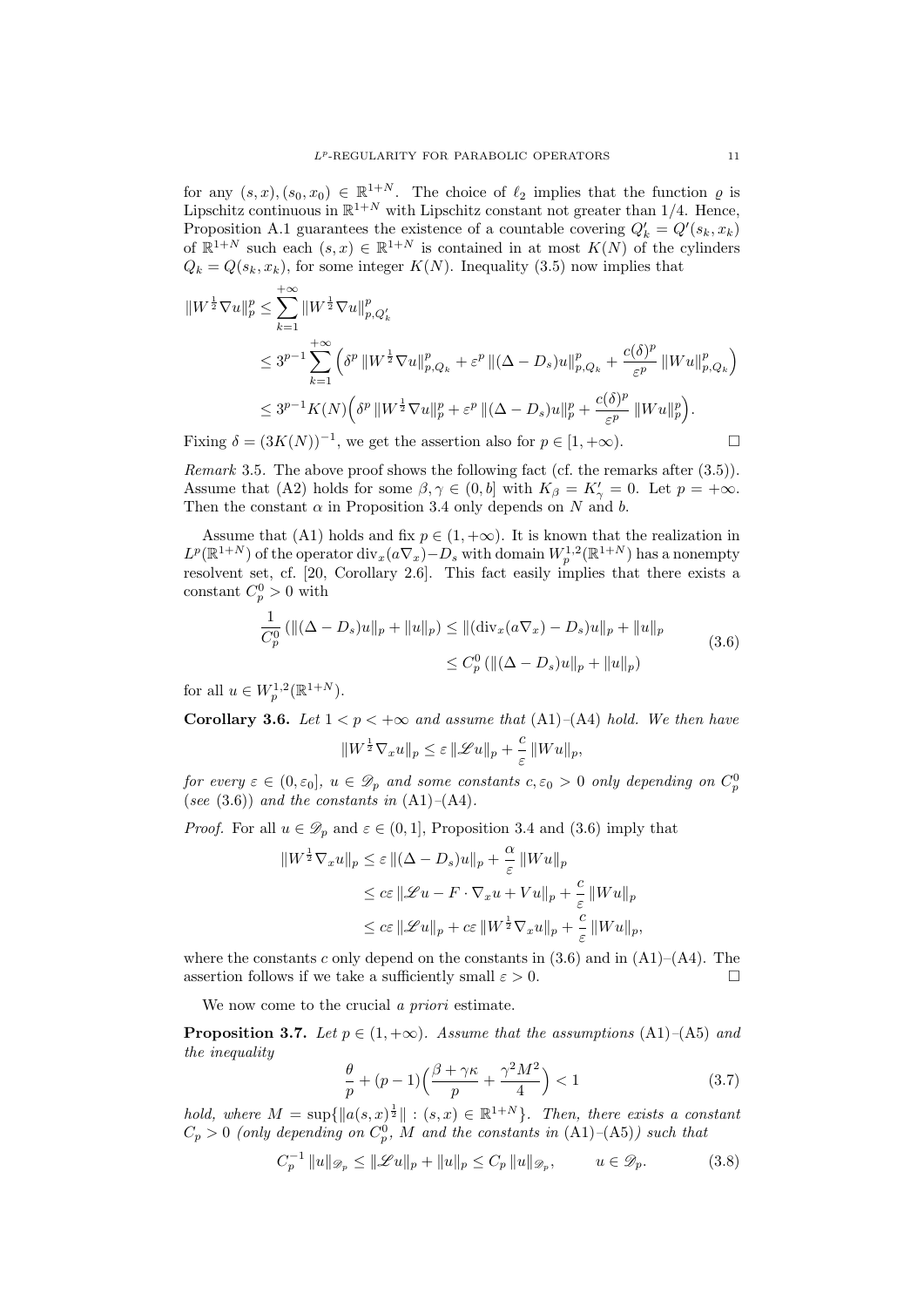Proof. We observe that the second estimate in  $(3.8)$  follows from Proposition 3.4. Concerning the first estimate, we can restrict ourselves to the case where  $K_{\beta}$  =  $K'_{\gamma} = 0$  in (A2). Indeed, in the general case it suffices to fix a large  $\lambda > 0$  such that  $W + \lambda$  satisfies (A2) with  $K_{\beta} = K_{\gamma}' = 0$ . The established estimate for the operator  $\mathscr{L} - \lambda$  with the potential  $V + \lambda$  then yields

$$
||u||_{\mathscr{D}_p} \le c (||\mathscr{L}u - \lambda u||_p + ||u||_p) \le c (||\mathscr{L}u|| + ||u||_p),
$$

for some constants only depending on  $C_p^0$ , M and the constants in  $(A1)$ – $(A5)$ . Moreover, in view of Lemma 3.3, it is enough to prove the first inequality in (3.8) for test functions  $\boldsymbol{u}$  .

So, let us fix  $u \in C_c^{\infty}(\mathbb{R}^{1+N})$ . At first we take  $p \in [2, +\infty)$ . We set  $f := -\mathscr{L}u$ , multiply this equality by the function  $W^{p-1}|u|^{p-2}u$  and integrate by parts over  $\mathbb{R}^{1+N}$ . We then obtain (writing div and  $\nabla$  for, respectively, div<sub>x</sub> and  $\nabla_x$ )

$$
\int_{\mathbb{R}^{1+N}} f u|u|^{p-2} W^{p-1} ds dx
$$
\n(3.9)  
\n
$$
= \frac{1}{p} \int_{\mathbb{R}^{1+N}} (D_s|u|^p) W^{p-1} ds dx + \int_{\mathbb{R}^{1+N}} \langle a \nabla u, \nabla (u|u|^{p-2} W^{p-1}) \rangle ds dx
$$
\n
$$
- \frac{1}{p} \int_{\mathbb{R}^{1+N}} F \cdot (\nabla |u|^p) W^{p-1} ds dx + \int_{\mathbb{R}^{1+N}} V W^{p-1} |u|^p ds dx
$$
\n
$$
= \frac{1-p}{p} \int_{\mathbb{R}^{1+N}} |u|^p W^{p-2} D_s W ds dx + (p-1) \int_{\mathbb{R}^{1+N}} \langle a \nabla u, \nabla u \rangle |u|^{p-2} W^{p-1} ds dx
$$
\n
$$
+ (p-1) \int_{\mathbb{R}^{1+N}} \langle a \nabla u, \nabla W \rangle u |u|^{p-2} W^{p-2} ds dx
$$
\n
$$
+ \frac{p-1}{p} \int_{\mathbb{R}^{1+N}} (F \cdot \nabla W) |u|^p W^{p-2} ds dx + \int_{\mathbb{R}^{1+N}} \left( V + \frac{1}{p} \operatorname{div} F \right) W^{p-1} |u|^p ds dx.
$$

These equations are also valid if  $p \in (1, 2)$ , but then the integration by parts needs some justification given by [36]. From now on we thus take  $p \in (1, +\infty)$ . Assumptions (A3) and (A5) further yield

$$
V + \frac{1}{p} \operatorname{div} F \ge \left(1 - \frac{\theta}{p}\right) W. \tag{3.10}
$$

Formulas  $(3.9)$  and  $(3.10)$ , Hölder's inequality, and conditions  $(A2)$  and  $(A4)$  imply

$$
\begin{aligned}\n\left(1 - \frac{\theta}{p}\right) &\|Wu\|_{p}^{p} + (p - 1) \int_{\mathbb{R}^{1+N}} |a^{\frac{1}{2}} \nabla u|^{2} |u|^{p-2} W^{p-1} \, ds \, dx \\
&\leq \|f\|_{p} \, \|Wu\|_{p}^{p-1} + \frac{\beta(p-1)}{p} \, \|Wu\|_{p}^{p} + \frac{\gamma \kappa(p-1)}{p} \, \|Wu\|_{p}^{p} \\
&\quad + (p - 1) \int_{\mathbb{R}^{1+N}} |a^{\frac{1}{2}} \nabla u| \, |a^{\frac{1}{2}} \nabla W| \, |u|^{p-1} W^{p-2} \, ds \, dx.\n\end{aligned}
$$

Using again  $(A2)$  and Hölder's inequality, the last summand can be estimated by

$$
(p-1)\gamma M \int_{\mathbb{R}^{1+N}} |a^{\frac{1}{2}}\nabla u| W^{p-\frac{1}{2}} |u|^{p-1} ds dx
$$
  
\n
$$
\leq (p-1)\gamma M \Big(\int_{\mathbb{R}^{1+N}} W^p |u|^p ds dx\Big)^{\frac{1}{2}} \Big(\int_{\mathbb{R}^{1+N}} |a^{\frac{1}{2}}\nabla u|^2 |u|^{p-2} W^{p-1} ds dx\Big)^{\frac{1}{2}}
$$
  
\n
$$
=: (p-1)\gamma M AB.
$$

By means of Young's inequality, we then deduce

$$
\left[1 - \frac{\theta}{p} - \frac{p-1}{p}(\beta + \gamma \kappa) - \varepsilon\right]A^2 + (p-1)B^2 - (p-1)\gamma MAB \le c(\varepsilon) \|f\|_p^p, (3.11)
$$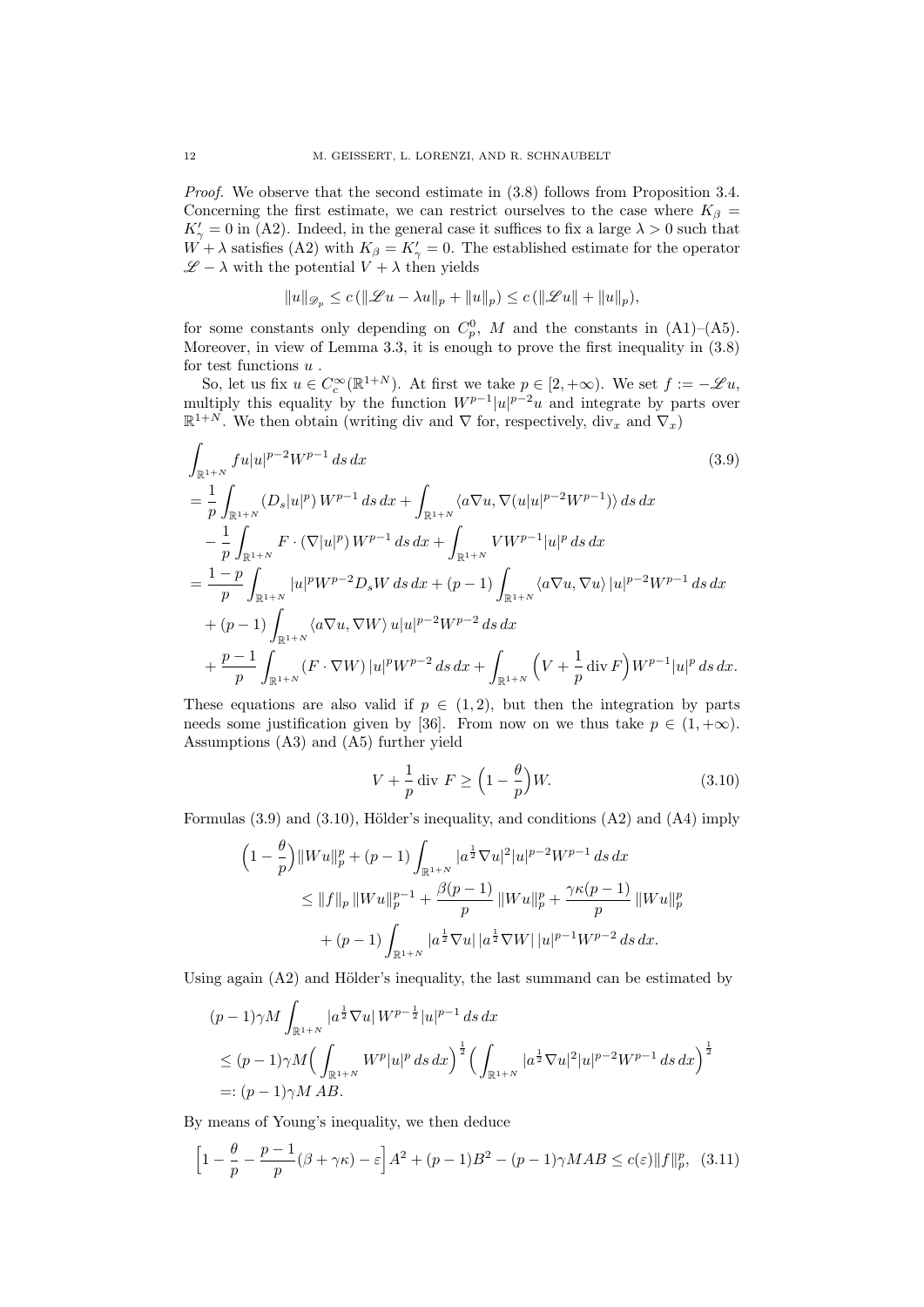for each  $\varepsilon > 0$  and some  $c(\varepsilon) > 0$ . Due to assumption (3.7), we can fix  $\varepsilon > 0$  such that the left hand side of (3.11) is larger than  $\eta(A^2 + B^2)$  for some  $\eta > 0$ . So, we have shown that

$$
||Wu||_p^p + \int_{\mathbb{R}^{1+N}} |a^{\frac{1}{2}} \nabla u|^2 |u|^{p-2} W^{p-1} ds dx \le c ||f||_p^p = c ||\mathcal{L}u||_p^p. \tag{3.12}
$$

Here and below the constants c only depend on  $M$ ,  $C_p^0$  (see (3.6)) and the constants in  $(A1)$ – $(A5)$ . Assumption  $(A4)$ , Corollary 3.6 and the estimate  $(3.12)$  further yield

$$
||F \cdot \nabla u||_p \le \kappa ||W^{\frac{1}{2}} \nabla u||_p \le c (||\mathcal{L}u||_p + ||W u||_p) \le c ||\mathcal{L}u||_p.
$$

Using (3.6), the last inequality, (3.12) and recalling that  $V \leq c_1W$ , we get

 $||u||_{\mathscr{D}_n} \leq c \left( \left\| \mathscr{L} u - F \cdot \nabla u + V u \right\|_p + ||W u||_p \right) \leq c \left\| \mathscr{L} u \right\|_p,$ 

which is the remaining part of  $(3.8)$ .

We now want to treat the inhomogeneous parabolic equation

$$
D_s u(s) = \text{div}_x(a(s)\nabla_x u(s)) + F(s)\cdot \nabla_x u(s) - V(s)u(s) + f(s), \quad s \in \mathbb{R}, \tag{3.13}
$$

on  $\mathbb{R}^N$ . For this purpose, we define the operator  $L_p u = \mathscr{L} u$  with  $D(L_p) = \mathscr{D}_p$  in  $L^p(\mathbb{R}^{1+N})$ , where  $1 < p < +\infty$ . In the next theorem we identify  $L^p(\mathbb{R}^{1+N})$  with  $L^p(\mathbb{R}, L^p(\mathbb{R}^N))$  and we use the following concepts. An evolution family  $G(s,r)$ ,  $s \geq r$ , is a family of bounded operators on a Banach space X such that

$$
G(t,s)G(s,r) = G(t,r)
$$
,  $G(s,s) = I$ ,  $(s,r) \mapsto G(s,r)$  is strongly continuous,

for  $r, s, t \in \mathbb{R}$  with  $t \geq s \geq r$ . The corresponding evolution semigroup on  $L^p(\mathbb{R}, X)$ is given by

$$
(S(t)f)(s) = G(s, s-t)f(s-t),
$$

for  $f \in L^p(\mathbb{R}^{1+N})$ ,  $s \in \mathbb{R}$  and  $t \geq 0$ . (See e.g. [13] or [40].)

**Theorem 3.8.** Let  $p \in (1, +\infty)$  and assume that conditions  $(A1)$ – $(A5)$  and  $(3.7)$ are satisfied. Then, the following assertions hold.

- (a) The operator  $L_p$  generates a positive and contractive evolution semigroup  $S_p(\cdot)$ on  $L^p(\mathbb{R}^{1+N})$  induced by an evolution family  $G_p(s,r)$ ,  $s \geq r$ , of positive contractions on  $L^p(\mathbb{R}^N)$ .
- (b) We set  $u := G_p(\cdot, r) \varphi$  for every  $\varphi \in L^p(\mathbb{R}^N)$  and  $r \in \mathbb{R}$ . Then,  $u \in W_p^{1,2}((a, b) \times$  $\mathbb{R}^{N}$ ),  $Vu \in L^{p}((a,b) \times \mathbb{R}^{N})$  and  $D_{s}u(s) = \mathscr{A}(s)u(s)$  for  $s \in (a,b)$  and each interval  $[a, b] \subset (r, +\infty)$ . Moreover, for each  $f \in L^p(\mathbb{R}^{1+N})$  there exists a unique  $u \in \mathscr{D}_p$  satisfying (3.13), namely

$$
u(s) = -L_p^{-1}f(s) = \int_{-\infty}^s G_p(s, r)f(r) \, dr, \qquad s \in \mathbb{R}.
$$

(c) Let conditions (A5) and (3.7) also hold for some  $q \in (1, +\infty)$ . Then,  $S_p(\cdot)$  and  $S_q(\cdot)$  (resp.  $G_p(\cdot, \cdot)$  and  $G_q(\cdot, \cdot)$ ) coincide in  $L^p(\mathbb{R}^{1+N}) \cap L^q(\mathbb{R}^{1+N})$  (resp. in  $L^p(\mathbb{R}^N)\cap L^q(\mathbb{R}^N)$ ).

Proof. Being rather long, we split the proof in three steps.

Step 1. Due to Proposition 3.7, the operator  $L_p$  is closed on  $\mathscr{D}_p$ . Hence, Lemma 3.3 implies that the space  $C_c^{\infty}(\mathbb{R}^{1+N})$  is a core for  $L_p$ . The dissipativity of  $L_p$  now follows from Lemma 3.1. As a result,  $L_p$  generates a contraction semigroup on  $L^p(\mathbb{R}^{1+N})$  if  $I-L_p$  is invertible, thanks to the Lumer–Phillips theorem (see e.g., [22, Theorem II.3.15]). We employ the operators  $\mathscr{L}_{\tau} = \text{div}_x(a\nabla_x)+\tau F\cdot \nabla_x-V-D_s$ for  $\tau \in [0, 1]$ . Since these operators satisfy  $(A1)$ – $(A5)$  and  $(3.7)$  with the same constants, Proposition 3.7 combined with the dissipativity of  $\mathscr{L}_{\tau}$  yield that

$$
||u||_{\mathscr{D}_p} \le c (||\mathscr{L}_{\tau}u||_p + ||u||_p) \le c (||\mathscr{L}_{\tau}u - u||_p + ||u||_p) \le c ||u - \mathscr{L}_{\tau}u||_p,
$$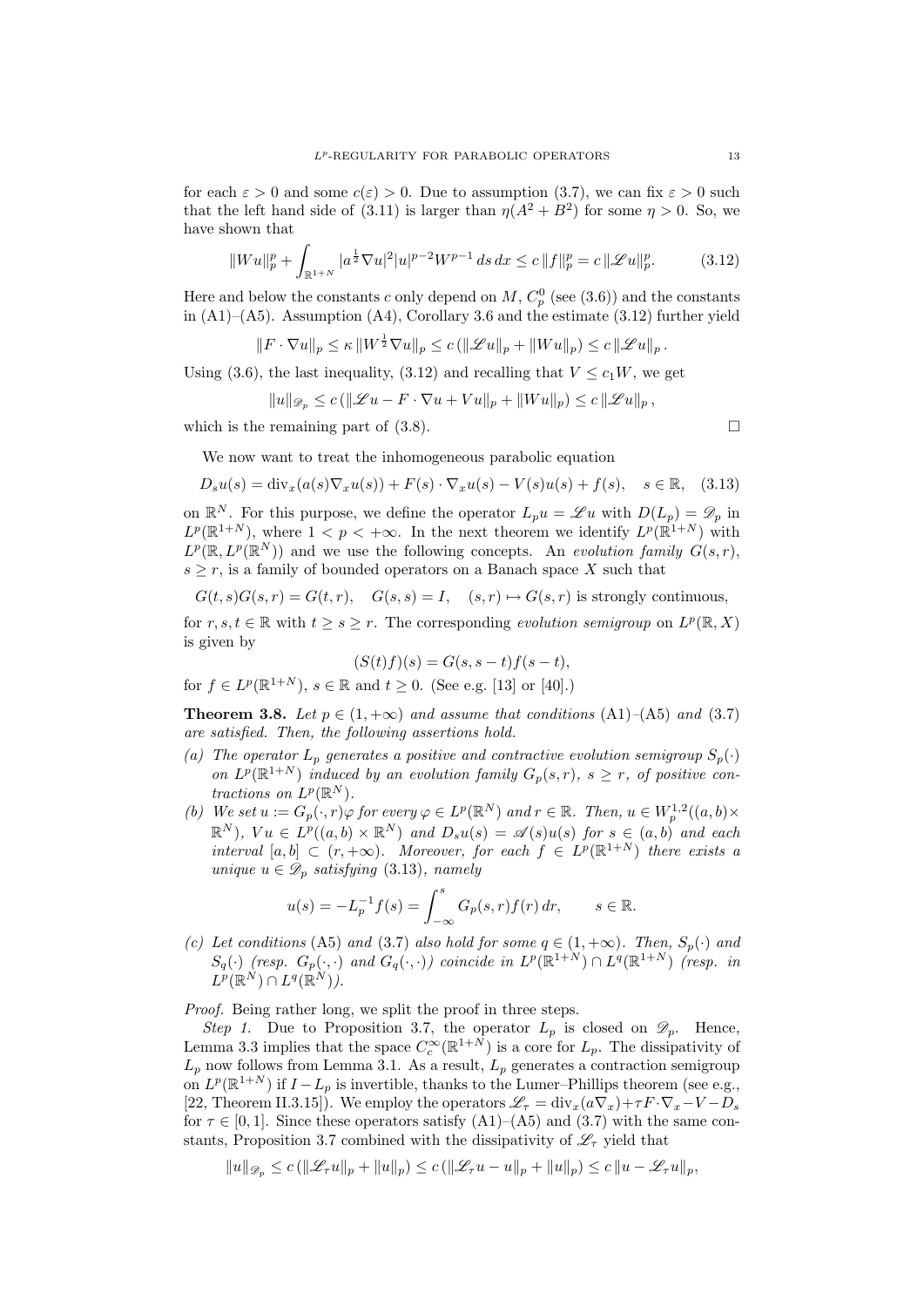for every  $u \in \mathscr{D}_p$ , with constants independent of  $\tau \in [0,1]$ . Hence,  $I-L_p$  is invertible if  $I - \mathscr{L}_0 : \mathscr{D}_p \to L^p(\mathbb{R}^{1+N})$  is invertible, see e.g., [27, Theorem 5.2]. Observe that  $\mathscr{L}_0$  has no drift term. We use the Yosida approximations  $V_\varepsilon = V(1 + \varepsilon V)^{-1}$  and  $W_{\varepsilon} = W(1 + \varepsilon W)^{-1}$  of V and W, respectively, where  $\varepsilon \in (0,1]$ . It is easy to check that the potential  $W_{\varepsilon}$  and the coefficients of  $\mathscr{L}_{0,\varepsilon} = \text{div}_x(a\nabla_x) + V_{\varepsilon} - D_s$ also satisfy (A1)–(A5) and (3.7) with the same constants (except that one has to replace  $c_0$  by  $c_0(1+c_0)^{-1}$ ). Moreover,  $\mathscr{L}_{0,\varepsilon}$  with domain  $W_p^{1,2}(\mathbb{R}^{1+N})$  generates a contraction semigroup on  $L^p(\mathbb{R}^{1+N})$ . For every  $f \in L^p(\mathbb{R}^{1+N})$  and  $\varepsilon \in (0,1]$ , we can thus define  $u_{\varepsilon} = (I - \mathcal{L}_{0,\varepsilon})^{-1} f \in W^{1,2}_p(\mathbb{R}^{1+N}),$  i.e.,  $u_{\varepsilon} - \mathcal{L}_{0,\varepsilon} u_{\varepsilon} = f$ . From the dissipativity of  $\mathscr{L}_{0,\varepsilon}$  and Proposition 3.7 we deduce that  $||u_{\varepsilon}||_p \leq ||f||_p$  and

$$
||W_{\varepsilon}u_{\varepsilon}||_p+||u_{\varepsilon}||_{W^{1,2}_p(\mathbb{R}^{1+N})}\leq c\left(||\mathscr{L}_{0,\varepsilon}u_{\varepsilon}||_p+||u_{\varepsilon}||_p\right)\leq c\,\|f\|_p\,,
$$

where the constants c do not depend on  $\varepsilon \in (0,1]$ . So, we find a sequence  $(u_{\varepsilon_n})$ converging weakly to a function  $u \in W_p^{1,2}(\mathbb{R}^{1+N})$ . A subsequence converges in  $L_{\text{loc}}^p(\mathbb{R}^{1+N})$ , so that we may assume that  $u_{\varepsilon_n} \to u$  a.e. in  $\mathbb{R}^{1+N}$ . This fact implies that  $||W u||_p \le c ||f||_p$ , and hence  $u \in \mathscr{D}_p$ . Finally, we can pass to the limit (in the sense of distributions) in the equation  $u_{\varepsilon} - \mathscr{L}_{0,\varepsilon}u_{\varepsilon} = f$ , obtaining  $u - \mathscr{L}_0u = f$ . Consequently,  $I-\mathscr{L}_0$  with domain  $\mathscr{D}_p$  is invertible so that  $L_p$  generates a contraction semigroup  $S(\cdot)$  on  $L^p(\mathbb{R}^{1+N})$ .

Let us now check that  $T_p(\cdot)$  is an evolution semigroup and that the associated evolution operator  $G_p(\cdot, \cdot)$  is contractive. For this purpose. we begin by noting that  $\mathscr{D}_p$  is a dense subset of  $C_0(\mathbb{R}, L^p(\mathbb{R}^N))$  and  $(I - L_p)^{-1}$  is continuous from  $L^p(\mathbb{R}, L^p(\mathbb{R}^N))$  into  $C_0(\mathbb{R}, L^p(\mathbb{R}^N))$ . Moreover,

$$
L_p(\varphi f) = \varphi L_p f - \varphi' f,
$$

for all  $f \in \mathscr{D}_p$  and  $\varphi \in C_c^1(\mathbb{R})$ . Theorem 3.4 of [38] now yields the existence of an evolution family  $G_p(s,r)$ ,  $s \geq r$ , such that  $(S_p(t)f)(s) = G_p(s, s-t)f(s-t)$  for  $f \in L^p(\mathbb{R}^{1+N})$ ,  $s \in \mathbb{R}$ , and  $t \geq 0$  (see also [40, Theorem 4.2] and the references therein). By [38, Formula (3.3)], for all  $s > r$  it holds that  $||G_p(s, r)||_{L(L^p(\mathbb{R}^N))} \le$  $||T_p(s - r)S_0(r - s)||_{L(L^p(\mathbb{R}^{1+N}))}$ , where  $S_0(\cdot)$  is the semigroup of left translations (i.e.,  $S_0(t)f = f(-t)$  for  $t \in \mathbb{R}$  and  $f \in L^p(\mathbb{R}^{1+N})$ ). Since both  $T_p(\cdot)$  and  $S_0(\cdot)$ are contractive semigroups, the contractivity of the operator  $G_p(s,r)$  on  $L^p(\mathbb{R}^N)$ for all  $s \geq r$  follows at once.

Step 2. By Step 1, the operator  $\delta I - L_p$  is invertible for all  $\delta > 0$ . On the other hand, for sufficiently small  $\delta \in (0, c_0)$  also the operator  $\mathscr{L} + \delta I$  satisfies assumptions (A1)–(A5) and (3.7) for the potentials  $V - \delta$  and  $W - \delta$ , different constants  $c_0, c_1, K_\beta, K'_\gamma$  and slightly increased  $\alpha, \beta, \theta$  and  $\kappa$ . As a consequence, also the operator  $L_p$  is invertible, whence the second part of assertion (b) follows. (Use [13, p. 68] for the formula for  $L_p^{-1}$ .)

Let now fix  $\varphi \in L^p(\mathbb{R}^N)$ ,  $r \in \mathbb{R}$ , and  $[a, b] \subset (r, +\infty)$ . Take a function  $\phi \in$  $C_c^{\infty}(\mathbb{R})$  with  $\phi \equiv 1$  on  $[a, b]$  and support contained in  $(r, +\infty)$ . Define the function  $u \in L^p(\mathbb{R}, L^p(\mathbb{R}^N))$  by  $u(s) = \phi(s)G(s, r)\varphi$  for  $s \geq r$  and  $u(s) = 0$  for  $s < r$ . As in [13, p. 64] one sees that  $u \in D(L_p) = \mathscr{D}_p$  and  $L_p u(s) = -\phi'(s)G(s,r)\varphi$  for  $s \geq r$ . So, we have established assertion (b).

Step 3. It remains to show part (c) and the asserted positivity in (a). Theorem 3.4 of [35] states that the operator  $A_p(s) = (\mathscr{A}(s), W_p^2(\mathbb{R}^N) \cap D(W(s)))$  generates a contraction semigroup  $(e^{tA_p(s)})_{t\geq 0}$  on  $L^p(\mathbb{R}^N)$  for each  $s \in \mathbb{R}$ . Moreover,  $A_p(s)$  admits  $C_c^{\infty}(\mathbb{R}^N)$  as a core. This semigroup is positive because of Theorems 3.3 and 4.1 of [3], see also [35, Proposition 6.1]. As in [22, Paragraph III.4.13], one verifies that the multiplication operator  $A_p(\cdot)$  with maximal domain

$$
D(A_p(\cdot)) = \{ u \in L^p(\mathbb{R}^{1+N}) : u(s) \in D(A_p(s)) \text{ for a.e. } s \in \mathbb{R}, A_p(\cdot)u \in L^p(\mathbb{R}^{1+N}) \}
$$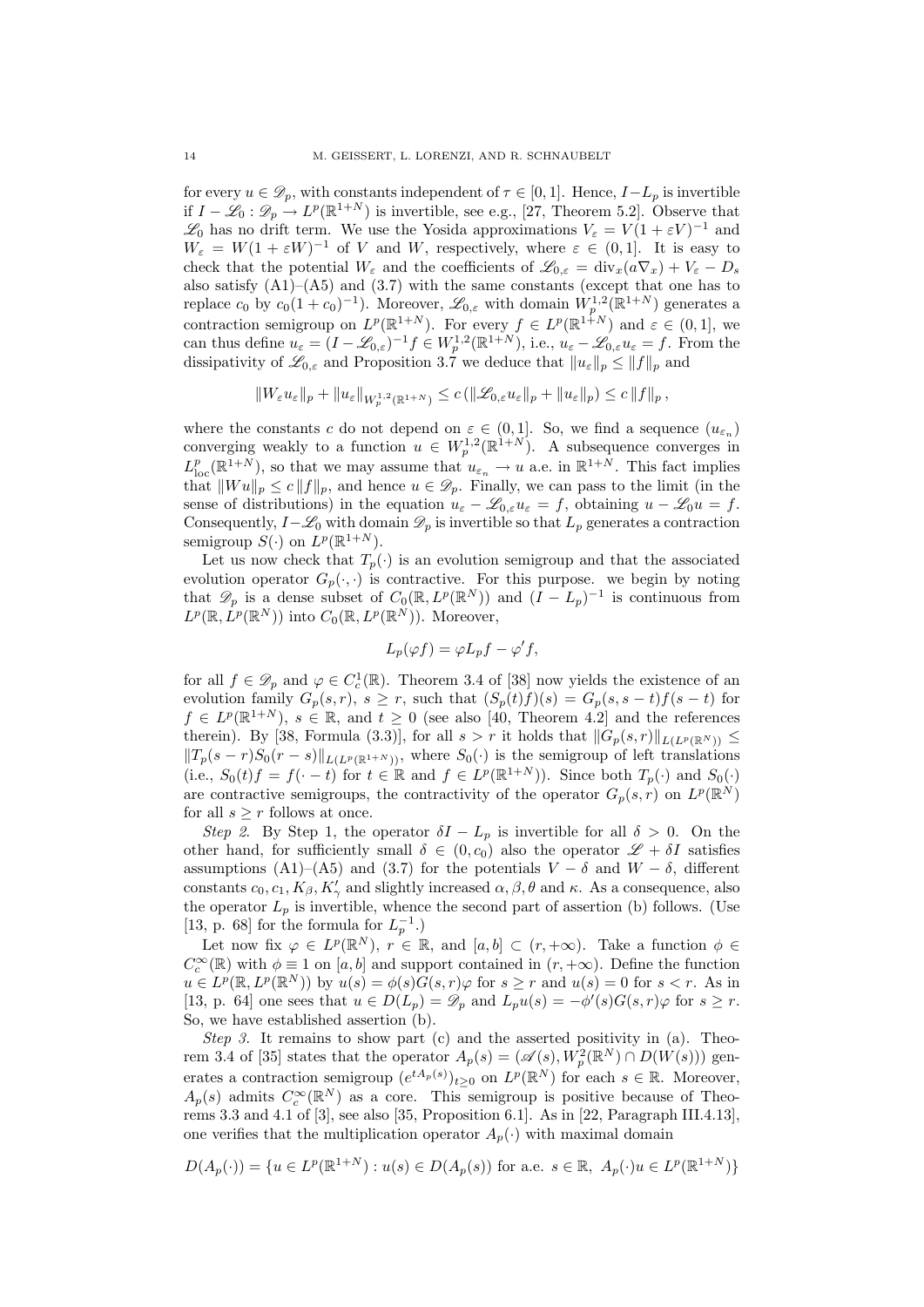generates the semigroup  $M(\cdot)$  on  $L^p(\mathbb{R}^{1+N})$  given by  $M(t)f = e^{tA_p(\cdot)}f(\cdot)$ , which is positive and contractive. Moreover, the first derivative  $-D_s$  with domain  $W_p^1(\mathbb{R}, L^p(\mathbb{R}^N))$  generates the positive contraction semigroup  $S_0(\cdot)$  on  $L^p(\mathbb{R}^{1+N})$ . Observe that  $D(A_p(\cdot)) \cap D(-D_s) = \mathscr{D}_p$  and  $L_p = A_p(\cdot) - D_s$ . Therefore, the Lie-Trotter product formula (see [22, Corollary III.5.8]) implies the positivity of  $S(t)$ , and thus of  $G(s, r)$ , for all  $t \geq 0$  and  $s \geq r$ . The semigroups  $M(\cdot)$  and  $S_0(\cdot)$  on  $L^p(\mathbb{R}^{1+N})$  for different values of p coincide on the intersections of the  $L^p$  spaces (see [3, Theorem 3.3] or [35, Lemma 4.3]). Hence, the Lie–Trotter product formula further shows that the respective evolution semigroups, and thus the evolution families, coincide.

In the following remark we indicate that Theorem 3.8 cannot be deduced from known results in the autonomous case.

Remark 3.9. Under the assumptions of Theorem 3.8 we define the operator  $A(s)$ in  $L^p(\mathbb{R}^N)$  by setting  $A(s)\varphi = \mathscr{A}(s)\varphi$  for  $\varphi \in D(A(s)) := \{v \in W_p^2(\mathbb{R}^N) : W(s)v \in$  $L^p(\mathbb{R}^N)$ ,  $s \in \mathbb{R}$  and  $p \in (1, +\infty)$ . Theorem 3.4 and Proposition 6.5 of [35] then state that the operators  $A(s)$  are sectorial and have maximal  $L^p$ -regularity (with uniform constants). We refer the reader to [28] for the concept of maximal  $L^p$ regularity. In addition, assume for a moment that the operators  $A(s)$  satisfy the Acquistapace–Terreni condition; i.e., that there are constants  $L \geq 0$  and  $\mu, \nu \in (0, 1]$ such that  $\mu + \nu > 1$  and

$$
\|\lambda^{\nu}A(t)(\lambda - A(t))^{-1}(A(t)^{-1} - A(s)^{-1})\| \le L|t - s|^{\mu} \tag{3.14}
$$

hold for all  $\lambda > 0$  and  $t, s \in \mathbb{R}$ , see [1, 2]. Corollary 2.6 in [20] then implies that for some  $\omega \geq 0$  the operator  $A(\cdot) - D_s - \omega I$  with domain  $\mathscr{D}_p$  is invertible in  $L^p(\mathbb{R}^{1+N})$ . We point out that this fact is the crucial point of the proof of Theorem 3.8. However, the Acquistapace–Terreni condition does not follow from the assumptions of Theorem 3.8, as we now show by a simple example.

Let  $a = I$ ,  $F = 0$ ,  $N = 1$ ,  $p = 2$ , and set  $W(s, x) = V(s, x) = \exp(\exp(s + x))$ for  $(s, x) \in \mathbb{R}^2$ . It is easy to check that the assumptions  $(A1)$ – $(A5)$  and  $(3.7)$  hold in this case. On the other hand, if (3.14) were true, then  $D(A(0)) = W_2^2(\mathbb{R}^2)$  $D(V(0))$  would be contained in the real interpolation space  $(X, D(A(s)))_{\nu,\infty}$  which is embedded into  $D(V(s)^{\alpha})$  for all  $s \in \mathbb{R}$  and  $\alpha \in (0, \nu)$ . (See e.g. [31] for basic facts on interpolation theory.). Given such an  $\alpha \in (0, \nu)$  take  $s > 0$  such that  $\alpha e^{s} = 2$ . Choose a function  $\chi \in C^{2}(\mathbb{R})$  which vanishes on  $\mathbb{R}_{-}$  and is equal to 1 on [1, +∞). Set  $v(x) = \chi(x) \exp(-\frac{3}{2}e^x)$  for  $x \in \mathbb{R}$ . It is straightforward to verify that  $v \in D(A(0))$  but  $v \notin D(V(s)^\alpha)$ , so that (3.14) has to be violated in this example.

In order to apply Theorem 3.8 to the parabolic Ornstein–Uhlenbeck operator  $\mathscr{G}_{O}$ , we have to study the mapping properties of the isomorphism  $M_p: L^p(\mathbb{R}^{1+N}) \to$  $L^p(\mathbb{R}^{1+N},\nu)$ , see (2.9), on the space

$$
\mathscr{D}_{p,O} = \{ u \in W_p^{1,2}(\mathbb{R}^{1+N}) : |x|^2 u \in L^p(\mathbb{R}^{1+N}) \},\
$$

endowed with the norm  $||u||_{\mathscr{D}_{p,O}} = ||u||_{W^{1,2}_p(\mathbb{R}^{1+N})} + ||x|^2u||_p$ , i.e., the space  $\mathscr{D}_p$  for the potential  $W_O(x) = c_0 + k_1 |x|^2$  from (2.16).

**Lemma 3.10.** Assume that Hypothesis 2.1 holds and let  $p \in (1, +\infty)$ . Then, the map  $M_p$  defined in (2.9) induces an isomorphism from  $\mathscr{D}_{p,O}$  onto  $W_p^{1,2}(\mathbb{R}^{1+N},\nu)$ .

*Proof.* We have to prove that the restrictions  $M_p: \mathscr{D}_{p,O} \to W^{1,2}_p(\mathbb{R}^{1+N},\nu)$  and  $M_p^{-1}: W_p^{1,2}(\mathbb{R}^{1+N}, \nu) \to \mathscr{D}_{p,O}$  are well-defined and continuous. Concerning  $M_p$ , it suffices to show

$$
||M_p u||_{W_p^{1,2}(\mathbb{R}^{1+N},\nu)} \le c \left( ||u||_{W_p^{1,2}(\mathbb{R}^{1+N})} + ||x|^2 u||_p \right),
$$
\n(3.15)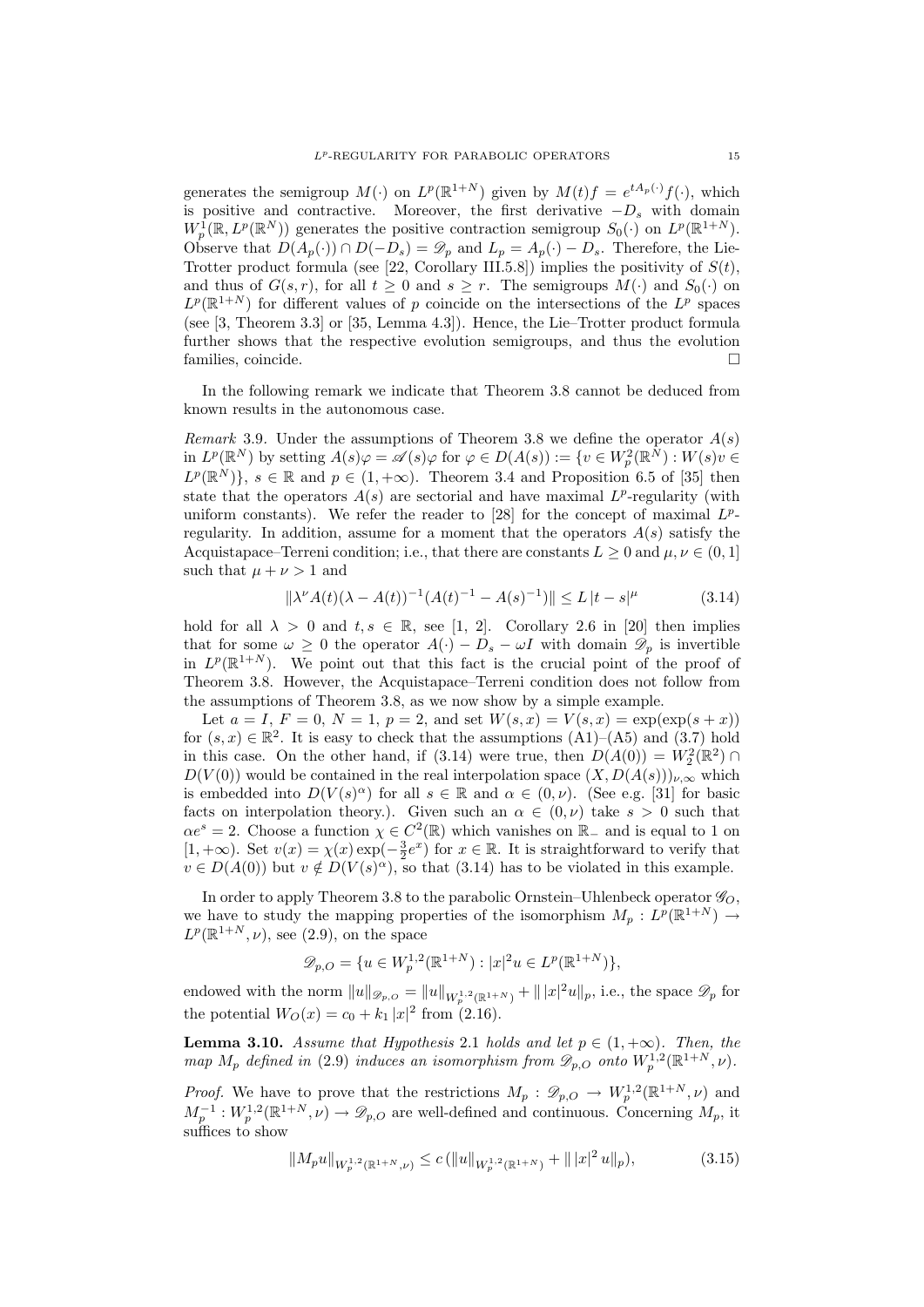for a constant c and all  $u \in C_c^{\infty}(\mathbb{R}^{1+N})$ , because of Lemma 3.3. We further recall that the norm of the functions  $|x| |\nabla_x u|$  in  $L^p(\mathbb{R}^{1+N})$  can be controlled by the norm of u in  $\mathscr{D}_{p,0}$ , due to Corollary 3.6. The formulas (2.11), (2.12) and (2.14) combined with Lemma 2.2 now easily imply (3.15).

To establish the continuity of the operator  $M_p^{-1}: W_p^{1,2}(\mathbb{R}^{1+N}, \nu) \to \mathscr{D}_{p,O}$  we first note that the space  $C_c^{\infty}(\mathbb{R}^{1+N})$  is dense in  $W_p^{1,2}(\mathbb{R}^{1+N},\nu)$ . This fact can be shown as in Lemma 3.3. It remains to prove that

$$
||M_p^{-1}v||_{W_p^{1,2}(\mathbb{R}^{1+N})} + ||x||^2 M_p^{-1}v||_p \le c ||v||_{W_p^{1,2}(\mathbb{R}^{1+N},\nu)},
$$
\n(3.16)

for a constant c and all  $v \in C_c^{\infty}(\mathbb{R}^{1+N})$ . For the derivatives of  $u := M_p^{-1}v$  one can obtain expressions similar to those in (2.11). Hence, we have to dominate the norms  $\text{in } L^p(\mathbb{R}^{1+N}) \text{ of the functions } |x|u, |x|^2u \text{ and } |x| \, |M_p^{-1}(D_i v)| \text{ by } ||v||_{W_p^{1,2}(\mathbb{R}^{1+N},\nu)}.$  We prove below that there exists  $c > 0$  such that

$$
\int_{\mathbb{R}^{1+N}} |x|^p |M_p^{-1}v|^p ds dx \le c \int_{\mathbb{R}^{1+N}} |x|^p |v|^p d\nu
$$
\n
$$
\le c \sum_{j=1}^N \int_{\mathbb{R}^{1+N}} |D_j v|^p d\nu + c \int_{\mathbb{R}^{1+N}} |v|^p d\nu. \tag{3.17}
$$

After (3.17) has been shown, we can apply this inequality also to the functions  $D_i v$ and  $x_i v$ , where  $i = 1, ..., N$ . In this way we derive (3.16).

To show  $(3.17)$ , let v be a test function. At first, Lemma 2.2 yields

$$
\int_{\mathbb{R}^{1+N}} |x|^p |M_p^{-1}v|^p \, ds \, dx = (2\pi)^{\frac{N}{2}} \int_{\mathbb{R}^{1+N}} |x|^p |v|^p (\det Q_s)^{\frac{1}{2}} \, dv
$$
  

$$
\leq (2\pi C_2)^{\frac{N}{2}} \int_{\mathbb{R}^{1+N}} |x|^p |v|^p \, dv.
$$

To check the second part of (3.17), we first deduce from Lemma 2.2 the estimates

$$
\int_{\mathbb{R}^{1+N}} |x|^p |v|^p \, dv \le (2\pi C_1)^{-\frac{N}{2}} \int_{\mathbb{R}^{1+N}} |x|^p |v|^p \, e^{-\frac{1}{2} \langle Q_s^{-1} x, x \rangle} \, ds \, dx
$$
\n
$$
\le \frac{C_2^p}{(2\pi C_1)^{\frac{N}{2}}} \int_{\mathbb{R}^{1+N}} |v|^p |Q_s^{-1} x|^p \, e^{-\frac{1}{2} \langle Q_s^{-1} x, x \rangle} \, ds \, dx.
$$

On the other hand, [35, Lemma 7.1] implies that

$$
\int_{\mathbb{R}^N} |v(s,x)|^p |Q_s^{-1}x|^p e^{-\frac{1}{2}\langle Q_s^{-1}x,x\rangle} dx \leq c \int_{\mathbb{R}^N} (|v(s,x)|^p + |\nabla_x v(s,x)|^p) e^{-\frac{1}{2}\langle Q_s^{-1}x,x\rangle} dx,
$$

for a constant  $c > 0$  and every  $s \in \mathbb{R}$ . We integrate this inequality with respect to  $s \in \mathbb{R}$  and use once more Lemma 2.2. As a result, (3.17) holds.

We come now to our second main result which describes the domain of the parabolic Ornstein-Uhlenbeck operator  $\mathscr{G} = \mathscr{A}_{\Omega}(\cdot) - D_{s}$  in the Lebesgue space with the family of invariant measures. This fact has immediate consequences on the regularity properties of the equation (1.6).

**Theorem 3.11.** Let  $p \in (1, +\infty)$  and assume that Hypothesis 2.1 holds. Then, the operator  $G_p = (G, W_p^{\frac{1}{2}}(\mathbb{R}^{1+N}, \nu))$  generates a positive contraction semigroup  $T(\cdot)$ on  $L^p(\mathbb{R}^{1+N})$ . This semigroup is given by  $(T(t)f)(s) = G_O(s, s-t)f(s-t)$  for  $f \in L^p(\mathbb{R}^{1+N}, \nu)$ ,  $s \in \mathbb{R}, t \geq 0$ , and the positive and contractive evolution family  $G_O(s,r)$ ,  $s \geq r$ , solving (1.1). Further,  $u := G_O(\cdot, r)\varphi \in W^{1,2}_p((a, b) \times \mathbb{R}^N, \nu)$  and  $D_t u(s) = \mathscr{A}_O(s) u(s)$  for every  $\varphi \in L^p(\mathbb{R}^N)$ ,  $r \in \mathbb{R}$ ,  $[a, b] \subset (r, +\infty)$  and  $s \in (a, b)$ . Finally, for each  $f \in L^p(\mathbb{R}^{1+N}, \nu)$  there exists a unique  $u \in D(G_p)$  satisfying  $(1.6)$ ,  $namely u := (I - G_p)^{-1}f.$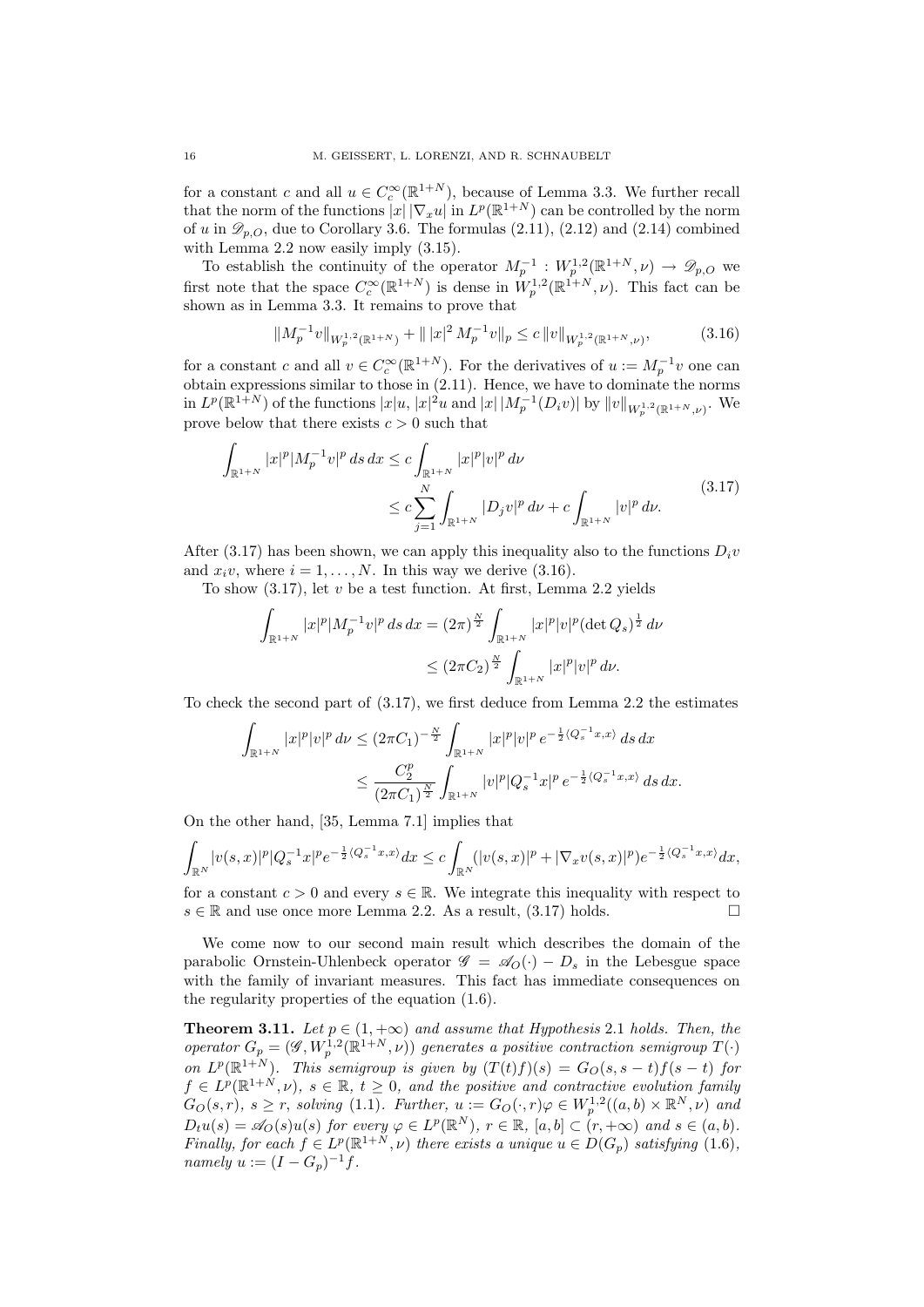*Proof.* We can apply Theorem 3.8 to the operator  $\mathscr{L}_O - \lambda I$ , see (2.10) and (2.16). Theorem 3.8 and Lemma 3.10 thus imply that the operator  $G_p - \lambda I$  with domain  $D(G_p) = M_p(\mathscr{D}_p) = W_p^{1,2}(\mathbb{R}^{1+N}, \nu)$  generates a positive semigroup on  $L^p(\mathbb{R}^{1+N}, \nu)$ . Moreover,  $G_p$  extends the operator  $\mathscr G$  defined on test functions. As mentioned in the proof of Lemma 3.10, test functions are dense in  $W_p^{1,2}(\mathbb{R}^{1+N}, \nu)$  and thus they are a core for  $G_p$ . In view of [30],  $G_p$  then generates the evolution semigroup  $T(\cdot)$  corresponding to  $G_O$ , as described in the introduction. (Note that Hypothesis 1.1(iv) in [30] is needed only to guarantee the continuity of the function  $G(s, r)f$ with respect to r, when  $f \in C_b(\mathbb{R}^N)$  and  $G(s,r)$  is the evolution operator associated with the class of nonautonomous Kolmogorov operators therein considered; in our situation that assumption is not needed since the continuity of the function  $G_O(s, r)f$  with respect to r is clear since we have an explicit formula for this function, see [15].) This semigroup is contractive. The remaining assertions can be shown as in Theorem 3.8.

## 4. OPERATORS WITH DOMINATING POTENTIAL FOR  $p = 1, +\infty$ .

In this section we extend Theorem 3.8 to the borderline cases  $p = 1, +\infty$ . We set  $L_1 = (\mathscr{L}, \mathscr{D}_1)$  on  $L^1(\mathbb{R}^{1+N}) = L^1(\mathbb{R}, L^1(\mathbb{R}^N))$  and  $L_\infty = (\mathscr{L}, \mathscr{D}_\infty)$  on  $C_0(\mathbb{R}^{1+N}) =$  $C_0(\mathbb{R}, C_0(\mathbb{R}^N))$ . Note that in these cases we cannot expect to replace  $\mathscr{D}_1$  and  $\mathscr{D}_{\infty}$ with the intersection  $W_p^{1,2}(\mathbb{R}^{1+N}) \cap D(W)$  and  $W_\infty^{1,2}(\mathbb{R}^{1+N}) \cap D(W)$ , respectively. To avoid some technical problems, we restrict ourselves to the case of the Laplacian, where  $a(s) = I$  for all  $s \in \mathbb{R}$ .

We need in the next proof some properties of the operator  $\Delta - D_s$  on  $L^1(\mathbb{R}, L^1(\mathbb{R}^N))$ . Consider the semigroup  $G(\cdot)$  generated by the Laplacian on  $L^1(\mathbb{R}^N)$  and let  $(V(t)f)(s) = G(t)f(s-t)$  on  $L^1(\mathbb{R}, L^1(\mathbb{R}^N))$  be the induced evolution semigroup, which is positive and contractive. The generator  $H$  of the semigroup V( $\cdot$ ) is the closure of  $\Delta - D_s$  defined on the intersection of the domains of  $\Delta$  and of  $D_s$  in  $L^1(\mathbb{R}, L^1(\mathbb{R}^N))$ , see e.g., [13, Remark 2.35]. The semigroup  $V(\cdot)$  leaves invariant the Schwartz space of rapidly decreasing functions  $f : \mathbb{R}^{1+N} \to \mathbb{R}$  which, thus, is a core of  $H$ . In view of Lemma 3.3, it follows that

$$
D(H) = \{ u \in L^{1}(\mathbb{R}, L^{1}(\mathbb{R}^{N})) : (\Delta - D_{s})u \in L^{1}(\mathbb{R}, L^{1}(\mathbb{R}^{N})) \} =: D(\Delta - D_{s}).
$$

We further have

$$
(I - H)^{-1} f(t) = \int_{-\infty}^{t} e^{s - t} G(t - s) f(s) \, ds,
$$

for all  $t \in \mathbb{R}$  and  $f \in L^1(\mathbb{R}, L^1(\mathbb{R}^N))$ , and hence

$$
D(H) \hookrightarrow W_1^{\rho-\sigma}(\mathbb{R}, W_1^{2\sigma}(\mathbb{R}^N)),
$$

for  $\frac{1}{2} < \sigma < \rho < 1$  and the usual Slobodeckiı̆ spaces. This fact follows for bounded time intervals from [18, Theorem 19] and [19, Theorem 4]. The extension to the time interval R can be done as in [31, Chapter 4]. Let  $a < b$  and  $R > 0$ . Due to Sobolev's embedding theorem the space  $W_1^{2\sigma}(B(0,R))$  is embedded into  $W_p^1(B(0,R))$  for some  $p > 1$ . Hence,  $W_1^{2\sigma}(B(0,R))$  is compactly embedded into  $L^p(B(0,R)) \hookrightarrow$  $L^1(B(0,R))$ . Corollary 2 in [41] now implies that  $\overset{\circ}{W}^{\rho-\sigma}_1((a,b), W^{2\sigma}_1(B(0,R)))$  is compactly embedded into  $L^1((a, b) \times B(0, R)).$ 

**Theorem 4.1.** Assume that  $a = I$  and that conditions  $(A2)$ – $(A5)$  are satisfied for some  $\beta, \gamma > 0$ ,  $\theta < 1$  and  $p = 1$ . Then, the following assertions hold.

(a) The operator  $L_1$  generates a positive and contractive evolution semigroup  $S(\cdot)$ on  $L^1(\mathbb{R}^{1+N})$  induced by an evolution family  $G(s,r)$ ,  $s \geq r$ , of positive contractions on  $L^1(\mathbb{R}^N)$ .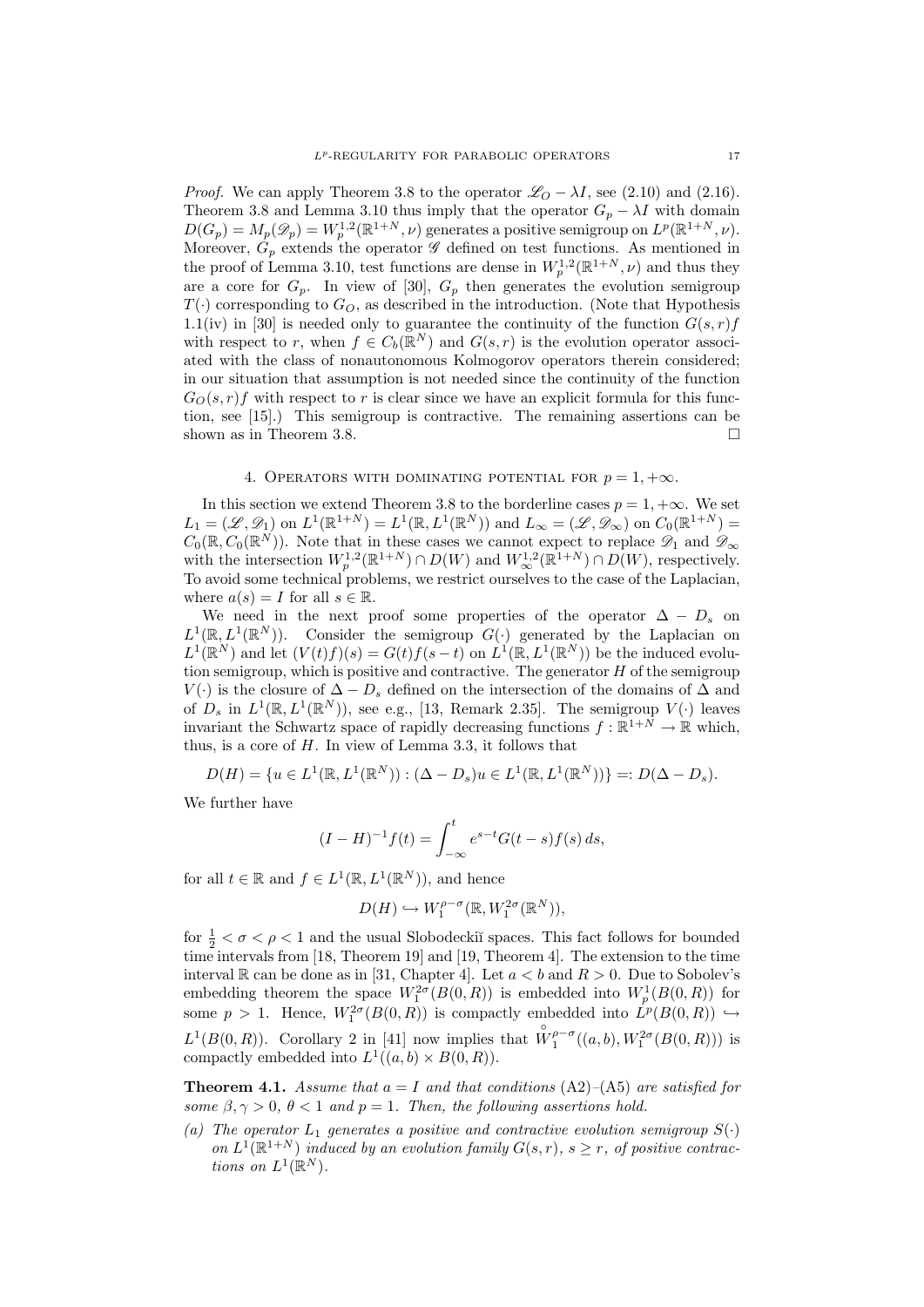(b) We set  $u := G(\cdot, r) \varphi$  for every  $\varphi \in L^1(\mathbb{R}^N)$  and  $r \in \mathbb{R}$ . Then, the functions  $(\Delta - D_s)u$  and Vu belong to  $L^1((a, b) \times \mathbb{R}^N)$  and  $D_s u(s) = \mathscr{A}(s)u(s)$  for all  $s \in (a, b)$  and each interval  $[a, b] \subset (r, +\infty)$ . Moreover, for each  $f \in L^1(\mathbb{R}^{1+N})$ there exists a unique function  $u \in \mathscr{D}_1$  satisfying (3.13), namely

$$
u(s) = -L_p^{-1} f(s) = \int_{-\infty}^s G(s, r) f(r) dr, \quad s \in \mathbb{R}.
$$

(c) In addition, assume that condition (3.7) holds for some  $p \in (1, +\infty)$ . Then, the evolution semigroups and evolution operators obtained in the present theorem and in Theorem 3.8 coincide on the intersection of the  $L^1$ - and  $L^p$ -spaces.

*Proof.* Take  $u \in C_c^{\infty}(\mathbb{R}^{1+N})$  and set  $f = -\mathscr{L}u$ . We multiply this equation by sign u. Integrating by parts and using the dissipativity of  $\Delta - D_s$  on  $L^1(\mathbb{R}^{1+N})$ , we then obtain

$$
\int_{\mathbb{R}^{1+N}} (V + \operatorname{div}_x F)|u| \, ds \, dx
$$
\n
$$
\leq \int_{\mathbb{R}^{1+N}} (D_s - \Delta)u \operatorname{sign} u \, ds \, dx + \int_{\mathbb{R}^{1+N}} (Vu - F \cdot \nabla_x u) \operatorname{sign} u \, ds \, dx
$$
\n
$$
= \int_{\mathbb{R}^{1+N}} f \operatorname{sign} u \, ds \, dx \leq ||f||_1.
$$

Assumptions (A3) and (A5) thus imply

$$
(1 - \theta) \|Wu\|_1 \le \|\mathcal{L}u\|_1. \tag{4.1}
$$

Taking into account Proposition 3.4 and proceeding as in the proof of Proposition 3.7 after estimate (3.12), we obtain the inequalities (3.8) also for  $p = 1$  with constants only depending on the constants in  $(A2)$ – $(A5)$ . Hence,  $L_1$  is closed. Moreover, the dissipativity of  $L_1$  follows from Lemmas 3.1 and 3.3.

We want to show the invertibility of  $I - L_1$ . Here, we may assume that  $F \equiv 0$ since the general case is then deduced by means of the continuity method as in the proof of Theorem 3.8. We use the notation introduced in that proof. Observe that the operator  $\mathscr{L}_{0,\varepsilon} = \Delta - V_{\varepsilon} - D_s$  with domain  $D(\Delta - D_s)$  generates a contraction semigroup on  $L^1(\mathbb{R}^{1+N})$  for each  $\varepsilon \in (0,1]$ , thanks to the bounded perturbation theorem applied to the generator  $\Delta - D_s$ . As a consequence, for each  $f \in L^1(\mathbb{R}^{1+N})$ there exists a function  $u_{\varepsilon} \in L^1(\mathbb{R}^{1+N})$  such that  $u_{\varepsilon} - \mathscr{L}_{0,\varepsilon} u_{\varepsilon} = f$ . The dissipativity and (4.1) now imply

$$
||u_{\varepsilon}||_1 \le ||f||_1, \qquad ||W_{\varepsilon}u_{\varepsilon}||_1 \le c||f||_1, \tag{4.2}
$$

with a constant c independent of  $\varepsilon$  since  $V_{\varepsilon}$  and  $W_{\varepsilon}$  satisfy the assumptions (A1)-(A5) with uniform constants. It follows that

$$
\|(\Delta - D_s)u_{\varepsilon}\|_1 = \|\mathscr{L}_{0,\varepsilon}u_{\varepsilon} + V_{\varepsilon}u_{\varepsilon}\|_1 \leq (2+c)\|f\|_1.
$$

By the observations made above the statement of the theorem, there exists a null sequence  $(\varepsilon_n)$  such that  $u_n := u_{\varepsilon_n}$  converges to a function u in  $L^1_{loc}(\mathbb{R}^{1+N})$ . We infer from (4.2) that  $||u||_1 \leq ||f||_1$  and  $||W u||_1 \leq c ||f||_1$ . Moreover,  $(\Delta - D_s)u_n \to$  $(\Delta - D_s)u$  in  $L^1_{loc}(\mathbb{R}^{1+N})$  and, therefore,  $\mathscr{L}u = f$  and  $u \in \mathscr{D}_1$ . Thus,  $L_1$  generates a contraction semigroup. The other assertions can now be shown as in Theorem 3.8.  $\Box$ 

We now come to the space  $C_0$ . In the proof of the next result we have to estimate the oscillation of  $V$  itself, and thus we cannot work with the auxiliary potential  $W$ .

**Proposition 4.2.** Assume that  $a = I$  and that conditions (A2) and (A4) hold for every  $\beta, \gamma > 0$  and with  $W = V$ . Then, there exists a constant  $C_{\infty} > 0$  (only depending on the constants in  $(A2)$  and  $(A4)$ ) such that

$$
C_\infty^{-1}\,\|u\|_{{\mathscr D}_\infty}\le\|{\mathscr L} u\|_\infty+\|u\|_\infty\le C_\infty\,\|u\|_{{\mathscr D}_\infty},
$$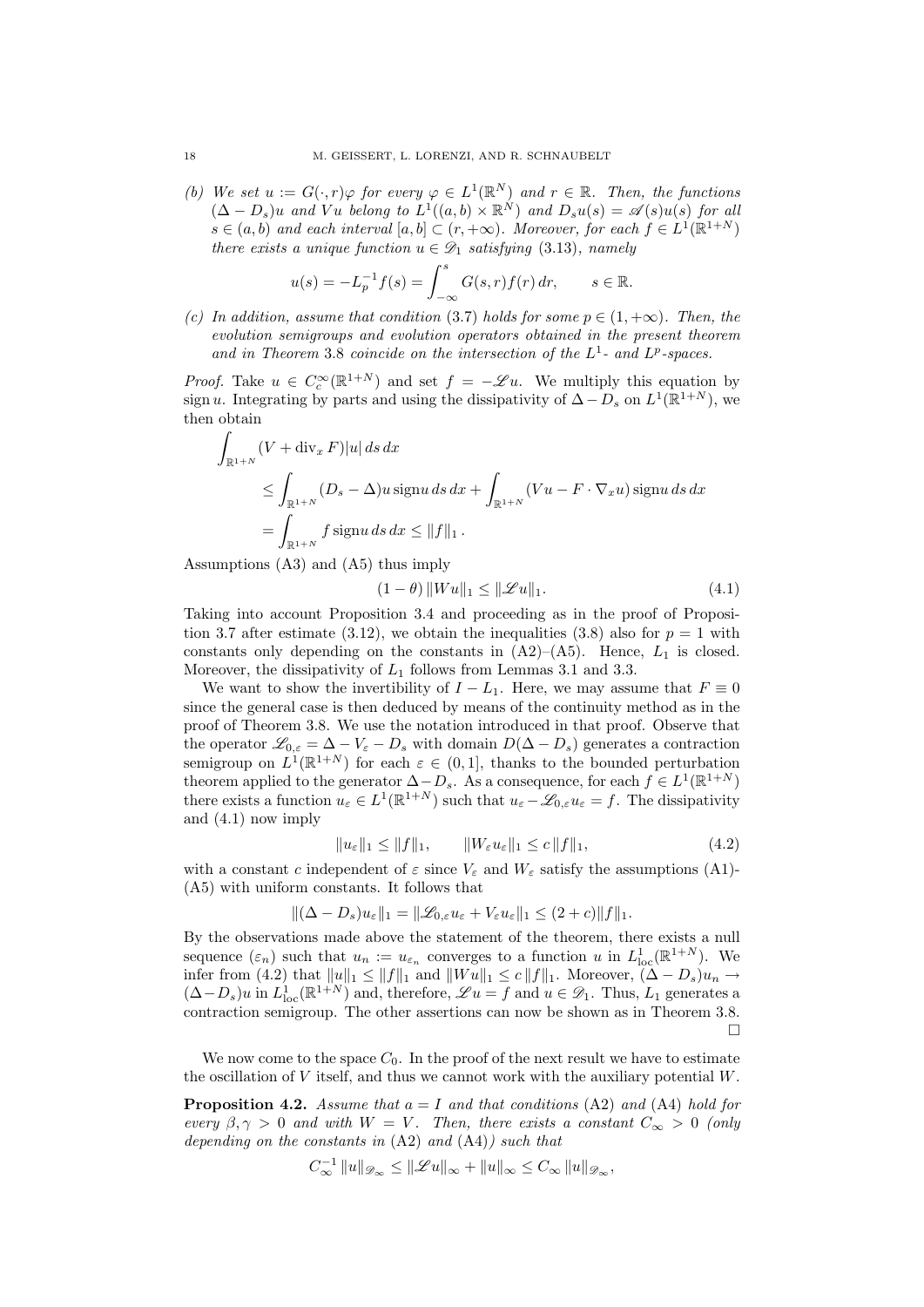for any  $u \in \mathscr{D}_{\infty}$ .

Proof. The second estimate in the assertion is a consequence of Proposition 3.4. Lemma 3.3 then shows that it is enough to prove the other inequality for all test functions u. At first we assume that (A2) holds with  $K_{\beta} = K'_{\gamma} = 0$  for some  $\beta, \gamma \in (0, 1]$  to be fixed below.

Let  $u \in C_c^{\infty}(\mathbb{R}^{1+N})$ . Set  $f = \mathscr{L}u$ . Again we write  $\nabla$  instead of  $\nabla_x$ . Fix  $(s_0, x_0) \in \mathbb{R}^{1+N}$ . As in the proof of Proposition 3.4 (with  $\ell_1 = 1$  and  $\ell_2 = \ell$ ), we define  $Q = Q(s_0, x_0) = (s_0 - \tau, s_0 + \tau) \times B(x_0, r)$  and  $Q' = Q'(s_0, x_0) =$  $(s_0 - \frac{\tau}{2}, s_0 + \frac{\tau}{2}) \times B(x_0, \frac{\tau}{2})$  with  $\tau = (4\beta V(s_0, x_0))^{-1}$  and  $r = \sqrt{3}(2\ell \gamma V(s_0, x_0)^{\frac{1}{2}})^{-1}$ . Here, we fix  $\ell \geq 1$  such that

$$
\frac{3(2\ell-1)^2}{4(2\ell)^2} \ge \frac{2}{3} \quad \text{and} \quad \frac{5(2\ell+1)^2}{4(2\ell)^2} \le \frac{3}{2}.
$$

The inequalities (3.4) (with  $W = V$ ) now imply that

$$
\frac{2}{3}V(s,x) \le V(s_0,x_0) \le \frac{3}{2}V(s,x) \quad \text{and} \quad |V(s,x) - V(s_0,x_0)| \le \frac{1}{2}V(s,x), \tag{4.3}
$$

for all  $(s, x) \in Q$ . We choose functions  $\eta \in C_c^{\infty}(\mathbb{R}^N)$  and  $\zeta \in C_c^{\infty}(\mathbb{R})$  such that  $1\!\!1_{B(x_0,r/2)} \leq \eta \leq 1\!\!1_{B(x_0,r)}$  and  $1\!\!1_{(s_0-\tau/2,s_0+\tau/2)} \leq \zeta \leq 1\!\!1_{(s_0-\tau,s_0+\tau)}, |\nabla \eta| \leq c/r$ , and  $|D^2\eta| \leq c/r^2$  and  $|D_s\zeta| \leq c/\tau$ . Here and below the constants  $c = c(\eta, \zeta)$  do not depend on  $s_0, x_0, \tau$  and r. We have

$$
\Delta(\zeta \eta u) + F \cdot \nabla(\zeta \eta u) - D_s(\zeta \eta u) - V(s_0, x_0) \zeta \eta u
$$
  
=  $\zeta \eta f + u(\Delta - D_s)(\zeta \eta) + 2\zeta \nabla u \cdot \nabla \eta + \zeta u \cdot \nabla \eta + (V - V(s_0, x_0)) \zeta \eta u =: w.$ 

Since  $V(s_0, x_0) > 0$ , the dissipativity of  $\Delta + F \cdot \nabla - D_s$  on  $C_c^{\infty}(\mathbb{R}^{1+N})$  (see Lemma 3.1) yields

$$
||V(s_0, x_0)\zeta \eta u||_{\infty,Q} \le ||w||_{\infty} \le ||f||_{\infty,Q} + \left(\frac{c}{r^2} + \frac{c}{\tau}\right) ||u||_{\infty,Q} + \frac{c}{r} ||\nabla u||_{\infty,Q} + \frac{c\kappa}{r} ||V^{\frac{1}{2}}u||_{\infty,Q} + ||(V - V(s_0, x_0))u||_{\infty,Q},
$$

where we have also used (A4) and have denoted the sup norm on Q by  $\|\cdot\|_{\infty,O}$ . From (4.3) and the definition of  $\tau$  and r, we then deduce

$$
\frac{2}{3} ||Vu||_{\infty,Q'} \leq ||f||_{\infty} + c_1(\gamma^2 + \kappa \gamma + \beta) ||Vu||_{\infty,Q} + \gamma c_1 ||V^{\frac{1}{2}}\nabla u||_{\infty,Q} + \frac{1}{2} ||Vu||_{\infty,Q},
$$

where  $c_1$  only depends on  $\eta$  and  $\zeta$ . Letting  $(s_0, x_0)$  vary in  $\mathbb{R}^{1+N}$ , we obtain

$$
\frac{2}{3} ||Vu||_{\infty} \leq ||f||_{\infty} + c_1(\gamma^2 + \kappa \gamma + \beta) ||Vu||_{\infty} + \gamma c_1 ||V^{\frac{1}{2}}\nabla u||_{\infty} + \frac{1}{2} ||Vu||_{\infty}.
$$

We fix  $\beta = \min\{1, (18c_1)^{-1}\}\$ and take  $\gamma \leq \gamma_0$  where  $\gamma_0 \in (0, 1]$  satisfies  $c_1(\gamma_0^2 +$  $\kappa\gamma_0$ )  $\leq 18^{-1}$ . It then follows that

$$
||Vu||_{\infty} \le 18 ||f||_{\infty} + 18\gamma_0 c_1 ||V^{\frac{1}{2}}\nabla u||_{\infty}.
$$
\n(4.4)

Now (A4) and the equation  $\mathscr{L} u = f$  imply

$$
\| (\Delta - D_s)u \|_{\infty} \le c_2 (\|f\|_{\infty} + \|V^{\frac{1}{2}} \nabla u \|_{\infty}), \tag{4.5}
$$

for  $c_2 := \max\{19, \kappa + 18\gamma_0 c_1\}$ . Combining Proposition 3.4 with (4.4) and (4.5), we arrive at

$$
||V^{\frac{1}{2}}\nabla u||_{\infty} \leq \varepsilon ||(\Delta - D_s)u||_{\infty} + \frac{\alpha}{\varepsilon} ||Vu||_{\infty}
$$
  

$$
\leq c(\varepsilon) ||f||_{\infty} + \left(\varepsilon c_2 + \frac{18\alpha\gamma c_1}{\varepsilon}\right) ||V^{\frac{1}{2}}\nabla u||_{\infty},
$$

for all  $\varepsilon \in (0,1]$ . Because of Remark 3.5, the constant  $\alpha$  is independent of  $\gamma$  varying in bounded sets. Finally, we set  $\varepsilon = \gamma^{\frac{1}{2}}$  and  $\gamma = \min{\gamma_0, (2(c_2 + 18\alpha c_1))^{-2}}$ . This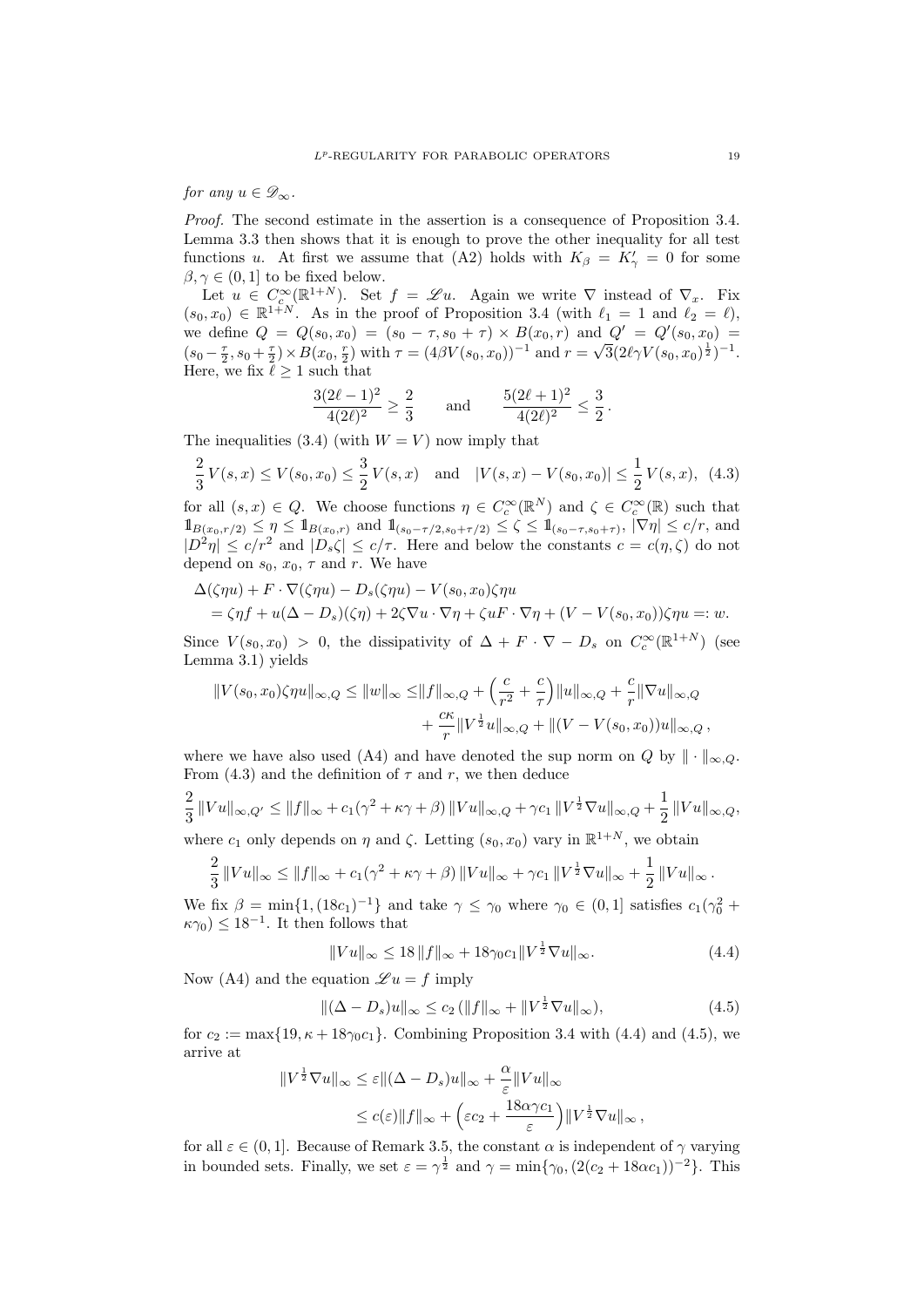leads to the estimate  $||V^{\frac{1}{2}}\nabla u||_{\infty} \leq c ||f||_{\infty}$  for a constant only depending on N and κ. Inequalities (4.4) and (4.5) now yield  $||u||_{\mathscr{D}_{\infty}} \leq c ||\mathscr{L}u||_{\infty}$ .

It remains to remove the restriction that  $K_{\beta} = K'_{\gamma} = 0$ . Above we have fixed  $\beta, \gamma > 0$  depending only on N and  $\kappa$ . There exists a number  $\lambda = \lambda(\beta, \gamma) \geq 0$  such that  $V + \lambda$  satisfies (A2) for the fixed value of  $\beta$  and  $\gamma$  with  $K_{\beta} = K'_{\gamma} = 0$ . Hence, the first estimate in the assertion holds for  $V + \lambda$  and all test functions u. It then holds for V itself with a possibly larger constant  $C_{\infty}$ .

As before Theorem 4.1, one can verify that  $(V(t)f)(s) = G(t)f(s-t)$  defines a positive contraction semigroup on  $C_0(\mathbb{R}, C_0(\mathbb{R}^N))$  whose generator is given by  $\Delta - D_s$  on its maximal domain.

**Theorem 4.3.** Assume that  $a = I$ , that  $V \in C(\mathbb{R}^{1+N})$  and that  $(A2)$ - $(A4)$  are satisfied for all  $\beta, \gamma > 0$ . Then, the following assertions hold.

- (a) The operator  $L_{\infty} = (\mathscr{L}, \mathscr{D}_{\infty})$  generates a positive and contractive evolution semigroup  $S(\cdot)$  on  $C_0(\mathbb{R}^{1+N})$  induced by an evolution family  $G(s,r)$ ,  $s \geq r$ , of positive contractions on  $C_0(\mathbb{R}^N)$ .
- (b) We set  $u := G(\cdot, r) \varphi$  for every  $\varphi \in C_0(\mathbb{R}^N)$  and  $r \in \mathbb{R}$ . Then, the functions  $(\Delta - D_s)u$  and Vu belong to  $C([a, b], C_0(\mathbb{R}^N))$  and  $D_s u(s) = \mathscr{A}(s)u(s)$  for all  $s \in (a, b)$  and each interval  $[a, b] \subset (r, +\infty)$ . Moreover, for each  $f \in C_0(\mathbb{R}^{1+N})$ there exists a unique function  $u \in \mathscr{D}_{\infty}$  satisfying (3.13), namely

$$
u(s) = -L_p^{-1}f(s) = \int_{-\infty}^s G(s, r)f(r) dr, \quad s \in \mathbb{R}.
$$

(c) If also the assumptions of Theorems 3.8 or 4.1 hold for some  $p \in [1, +\infty)$ , then the evolution semigroup and the evolution family obtained in the present theorem and in Theorems 3.8 or 4.1, respectively, coincide on the intersection of the  $C_0$ - and  $L^p$ -spaces.

*Proof.* We first show that  $L_{\infty}$  generates a contraction semigroup on  $C_0(\mathbb{R}^{1+N})$  in the case when  $V = W$ . Lemmas 3.1 and 3.3 and Proposition 4.2 show that  $L_{\infty}$  is closed, densely defined and dissipative. Moreover, as in the proof of Theorem 3.8, we can restrict ourselves to the case  $F \equiv 0$  since Proposition 4.2 gives a suitable a priori estimate. We use the notation introduced in that proof. Replacing  $V$  by  $V + \lambda$  we can suppose that  $K_{\beta} = K_{\gamma}' = 0$ . We fix  $p > N + 2$  and sufficiently small  $\beta, \gamma > 0$  such that (3.7) hold for this p,  $M = 1$  and  $\theta = \kappa = 0$ . Observe that  $W_p^{1,2}(\mathbb{R}^{1+N}) \hookrightarrow C_0(\mathbb{R}, C_0^1(\mathbb{R}^N))$ . For each  $f \in C_c(\mathbb{R}^{1+N})$  and each  $\varepsilon \in (0,1]$ , there exists a function  $u_{\varepsilon} \in W_p^{1,2}(\mathbb{R}^{1+N})$  such that

$$
u_{\varepsilon} - (\Delta - V_{\varepsilon} - D_s)u_{\varepsilon} = f,\tag{4.6}
$$

since  $V_{\varepsilon}$  is a bounded perturbation of the generator  $\Delta - D_s$ . By dissipativity, we have  $||u_{\varepsilon}||_r \le ||f||_r$  for  $r = p, +\infty$ . Propositions 3.7 and 4.2 also yield

$$
\|(\Delta - D_s)u_{\varepsilon}\|_r + \|V_{\varepsilon}u_{\varepsilon}\|_r \leq c\, \|f\|_r,
$$

for  $r = p, +\infty$ . Here and below the constants c do not depend on  $\varepsilon$ . Since the sequence  $(u_{\varepsilon})$  is bounded in  $W_p^{1,2}(\mathbb{R}^{1+N})$ , which continuously embeds in  $C^{\alpha}(\mathbb{R}^{1+N})$ for a suitable  $\alpha > 0$ , the Arzelà-Ascoli theorem implies that  $u_{\epsilon_n}$  converges locally uniformly in  $\mathbb{R}^{1+N}$  to a function u, for a suitable null sequence  $(\varepsilon_n)$ . Due to  $(4.6)$ , also  $(\Delta - D_s)u_{\varepsilon_n}$  converges uniformly on compact sets so that

$$
u - (\Delta - D_s)u + Vu = f
$$
 and  $||Vu||_r + ||(\Delta - D_s)u||_r \le c ||f||_r$ ,

for  $r = p, +\infty$ . Therefore,  $u \in W_p^{1,2}(\mathbb{R}^{1+N}) \hookrightarrow C_0(\mathbb{R}, C_0^1(\mathbb{R}^N))$ . We next show that Vu belongs to  $C_0(\mathbb{R}^{1+N})$ . Take  $(s_0, x_0) \in \mathbb{R}^{1+N}$  and  $\eta \in C_c^{\infty}(\mathbb{R}^{1+N})$  such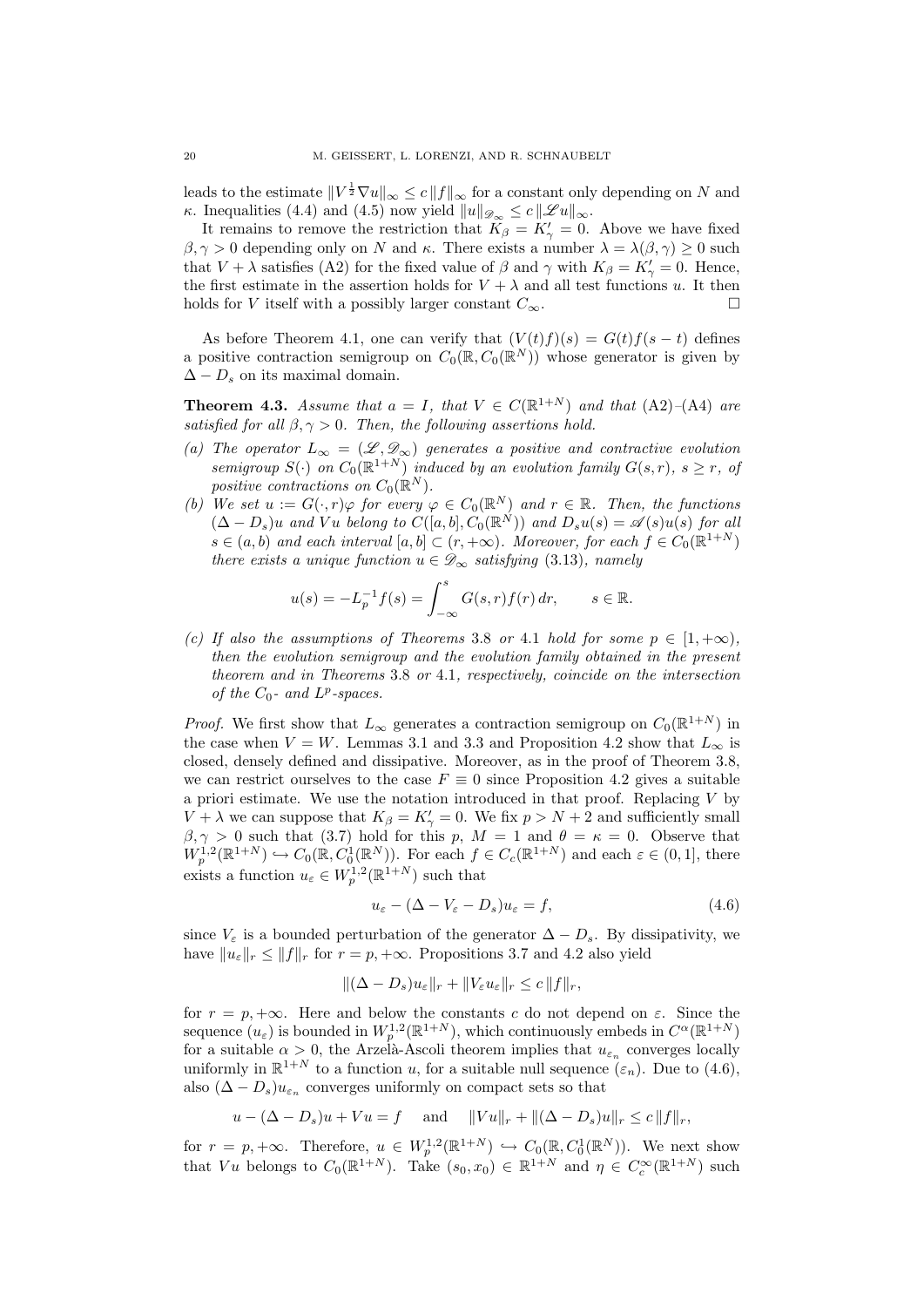that  $1\!\!1_{B((s_0,x_0),R)} \leq \eta \leq 1\!\!1_{B((s_0,x_0),2R)}, \|\nabla \eta\|_{\infty} \leq c/R$  and  $\|D^2\eta\|_{\infty} \leq c/R^2$  for all  $R > 1$ . Then

 $\eta u - (\Delta - D_s)(\eta u) + V \eta u = \eta f - 2 \nabla_x \eta \cdot \nabla_x u - u \Delta \eta + u D_s \eta$ 

and Proposition 4.2 (applied to  $\eta u \in \mathscr{D}_{\infty}$ ) shows that

$$
|V(s_0, x_0)u(s_0, x_0)| \le ||V\eta u||_{\infty}
$$
  
\n
$$
\le c\Big[\|\eta f\|_{\infty} + \|\eta u\|_{\infty} + \frac{1}{R}\|\nabla_x u\|_{\infty} + \frac{1}{R}\|u\|_{\infty}\Big]
$$
  
\n
$$
\le c\Big[\|f\|_{L^{\infty}(B((s_0, x_0), R))} + \|u\|_{L^{\infty}(B((s_0, x_0), R))} + \frac{1}{R}\|\nabla_x u\|_{\infty} + \frac{1}{R}\|u\|_{\infty}\Big].
$$

Fix  $\varepsilon > 0$  and let R be sufficiently large such that  $R^{-1}(\|u\|_{\infty} + \|\nabla_x u\|_{\infty}) \leq \varepsilon$ . Further, let  $M > R$  be so large such that  $|f(s,x)| + |u(s,x)| \leq \varepsilon$  for any  $|(s,x)| \geq$ M (this is possible since  $u, f \in C_0(\mathbb{R}^{1+N})$ ). The above inequality implies that  $|Vu(s_0, x_0)u(s_0, x_0)| \leq 2c\varepsilon$  if  $|(s_0, x_0)| \geq M + R$ , so that  $Vu \in C_0(\mathbb{R}^{1+N})$ . We conclude that  $(\Delta - D_s)u = u + Vu - f \in C_0(\mathbb{R}^{1+N})$  and  $u \in \mathscr{D}_{\infty}$ . As a consequence,  $I - L_{\infty}$  has dense range and thus  $L_{\infty}$  (also with  $F \neq 0$ ) generates a contraction semigroup, provided that  $V = W$ . Given  $0 \le f \in C_0(\mathbb{R}^{1+N})$  and  $\lambda > 0$ , there is a function  $u \in \mathscr{D}_{\infty}$  with  $u - L_{\infty}u = f$ . If u were not non-negative, it would have a strictly negative minimum. This fact would easily lead to a contradiction. Hence,  $L_{\infty}$  has a positive resolvent and generates a positive semigroup.

Now, let V be as in the statement. For  $0 \leq \tau \leq 1$ , we introduce the potential  $V_{\tau} = W + \tau (V - W)$  and the operator  $\mathscr{L}_{\tau} = \Delta + F \cdot \nabla - V_{\tau} - D_s$  with  $D(\mathscr{L}_{\tau}) = \mathscr{D}_{\infty}$ . Observe that  $V_0 = W \leq V_\tau \leq V_1 = V$ . We know that  $\mathcal{L}_0$  generates a positive contraction semigroup on  $C_0(\mathbb{R}^{1+N})$ . Whenever also  $\mathscr{L}_{\tau}$  generates a contraction semigroup  $(e^{t\mathscr{L}_{\tau}})_{t\geq0}$ , we can apply the Lie-Trotter formula to the sum  $\mathscr{L}_{\tau}=\mathscr{L}_0 +$  $W - V_{\tau}$  to derive that  $0 \leq e^{t\mathscr{L}_{\tau}} \leq e^{t\mathscr{L}_{0}}$  for all  $t \geq 0$ , see [22, Corollary III.5.8]. Since  $(I - \mathscr{L}_{\tau})^{-1}$  and  $(I - \mathscr{L}_{0})^{-1}$  are, respectively, the Laplace transform of  $e^{t\mathscr{L}_{\tau}}$ and  $e^{t\mathscr{L}_0}$  at  $\lambda = 1$ , we obtain  $0 \leq (I - \mathscr{L}_\tau)^{-1} \leq (I - \mathscr{L}_0)^{-1}$  and, using also (A3),

$$
0 \le (V_{\sigma} - V_{\tau})(I - \mathcal{L}_{\tau})^{-1} \le (c_1 - 1)(\sigma - \tau)W(I - \mathcal{L}_0)^{-1}
$$

for all  $0 \leq \tau \leq 1$  such that  $\mathscr{L}_{\tau}$  generates a positive contraction semigroup and for all  $\sigma \in [\tau, 1]$ . On the other hand, Proposition 4.2 implies that  $||W(I - \mathcal{L}_0)^{-1}|| \leq 3C_{\infty}$ . By finitely many perturbation steps of the form  $\mathscr{L}_{\sigma} = \mathscr{L}_{\tau} + V_{\tau} - V_{\sigma}$ , we can then conclude that  $\mathscr{L}_1 = L_{\infty}$  generates a positive contraction semigroup on  $C_0(\mathbb{R}^{1+N})$ . The remaining assertions can be shown as in Theorem 3.8.

#### Appendix A. A variant of the Besicovitch covering theorem

In this appendix, we prove a variant of the classical Besicovitch covering theorems, in which balls are replaced by cylinders. This proposition plays a crucial role in the proof of Proposition 3.4.

Let us introduce the distance d on  $\mathbb{R}^{1+N}$  defined by

$$
d((t, x), (s, y)) = \max\{|t - s|^{1/2}, |x - y|\}, \qquad (t, x), (s, y) \in \mathbb{R}^{1+N}.
$$
 (A.1)

A straightforward computation shows that  $d$  is in fact a metric which defines the same topology in  $\mathbb{R}^{1+N}$  as the Euclidean norm  $|\cdot|$ . Moreover,  $(\mathbb{R}^{1+N}, d)$  and  $(\mathbb{R}^{1+N}, |\cdot|)$  have the same bounded sets. For all  $(s_0, x_0) \in \mathbb{R}^{1+N}$  and  $r > 0$ , we denote by  $B_d((s_0, x_0), r)$  the ball with center at  $(s_0, x_0)$  and radius r in the metric d. Note that

$$
B_d((s_0, x_0), r) = (s_0 - r^2, s_0 + r^2) \times B(x_0, r). \tag{A.2}
$$

We can now state and prove the following proposition.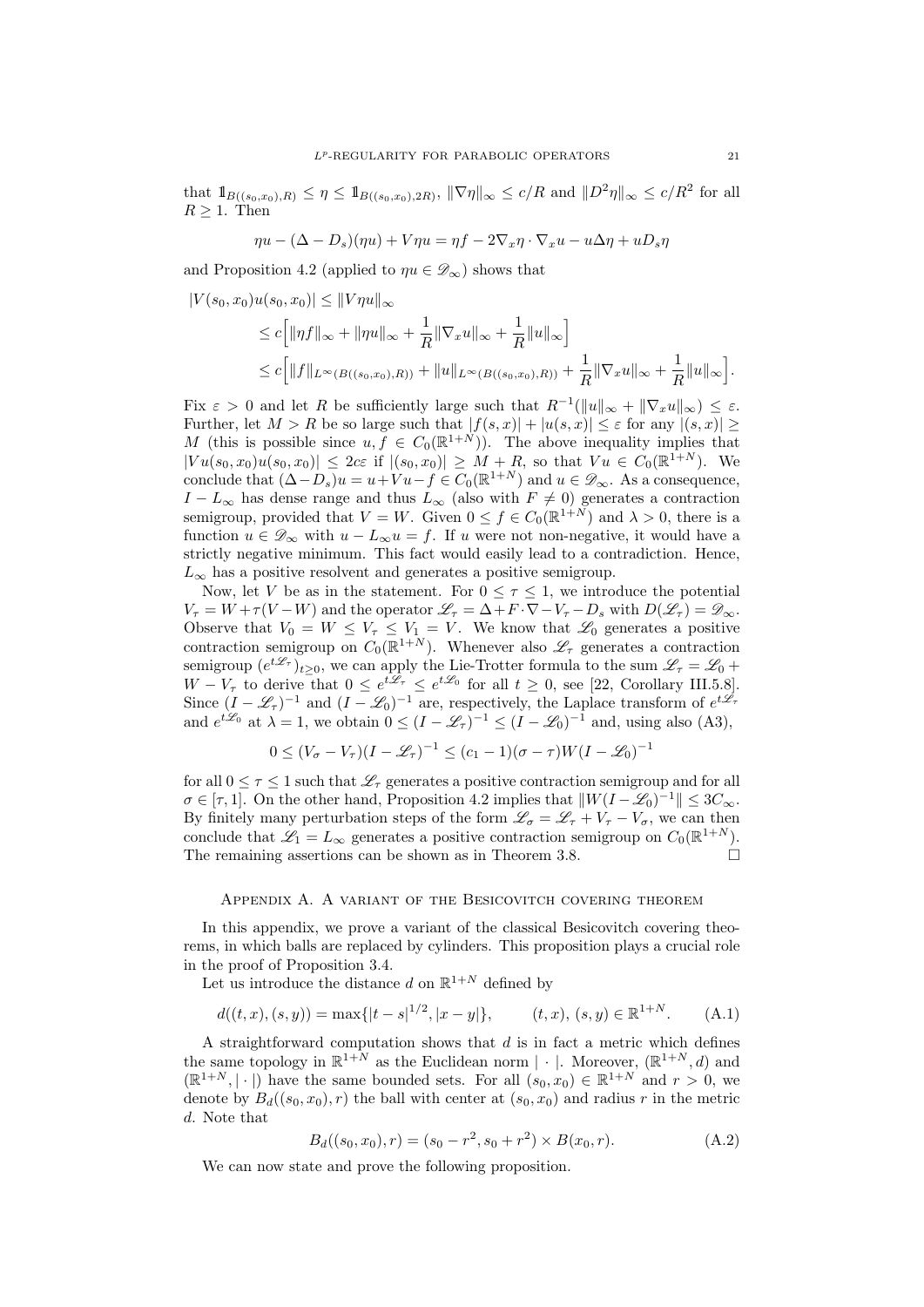**Proposition A.1.** Let  $\varrho : \mathbb{R}^{1+N} \to (0, +\infty)$  be a bounded Lipschitz continuous function (with respect to the distance d) with Lipschitz constant  $\kappa < 1$ , i.e.,

$$
|\varrho(s,x) - \varrho(r,y)| \le \kappa d((s,x),(r,y)), \qquad (s,x),(r,y) \in \mathbb{R}^{1+N}.
$$

Then, there exists a sequence  $((s_n, x_n)) \subset \mathbb{R}^{1+N}$  such that the family  $\mathscr{F}$  =  ${B_d((s_n, x_n); \varrho(s_n, x_n)) : n \in \mathbb{N}}$  is a covering of  $\mathbb{R}^{1+N}$ . Moreover, for each  $\lambda \in [1, \kappa^{-1}]$  there exists a number  $\zeta(\kappa, \lambda, N)$  such that every subset  $I \subset \mathbb{N}$  with  $\bigcap_{n\in I} B_d((s_n,x_n),\lambda \varrho(s_n,x_n)) \neq \varnothing$  contains at most  $\zeta(\kappa,\lambda,N)$  elements.

Proof. We adapt partly the proof of the classical Besicovitch covering theorem given in [21, Section 1.5.2, Theorem 2] to our situation. Being rather long, we split the proof into several steps.

Step 1. Let us set

$$
\delta = \sup \{ \varrho(s, x) : (s, x) \in \mathbb{R}^{1+N} \},
$$

and define the sets

$$
A^{(l)} = \{ (s, x) \in \mathbb{R}^{1+N} : \omega(l-1) \le d((s, x), (0, 0)) \le \omega l \}
$$
  

$$
\delta_1^{(l)} = \max \{ \varrho(s, x) : (s, x) \in A^{(l)} \}, \quad l \in \mathbb{N},
$$

where  $\omega$  is a positive constant greater than  $2\kappa^{-1}\delta$ . For each  $l \in \mathbb{N}$ , we are going to construct a countable family of balls  $\mathcal{F}^{(l)} = \{B_d((s_n^{(l)}, x_n^{(l)}), \varrho(s_n^{(l)}, x_n^{(l)})): n \in \mathbb{N}\},\$ which, as we will show in the forthcoming steps, will represent a countable covering of the set  $A^{(l)}$ . The family  $\mathscr F$  we are looking for will be then defined as the union of all the balls from the families  $\mathscr{F}^{(l)}$   $(l \in \mathbb{N})$ .

We set  $A_1^{(l)} := A^{(l)}$ . Let us fix  $l \in \mathbb{N}$  and an arbitrary point  $(s_1^{(l)}, x_1^{(l)}) \in$  $A_1^{(l)}$  such that  $\varrho(s_1^{(l)}, x_1^{(l)}) \geq \frac{3}{4} \delta_1^{(l)}$ . Next, we consider the set  $A_2^{(l)} := A_1^{(l)}$  $B_d((s_1^{(l)},x_1^{(l)}),\varrho(s_1^{(l)},x_1^{(l)})),$  set  $\delta_2^{(l)}:=\max\{\varrho(s,x):(s,x)\in A_2^{(l)}\},$  and we pick up an arbitrary point  $(s_2^{(l)}, x_2^{(l)}) \in A_2^{(l)}$  such that  $\varrho(s_2^{(l)}, x_2^{(l)}) \geq \frac{3}{4} \delta_2^{(l)}$ . We then inductively define the sequence  $(s_n^{(l)}, x_n^{(l)})$  in this way:  $(s_m^{(l)}, x_m^{(l)})$  is any arbitrary fixed point in  $A_m^{(l)} := A_{m-1}^{(l)} \setminus B_d((s_{m-1}^{(l)}, x_{m-1}^{(l)}), \varrho(s_{m-1}^{(l)}, x_{m-1}^{(l)}))$  such that  $\varrho(s_m^{(l)}, x_m^{(l)}) \geq 3\delta_m^{(l)}/4$ , where  $\delta_m^{(l)} = \max\{ \varrho(s, x) : (s, x) \in A_m^{(l)} \}.$ <br>We have two possibilities, either there exists  $m \in \mathbb{N}$  such that  $A^{(l)}$ 

We have two possibilities: either there exists  $m \in \mathbb{N}$  such that  $A_{m+1}^{(l)} = \emptyset$  or  $A_n \neq \emptyset$  for all  $n \in \mathbb{N}$ . In the first case, we set  $I^{(l)} = \{1, \ldots, m_0^{(l)}\}$ , where  $m_0^{(l)}$  is the smallest integer such that  $A^{(l)}$  $\binom{l}{m_0^{(l)}+1} = \emptyset$ . In the second case, we set  $I^{(l)} = \mathbb{N}$ .

Let  $\lambda > 0$ . In the sequel, to simplify the notation, we set

$$
B_{i,\lambda}^{(1)} := B_d((s_i^{(l)}, x_i^{(l)}), \lambda \varrho(s_i^{(l)}, x_i^{(l)})), \qquad B_i^{(l)} := B_{i,1}^{(l)}, \qquad \varrho_i^{(l)} := \varrho(s_i^{(l)}, x_i^{(l)}).
$$
 (A.3)

Step 2. Here, for every  $l \in \mathbb{N}$ , we prove that the balls  $B_{i,1}^{(l)}$  $i_{i,1/3}^{(l)}$   $(i \in I^{(l)})$  are all disjoint. For this purpose we first observe that  $\varrho_i^{(l)} \geq \frac{3}{4} \varrho_j^{(l)}$  if  $j > i$ . Indeed,

$$
\varrho_i^{(l)} \ge \frac{3}{4} \max \{ \varrho(s,x) : (s,x) \in A_i^{(l)} \} \ge \frac{3}{4} \max \{ \varrho(s,x) : (s,x) \in A_j^{(l)} \} \ge \frac{3}{4} \varrho_j^{(l)},
$$

since  $A_i \supset A_j$ .

Using this inequality, we can now prove that the balls  $B_{i,1}^{(l)}$  $i,1/3$   $(i \in I^{(l)})$  are all disjoint. Assume, by contradiction, that there exists  $(s, y) \in B_{i,1}^{(l)}$  $B^{(l)}_{i,1/3} \cap B^{(l)}_{j,1}$  $j,1/3$  for some indexes  $i$  and  $j$ . Then, the triangle inequality yields

$$
d((s_i^{(l)}, x_i^{(l)}), (s_j^{(l)}, x_j^{(l)})) \le d((s_i^{(l)}, x_i^{(l)}), (s, y)) + d((s, y), (s_j^{(l)}, x_j^{(l)}))
$$
  

$$
\le \frac{1}{3} \varrho_i^{(l)} + \frac{1}{3} \varrho_j^{(l)} \le \frac{1}{3} \varrho_i^{(l)} + \frac{4}{9} \varrho_i^{(l)} = \frac{7}{9} \varrho_i^{(l)}.
$$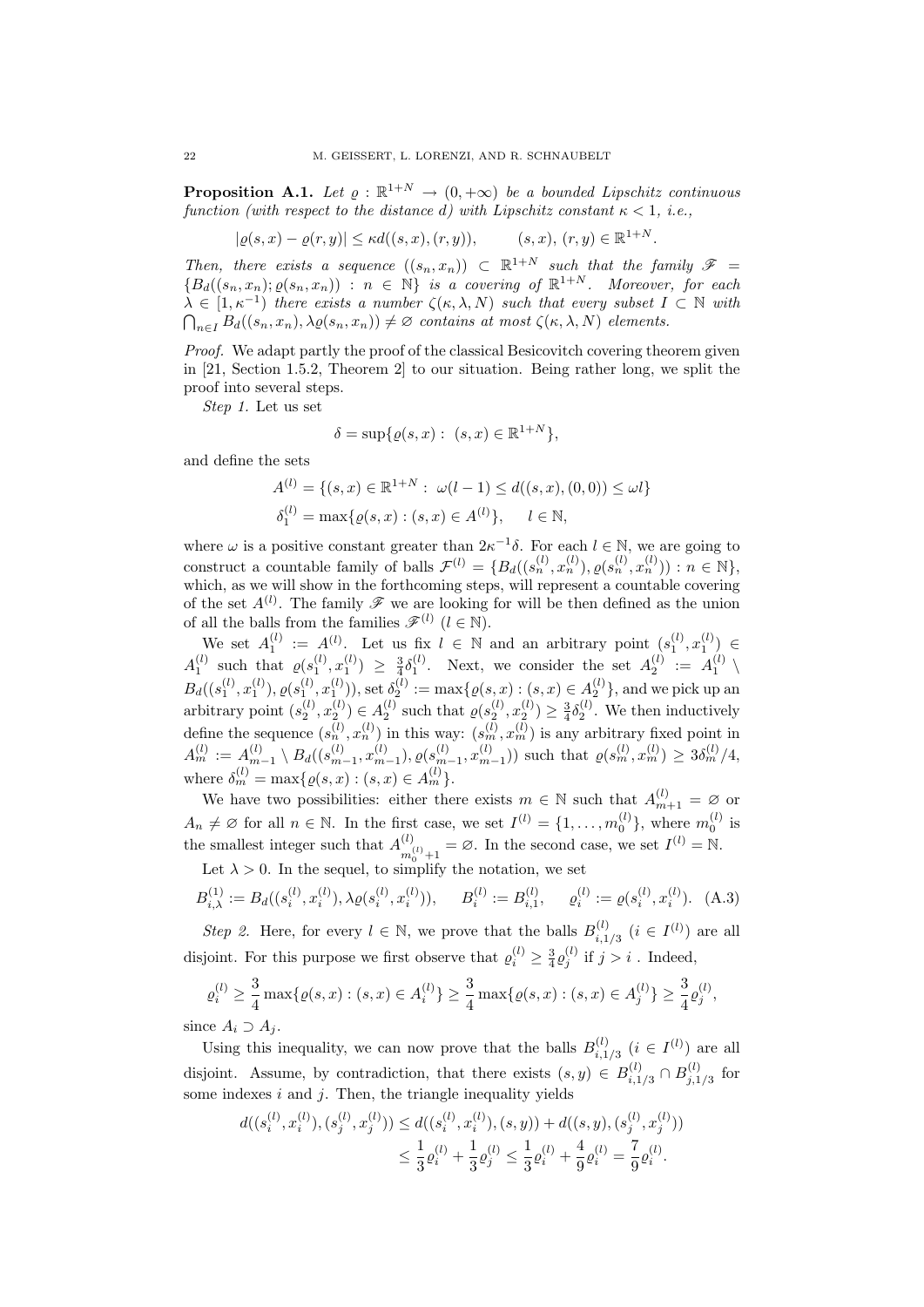As a result,  $(s_j^{(l)}, x_j^{(l)}) \in B_i^{(l)}$ . This is impossible since, by construction, the point  $(s_j^{(l)}, x_j^{(l)})$  belongs to the set  $A_j^{(l)}$  which is contained in the complement of  $B_i^{(l)}$ .

Step 3. Here, we show for the case  $I^{(l)} = N$  that the sequence  $(\varrho_n^{(l)})$  tends to 0 as  $n \to +\infty$ . As we have already noticed,  $(s_m^{(l)}, x_m^{(l)}) \notin B_n^{(l)}$  if  $m > n$ . Hence,

$$
d((s_m^{(l)}, x_m^{(l)}), (s_n^{(l)}, x_n^{(l)})) \ge \varrho_n^{(l)} = \frac{1}{3}\varrho_n^{(l)} + \frac{2}{3}\varrho_n^{(l)} \ge \frac{1}{3}\varrho_n^{(l)} + \frac{1}{2}\varrho_m^{(l)} \ge \frac{1}{3}\left(\varrho_n^{(l)} + \varrho_m^{(l)}\right). \tag{A.4}
$$

Since  $(s_n^{(l)}, x_n^{(l)}) \in A^{(l)}$  for any  $n \in \mathbb{N}$ , the sequence  $((s_n^{(l)}, x_n^{(l)}))$  is bounded with respect to the distance d and, by the remarks at the very beginning of the section, it is bounded with respect to the Euclidean norm as well. Thus, there exists a subsequence  $(t_n^{(l)}, x_{n_k}^{(l)})$  which converges with respect to the Euclidean norm (and, hence, with respect to the distance d) to a point  $(s, x) \in A_1^{(l)}$ . From  $(A.4)$ , it follows that the sequence  $(\varrho_{n_k}^{(l)})$  tends to 0 as  $k \to +\infty$ . The same arguments can then be used to prove that any subsequence of  $(\varrho_n^{(l)})$  has a subsequence which converges to 0. Hence,  $\varrho_n^{(l)}$  tends to 0 as  $n \to +\infty$ , as well.

Step 4. We can now prove that, for each  $l \in \mathbb{N}$ , the family  $\mathscr{F}^{(l)}$  is a covering of the set  $A^{(l)}$ . Of course, we have only to consider the case when  $I^{(l)} = \mathbb{N}$ . So, let us fix a point  $(s^*, x^*) \in A^{(l)}$ . Since, by Step 3, the sequence  $(\varrho_n^{(l)})$  vanishes as  $n \to +\infty$ , we can fix  $n_0 \geq 2$  such that  $\varrho_{n_0}^{(l)} < 3\varrho(s^*, x^*)/4$ . This implies that  $(s^*, x^*) \in B_j^{(l)}$ for some  $j \leq n_0 - 1$ . Indeed, if this were not the case, then  $(s^*, x^*) \in A_{n_0}^{(l)}$  and, hence,

$$
\varrho_{n_0}^{(l)} \ge \frac{3}{4} \max \{ \varrho(s,x) : (s,x) \in A_{n_0} \} \ge \frac{3}{4} \varrho(s^*, x^*),
$$

a contradiction.

Step 5. Here, we prove that, for every  $l \in \mathbb{N}$  and every  $\lambda \in [1, \kappa^{-1})$ , there exists  $\xi(\kappa, \lambda, N)$  such that any ball of the family  $\mathscr{F}_{\lambda}^{(l)}$  $\mathcal{L}_{\lambda}^{(l)} := \{B_{i,\lambda}^{(l)} : i \in I^{(l)}\}\$ intersects at most  $\xi(\kappa, \lambda, N)$  other balls of the family. Here,  $B_{i,\lambda}^{(l)}$  is defined by  $(A.3)$ . As a by product, we then deduce that, if  $J \subset I^{(l)}$  is a finite set of indexes such that  $\bigcap_{i\in J} B_{i,\lambda}^{(l)} \neq \emptyset$ , then J contains at most  $\xi(\kappa,\lambda,N)$  elements.

Let us fix a ball  $B_{i_0,\lambda}^{(l)}$  and let J be a finite set of indexes such that  $B_{i,\lambda}^{(l)} \cap B_{i_0,\lambda}^{(l)} \neq \emptyset$ for every  $i \in J$ . Clearly,

$$
d((s_{i_0}^{(l)}, x_{i_0}^{(l)}),(s_i^{(l)}, x_i^{(l)})) \leq \lambda \left(\varrho_{i_0}^{(l)} + \varrho_i^{(l)}\right).
$$

Since, by assumptions the function  $\rho$  is  $\kappa$ -Lipschitz continuous, we have

$$
|\varrho_{i_0}^{(l)} - \varrho_i^{(l)}| \le \kappa d((s_{i_0}^{(l)}, x_{i_0}^{(l)}), (s_i^{(l)}, x_i^{(l)})).
$$

Hence,

$$
|\varrho_{i_0}^{(l)} - \varrho_i^{(l)}| \le \kappa \lambda \left(\varrho_{i_0}^{(l)} + \varrho_i^{(l)}\right)
$$

or, equivalently,

$$
\varrho_{i_0}^{(l)} \le \frac{\kappa \lambda + 1}{1 - \kappa \lambda} \varrho_i^{(l)}, \qquad \varrho_i^{(l)} \le \frac{\kappa \lambda + 1}{1 - \kappa \lambda} \varrho_{i_0}^{(l)}.
$$
\n(A.5)

We now observe that for all  $i \in J$  and  $(s, x) \in B_{i, 1}^{(l)}$  $i_{i,1/3}^{(i)}$  it holds that

$$
d((s, x), (s_{i_0}^{(l)}, x_{i_0}^{(l)})) \leq d((s, x), (s_i^{(l)}, x_i^{(l)})) + d((s_i^{(l)}, x_i^{(l)}), (s_{i_0}^{(l)}, x_{i_0}^{(l)}))
$$
  

$$
\leq \frac{1}{3} \varrho_i^{(l)} + \lambda \left( \varrho_{i_0}^{(l)} + \varrho_i^{(l)} \right) = \left( \frac{1}{3} + \lambda \right) \varrho_i^{(l)} + \lambda \varrho_{i_0}^{(l)}
$$
  

$$
\leq \left\{ \left( \frac{1}{3} + \lambda \right) \frac{\kappa \lambda + 1}{1 - \kappa \lambda} + \lambda \right\} \varrho_{i_0}^{(l)} = \frac{\kappa \lambda + 6\lambda + 1}{3 - 3\kappa \lambda} \varrho_{i_0}^{(l)}.
$$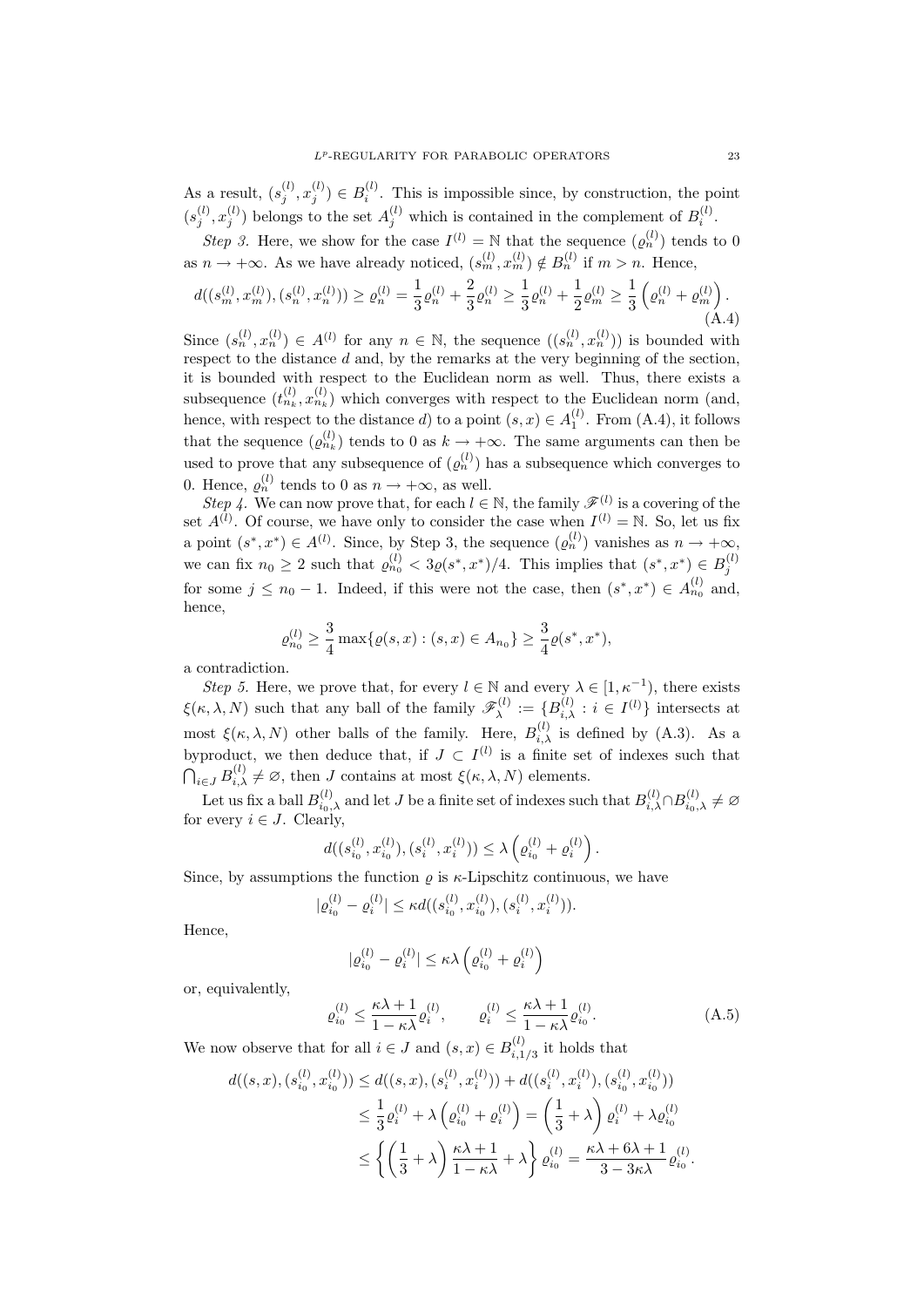Therefore,  $B_{i,1/3}^{(l)} \subset B_{i_0,\sigma_{\kappa}}^{(l)}$  for every  $i \in J$ , where  $\sigma_{\kappa} := (\kappa \lambda + 6\lambda + 1)/(3 - 3\kappa \lambda)$ . Now, recalling that the balls  $B_{i-1}^{(l)}$  $i_{i,1/3}^{(l)}$   $(i \in I^{(l)})$  are all disjoint, it follows that

$$
3^{-N-2}2\omega_N \sum_{i \in J} (e_i^{(l)})^{N+2} = m \left( \bigcup_{i \in J} B_{i,1/3}^{(l)} \right)
$$
  
 
$$
\leq m(B_{i_0,\sigma_\kappa}^{(l)}) = 2\omega_N \left( \frac{\kappa \lambda + 6\lambda + 1}{3 - 3\kappa \lambda} \right)^{N+2} (e_{i_0}^{(l)})^{N+2}, \ (A.6)
$$

where m and  $\omega_N$  denote, respectively, the Lebesgue measure in  $\mathbb{R}^N$  and the Lebesgue measure of the unit ball in  $\mathbb{R}^N$ . Using  $(A.5)$  we can estimate

$$
\sum_{i \in J} (\varrho_i^{(l)})^{N+2} \ge \text{card}(J) \left(\frac{1 - \kappa \lambda}{\kappa \lambda + 1}\right)^{N+2} (\varrho_{i_0}^{(l)})^{N+2}.
$$
 (A.7)

From  $(A.6)$  and  $(A.7)$  we now get

$$
3^{-N-2}\operatorname{card}(J)\left(\frac{1-\kappa\lambda}{\kappa\lambda+1}\right)^{N+2}(\varrho_{i_0}^{(l)})^{N+2} \le \left(\frac{\kappa\lambda+6\lambda+1}{3-3\kappa\lambda}\right)N+2(\varrho_{i_0}^{(l)})^{N+2},
$$

$$
\operatorname{card}(J) \le \xi(\kappa,\lambda,N) := \left[\left(\frac{\kappa^2\lambda^2+2\kappa\lambda(1+3\lambda)+6\lambda+1}{(1-\kappa\lambda)^2}\right)^{N+2}\right],
$$

where  $\lceil \cdot \rceil$  denotes the integer part of the quantity in brackets.

Step 6. We now prove that, for every  $l \in \mathbb{N}$  and every  $\lambda \in [1, \kappa^{-1}),$  the intersection of more than  $\zeta(\kappa, \lambda, N) := 2\xi(\lambda, \kappa, N) + 2$  balls from the family  $\mathscr{F}_{\lambda} := \{B_{i,\lambda}^{(l)} : l \in \mathbb{N}, i \in I^{(l)}\}$  is empty. For this purpose, we reorder each family  $\mathscr{F}^{(l)}_{\lambda}$  $\mathcal{L}_{\lambda}^{(l)} := \{B_{i,\lambda}^{(l)} : i \in I^{(l)}\}$   $(l \in \mathbb{N})$  into the union of  $\xi(\kappa, \lambda, N) + 1$  subfamilies of disjoint balls. Let us fix  $l \in \mathbb{N}$  and define the function  $\sigma_{\lambda}^{(l)}$  $\chi^{(l)}$  :  $\mathbb{N} \to \{1, \ldots, \xi(\kappa, \lambda, N) + 1\}$ inductively as follows. For  $j = 1, ..., \xi(\kappa, \lambda, N) + 1$ , we set  $\sigma_{\lambda}^{(l)}$  $\lambda^{(i)}(j) = j$ . Take an integer  $m > \xi(\kappa, \lambda, N) + 1$ . Suppose  $\sigma_{\lambda}^{(l)}$  $\lambda^{(i)}(j)$  is defined for every  $j \in \{1, \ldots, m\}$ . Let us define  $\sigma_{\lambda}^{(l)}$  $\lambda^{(l)}(m+1)$ . For this purpose, we introduce the set  $\mathcal{H}_{\lambda,m}^{(l)} = \{j = 1,\ldots,m\}$  $B^{(l)}_{j,\lambda} \cap B^{(l)}_{m+1,\lambda} \neq \varnothing$ . By Step 5,  $\mathcal{H}_{\lambda,m}^{(l)}$  has less than  $\xi(\kappa,\lambda,N)+1$  elements. Hence, there exists the minimal  $h_m \in \{1, \ldots, \xi(\kappa, \lambda, N) + 1\}$  such that  $h_m \notin \sigma_{\lambda}^{(l)}$  $\chi^{(l)}({\cal H}_{\lambda,m}^{(l)}).$ Then we have  $B_{r,\lambda}^{(l)} \cap B_{m+1,\lambda}^{(l)} = \emptyset$  for all  $r \in \{1,\ldots,m\}$  satisfying  $\sigma_{\lambda}^{(l)}$  $\lambda^{(l)}(r) = h_m.$ We define  $\sigma_{\lambda}^{(l)}(m+1) := h_m$ . λ

Let us now set  $\mathscr{G}_{h,\lambda}^{(l)} := \{B_{i,\lambda}^{(l)} : \sigma_{\lambda}^{(l)}\}$  $\lambda^{(i)}(\iota) = h$ } for each  $h \in \{1, \ldots, \xi(\kappa, \lambda, N) + 1\}.$ From the very definition of the function  $\sigma_{\lambda}^{(l)}$  $\mathcal{L}_{\lambda}^{(l)}$ , the set  $\mathcal{G}_{h,\lambda}^{(l)}$  consists of disjoint balls. Clearly, each ball of the family  $\mathscr{F}_{\lambda}^{(l)}$ <sup>(l)</sup> belongs to  $\mathscr{G}_{h,\lambda}^{(l)}$  for a (unique)  $h \in \mathbb{N}$ . So we have split the family  $\mathscr{F}_{\lambda}^{(l)}$  $\mathcal{L}_{\lambda}^{(l)}$  into the union of the families  $\mathscr{G}_{j,\lambda}^{(l)}$   $(j = 1, \ldots, \xi(\kappa, \lambda, N) + 1)$ . We now introduce the sets  $\mathscr{G}_{j,\lambda}$   $(j = 1, \ldots, \zeta(\kappa, \lambda, N))$  defined as follows:

> $\mathscr{G}_{j,\lambda} =$  $\bigcup_{i=1}^{+\infty} \mathscr{G}_{i,\lambda}^{(2l-1)}$  $_{l=1}$  $j=1,\ldots,\xi(\kappa,\lambda,N)+1,$ <br>  $j=1,\ldots,\xi(\kappa,\lambda,N)+1,$  $\mathscr{G}_{j,\lambda} =$  $+ \infty$  $_{l=1}$  $\mathscr{G}_{j-\xi(\kappa,\lambda,N),\lambda}^{(2l)},$   $j = \xi(\kappa,\lambda,N) + 2, \ldots \zeta(\kappa,\lambda,N).$

Note that every family  $\mathscr{G}_{i,\lambda}$  consists of disjoint balls. Indeed, suppose that  $B_1$  and  $B_2$  belong to  $\mathscr{G}_{i,\lambda}$  for some j and  $B_1 \cap B_2 \neq \emptyset$ . (We assume that  $j \leq \xi(\kappa, \lambda, N) + 1$ but the same argument can be applied in the case when  $j > \xi(\kappa, \lambda, N) + 1$ .) Then,  $B_1 \in \mathscr{G}_{j,\lambda}^{(2l_1-1)}$  and  $B_2 \in \mathscr{G}_{j,\lambda}^{(2l_2-1)}$  for some  $l_1, l_2 \in \mathbb{N}$ . Clearly, from the above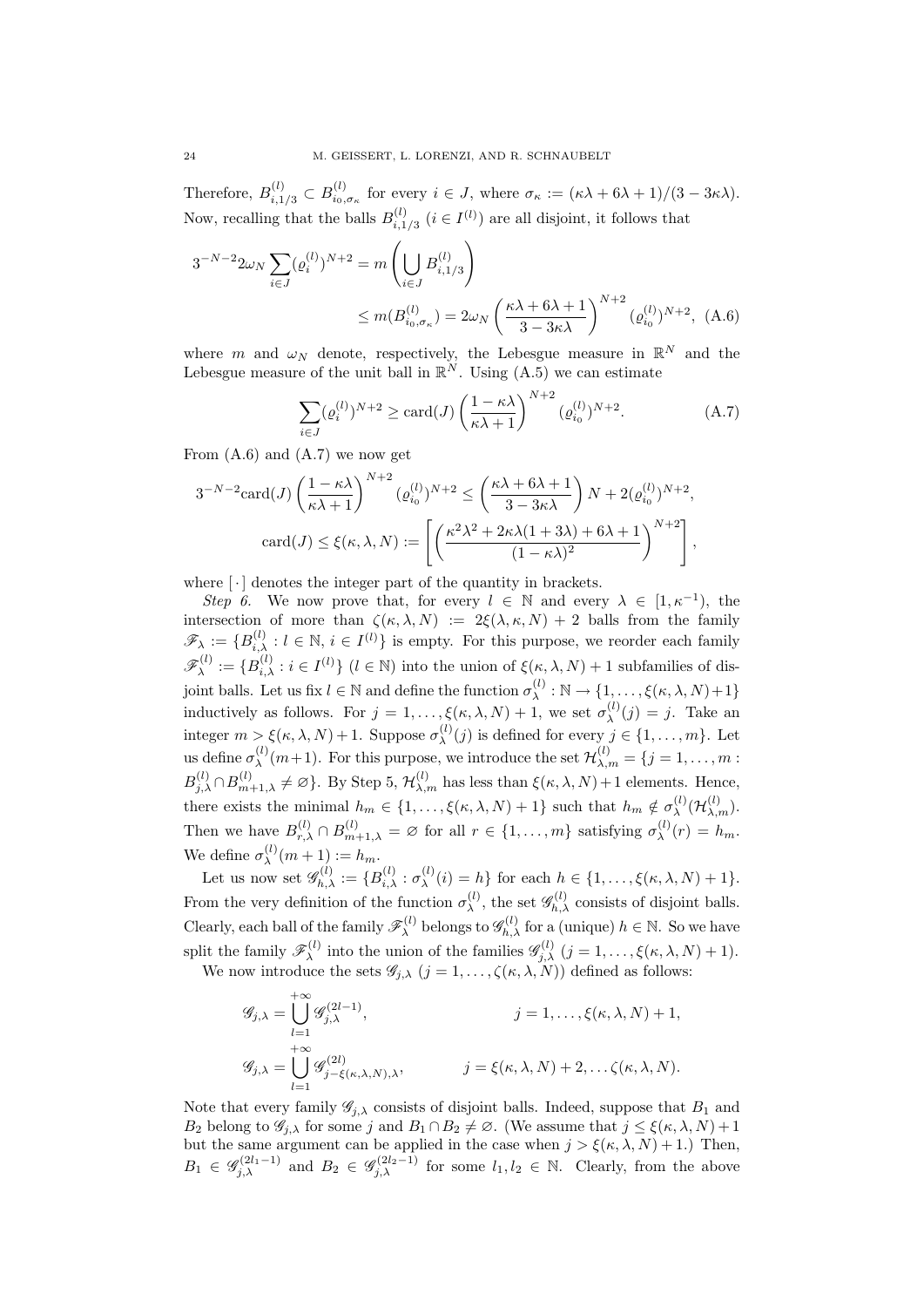results  $l_1 \neq l_2$  and, without loss of generality, we can assume that  $l_1 < l_2$ . Denote by  $(s_1, x_1)$  and  $(s_2, x_2)$  the centers of the balls  $B_1$  and  $B_2$ , respectively. Since  $B_1 \cap B_2 \neq \emptyset$ , we have

 $=\omega(2(l_2 - l_1) - 1) \geq \omega,$ 

$$
d((s_1, x_1), (s_2, x_2)) \le \lambda (\varrho(s_1, x_1) + \varrho(s_2, x_2)) \le \lambda (\delta + \delta) = 2\lambda \delta.
$$
  
On the other hand,  $(s_1, x_1) \in A^{(2l_1 - 1)}$  and  $(s_2, x_2) \in A^{(2l_2 - 1)}$ . Hence,  

$$
d((s_1, x_1), (s_2, x_2)) \ge d((s_2, x_2), (0, 0)) - d((s_1, x_1), (0, 0))
$$

$$
\ge \omega(2l_2 - 2) - \omega(2l_1 - 1)
$$

which leads us to a contradiction, since 
$$
\omega > 2\kappa^{-1}\delta
$$
. It is now clear that

$$
\sum_{j=1}^{\zeta(\kappa,\lambda,N)} \sum_{B_{i,\lambda}^{(l)} \in \mathscr{G}_{j,\lambda}} \chi_{B_{i,\lambda}^{(l)}}(s,x) \leq \zeta(\kappa,\lambda,N), \qquad (s,x) \in \mathbb{R}^{1+N},
$$

and this completes the proof.  $\Box$ 

#### **REFERENCES**

- [1] P. Acquistapace: Evolution operators and strong solutions of abstract linear parabolic equations, Differential Integral Equations 1 (1988), 433–457.
- [2] P. ACQUISTAPACE, B. TERRENI: A unified approach to abstract linear nonautonomous parabolic equations, Rend. Sem. Mat. Univ. Padova 78 (1987), 47–107.
- [3] W. ARENDT, G. METAFUNE, D. PALLARA: Schrödinger operators with unbounded drift, J. Operator Theory 55 (2006), 185–211.
- [4] M. BERTOLDI, L. LORENZI: Analytical Methods for Markov Semigroups. Pure and applied mathematics 283, Chapman Hall/CRC Press, 2006.
- [5] V.I. BOGACHEV, G. DA PRATO, M. RÖCKNER: On parabolic equations for measures, Comm. Partial Differential equations 33 (2008), 397–418.
- [6] V.I. BOGACHEV, N.V. KRYLOV, M. ROCKNER: Elliptic equations for measures: regularity and global bounds of densities, J. Math. Pures Appl. (9) 85 (2006), 743–757.
- [7] V.I. BOGACHEV, M. RÖCKNER, S.V. SHAPOSHNIKOV: Global regularity and bounds for solutions of parabolic equations for probability measures, Theory Probab. Appl. 50 (2006), 561–581.
- [8] V.I. BOGACHEV, M. RÖCKNER, S.V. SHAPOSHNIKOV: Estimates of densities of stationary distributions and transition probabilities of diffusion processes, Theory Probab. Appl. 52 (2008), 209–236.
- [9] P. CANNARSA, V. VESPRI: *Generation of analytic semigroups by elliptic operators with un*bounded coefficients, SIAM J. Math. Anal.  $18$  (1987), 857–872.
- [10] P. CANNARSA, V. VESPRI: Generation of analytic semigroups in the  $L^p$ -topology by elliptic operators in  $\mathbb{R}^N$ , Israel J. Math. 61 (1988), 235–255.
- [11] A. CARBONARO, G. METAFUNE, C. SPINA: Parabolic Schrödinger operators, J. Math. Anal. Appl. 343 (2008), 965–974.
- [12] S. CERRAI: Second order PDE's in finite and infinite dimensions. A probabilistic approach, Lecture Notes in Math. 1762, Springer Verlag, Berlin, 2001.
- [13] C. Chicone, Y. Latushkin: Evolution Semigroups in Dynamical Systems and Differential Equations, Math. Surv. Monogr. 70, Aerican Mathematical Society, Providence RI, 1999.
- [14] A. CHOJNOWSKA–MICHALIK, B. GOLDYS: Symmetric Ornstein-Uhlenbeck semigroups and their generators, Probab. Theory Rel. Fields 124 (2002), 459–486.
- [15] G. DA PRATO, A. LUNARDI: *Ornstein-Uhlenbeck operators with time periodic coefficients*, J. Evol. Equ. 7 (2007), 587–614.
- [16] G. DA PRATO, M. RÖCKNER: A note on evolution systems of measures for time-dependent stochastic differential equations, in: R. C. Dalang, M. Dozzi and F. Russo (Eds.), "Seminar on Stochastic Analysis, Random Fields and Applications V," Progress in Probability 59, Birkhäuser, Basel, 2008, pp. 115–122.
- [17] G. DA PRATO, V. VESPRI: Maximal  $L^p$  regularity for elliptic equations with unbounded coefficients, Nonlinear Analysis TMA 49 (2002), 747–755.
- [18] G. Di BLASIO: Linear parabolic evolution equations in  $L^p$ -spaces, Ann. Mat. Pura Appl. (4) 138 (1984), 55–104.
- [19] G. Di Blasio: Characterization of interpolation spaces and regularity properties for holomorphic semigroups, Semigroup Forum 38 (1989), 179-187.